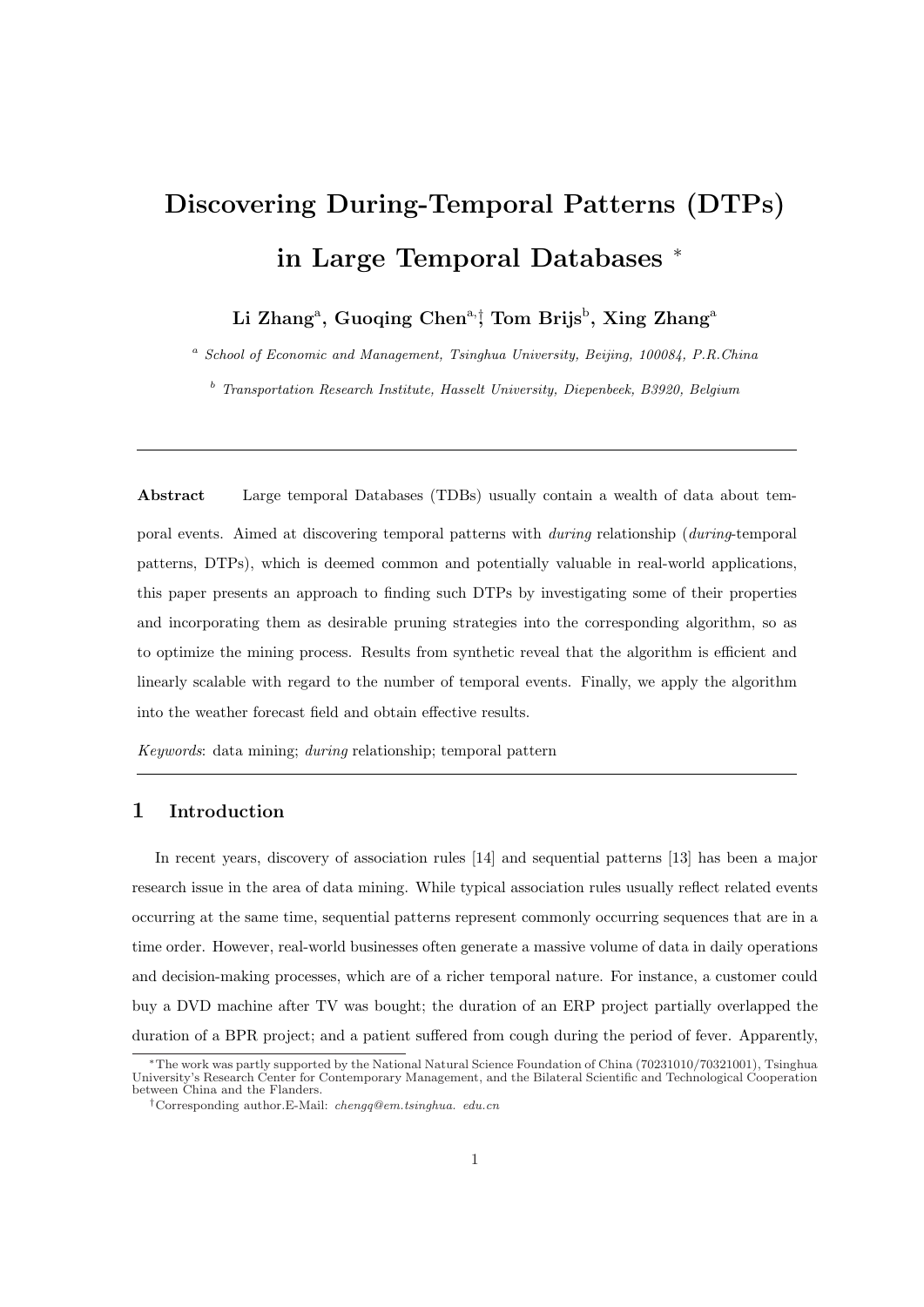such temporal relationships (e.g., *after, overlap, during*, etc.) are kinds of real-world semantics that are, in many cases, considered meaningful and useful in practice. Usually, temporal relationships between events with different time stamps could be categorized into several types in forms of temporal comparison predicates such as after, meet, overlap, during, start, finish, and equal [10]. Though recent years have witnessed several efforts on discovering the after relationship [7,8,11,13], more in-depth investigations of the relationship are still badly needed, let along their explorations of other types of temporal relationships. Furthermore, results from the studies on the after relationship could hardly be simply extended to the case of some other relationships such as *during, overlap*, etc. This may be attributed to the fact that in the after relationship, events can generally be dealt with on a time point, whereas in other relationships, events are considered to be of a time interval nature.

On the other hand, both Rainsford [3] and Hoppner [6] have recently discussed the issues of finding temporal relationships between time-interval-based events using temporal comparison predicates [10], but with different mining approaches. Rainsford introduced temporal semantics into association rules, in forms of  $X \Rightarrow Y \wedge P_1 \wedge P_2 \wedge ... \wedge P_n$  (n≥0), where X and Y are itemsets, and  $X \cap Y = \emptyset$ .  $P_1 \wedge P_2 \wedge ... \wedge P_n$ is a conjunction of binary temporal predicates. While mining a database  $D_T$ , a rule is accepted when its confidence factor  $0 \leq c \leq 1$  is equal to or larger than the given threshold. Similarly, each predicate  $P_i$  is measured with a temporal confidence factor  $0 \leq t c_{P_i} \leq 1$ . The algorithm firstly generates the traditional association rules without considering the temporal factors, and then finds all of the possible pairings of temporal items in each rule. Subsequently, these pairings are tested so that strong temporal relationships could be found. Obviously, the complexity of this sequentially executed algorithm rises rapidly as the number of typical rules grows. Differently, Hoppner proposed another technique for discovering temporal patterns in state sequences. He defined the supporting level of a pattern as the total time in which the pattern can be observed within a sliding window, which should be predetermined by the user. However, a major concern for this technique is how to decide a proper size for the sliding window, since the sliding window can affect the mining results. Furthermore, The changes of the sliding window will lead to a sub-patterns check. The check requires some backtracking mechanism, which is computationally expensive. Like many existing data mining algorithms, the algorithm needs to scan the database repeatedly, which would significantly lower its efficiency.

This paper will focus on a particular type of temporal relationships, namely *during*, which represents that one event starts and ends within the duration of another event. Notably, this *during* relationship could reflect the temporal semantics of during, start, finish and equal described in [10]. An approach will be proposed to discover the so-called during-temporal patterns (DTPs) in larger temporal databases, which are considered common and potentially valuable in real-world applications. One idea behind the approach is to design the corresponding algorithm so as to reduce the workload in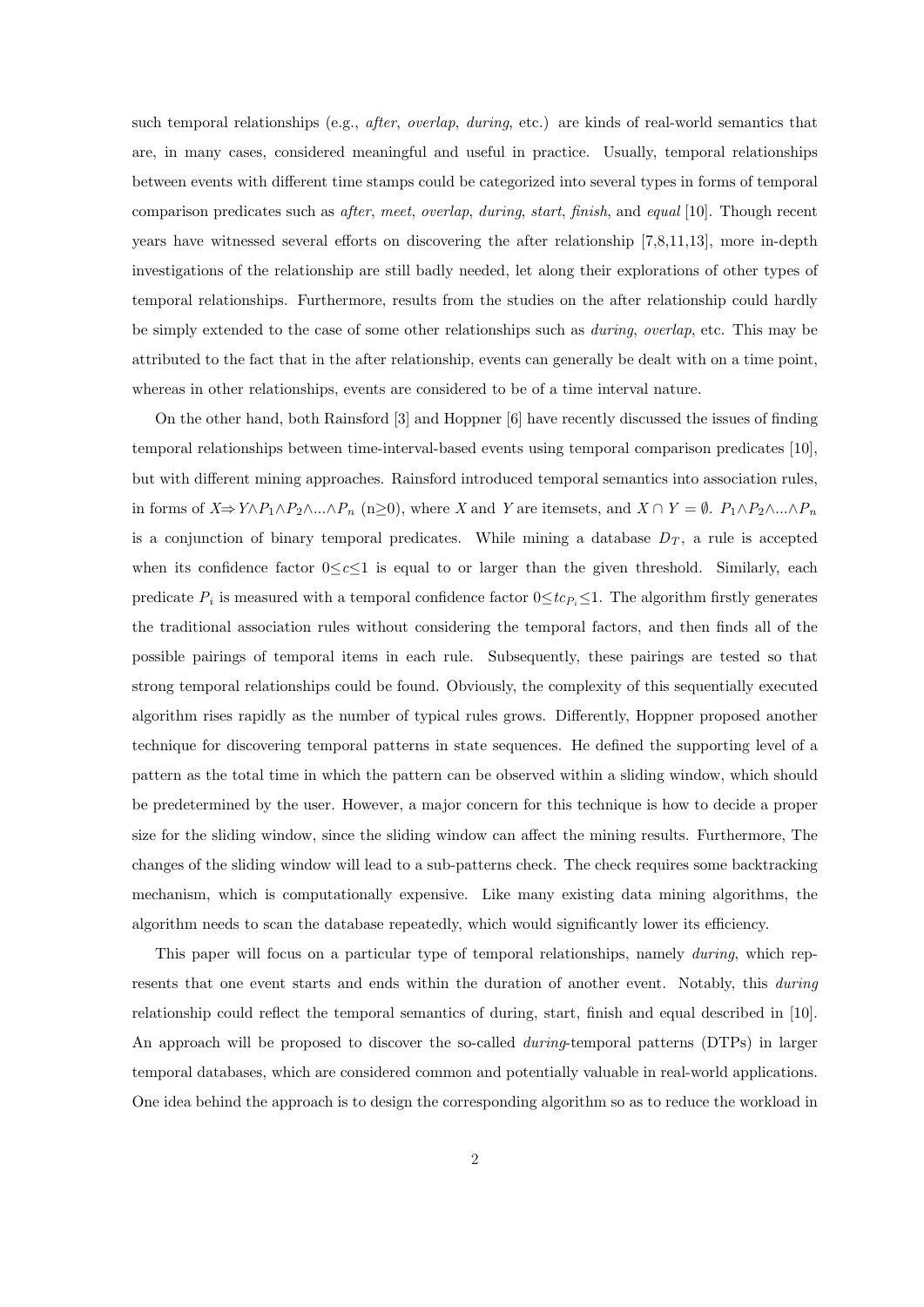scanning the database. In doing so, the database is partitioned into some disjoined datasets with two operations when calculating the support level of each pattern, so that scanning the whole database could be avoided. Furthermore, some properties of DTPs are investigated and then incorporated into the algorithm as pruning strategies to optimize the mining process for efficiency purposes.

The remainder of this paper is organized as follows. Section 2 formulates the problem and introduces related notions. In Section 3, the algorithmic details are provided, along with some of the related properties. The experiments on synthetic data and real weather data are discussed in Section 4, and Section 5 concludes the paper.

## 2 The problem formulation

Let  $\mathcal{A}=\{a_1,a_2,...,a_m\}$  be a set of states, and  $\mathcal{D}_{\mathcal{T}}$  a temporal database as shown in Table 1. Given a database  $\mathcal{D}_{\mathcal{T}}$  with N records, each of which is in the form of  $\{a,(st,et)\}\$  with respect to event e, i.e.,  $e=(a,t)$ , where a is the state involved in the event,  $t=(st,et)$  is the time interval which indicates starting time (st) and ending time (et) of state a in the event. A specific event is denoted as  $e_l = (a_i, t_l)$  $(1 \leq l \leq N \text{ and } 1 \leq i \leq m)$  and  $t_l = (st_l, et_l),$  i.e.,  $S(e_l)=st_l$  and  $E(e_l)=et_l$ . For example, with  $a_1 = \text{rain}$ ,  $e_1=(a_1,(1,20))$  in Table 1 means that it began to rain at 1:00h and ended at 20:00h.

| Event            | <b>State</b> | <b>Starting Time</b> | Ending Time    |
|------------------|--------------|----------------------|----------------|
| $e_1$            | $a_1$        |                      | 20             |
| $e_2$            | $a_3$        |                      | $\overline{4}$ |
| $\mathfrak{e}_3$ | $a_4$        | 5                    | 7              |
| $e_4$            | $a_1$        | 22                   | 28             |
| $e_5$            | $a_2$        | $\overline{2}$       | 8              |
| $\mathfrak{e}_6$ | $a_3$        | 10                   | 13             |
| $e_7$            | $a_5$        | 25                   | 35             |
| $e_8$            | $a_3$        | 23                   | 28             |
| $e_9$            | $a_4$        | 25                   | 27             |
| $e_{10}$         | $a_{6}$      | 25                   | 26             |
| $e_{11}$         | $a_1$        | 30                   | 40             |
| $e_{12}$         | $a_3$        | 30                   | 38             |
| $e_{13}$         | $a_4$        | 34                   | 38             |
| $e_{14}$         | $a_{6}$      | 37                   | 37             |

Table 1: A Temporal Database

**Definition 1** Let  $e_l = (a_i, t_l)$  and  $e_k = (a_j, t_k)$  be two events in  $\mathcal{D}_{\mathcal{T}}$ . We call  $e_l$  during  $e_k$  (or  $e_k$  contains  $e_l$ ), denoted as  $e_l <sup>d</sup>e_k$ , if

$$
S(e_l) \geq S(e_k) \text{ and } E(e_l) \leq E(e_k)
$$

Generally, given a set of events  $\{e_1, e_2, ..., e_k\}$ , if  $e_{i+1}$  during  $e_i$  is satisfied for all  $i=1,2,...,k-1$ , we have  $e_k <^d e_{k-1} <^d ... <^d e_2 <^d e_1.$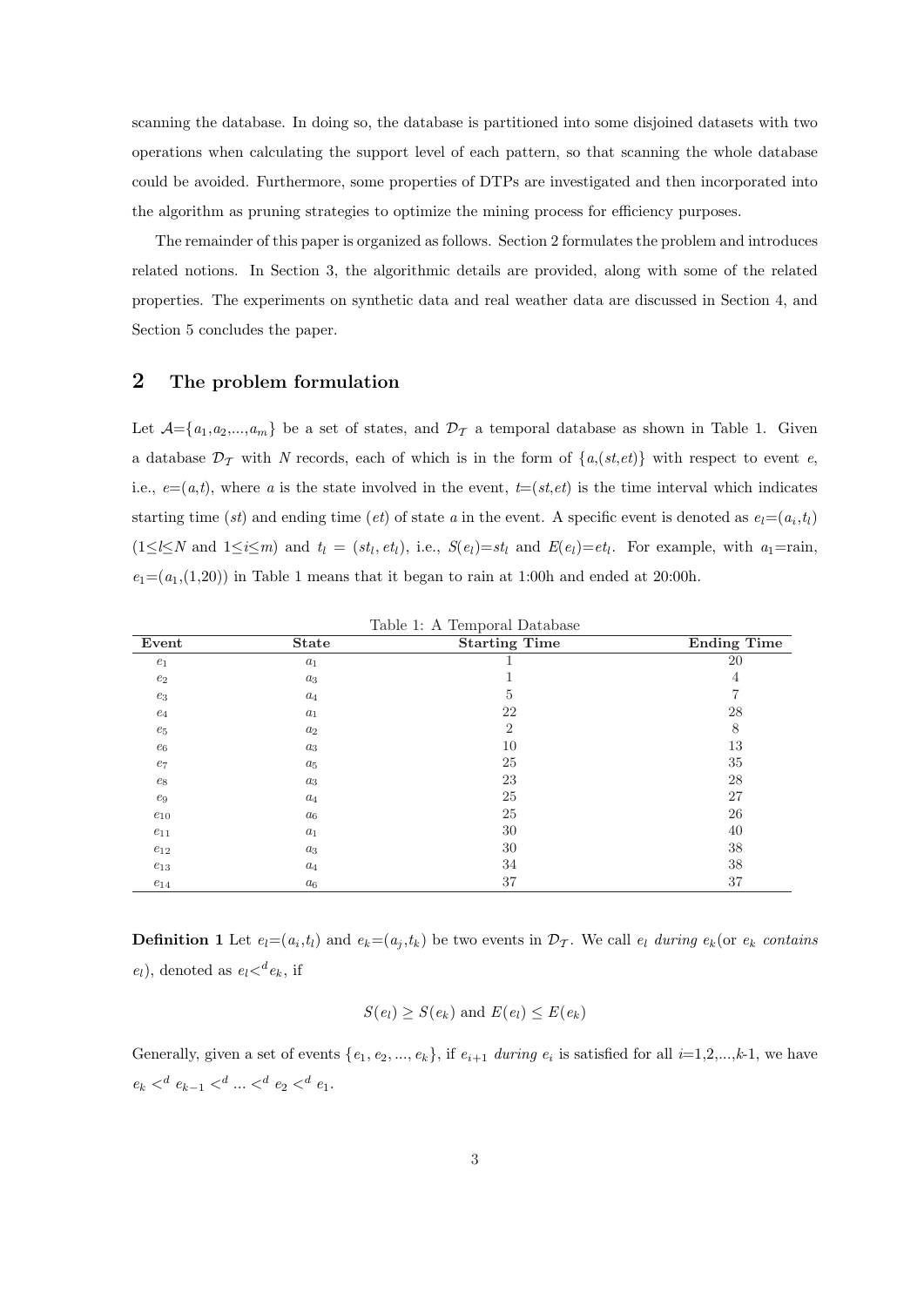For any two states  $a_i$  and  $a_j$ ,  $a_i$  is called to be *during*  $a_j$ , denoted as pattern  $a_i \Rightarrow^d a_j$ , if state  $a_i$ occurs during the period of another state  $a_j$ , which is a *during*-temporal pattern (DTP) with length 1. Generally, a DTP of length  $(k-1)$   $(k>1)$ , namely  $DTP_{k-1}$ , is of the form:

$$
a_k \Rightarrow^d a_{k-1} \Rightarrow^d \ldots \Rightarrow^d a_2 \Rightarrow^d a_1
$$

When the length is 0 (i.e.,  $DTP_0$ ), the pattern is a single state actually. More generally, given two patterns  $\alpha$  and  $\beta$ , the form  $\alpha \Rightarrow^d \beta$  is also a DTP  $(A_\alpha \cap A_\beta = \emptyset$ , where  $A_\alpha$  and  $A_\beta$  are the sets of states included in pattern  $\alpha$  and  $\beta$  respectively). As a special case, it retrogresses to  $a_i \Rightarrow^d a_j$  when the lengths of both patterns are 0.

Given a pattern  $a_k \Rightarrow^d a_{k-1} \Rightarrow^d ... \Rightarrow^d a_2 \Rightarrow^d a_1$ ,  $e_k <^d e_{k-1} <^d ... <^d e_2 <^d e_1$  supports this pattern if  $a_i$  is the state of  $e_i$  for all  $i=1,2,...,k$ . In the case,  $e_k <^d e_{k-1} <^d ... <^d e_2 <^d e_1$  can be considered as an instance of this pattern. For example, in Table 1,  $e_{10} <$ <sup>d</sup> $e_9 <$ <sup>d</sup> $e_8$  is an instance of the pattern  $a_6 \Rightarrow^d a_4 \Rightarrow^d a_3$ , and  $e_{14} <^d e_{13} <^d e_{12}$  is another instance of this pattern. Further, a DTP  $\alpha$ 

$$
a_k \Rightarrow^d a_{k-1} \Rightarrow^d \ldots \Rightarrow^d a_{j+1} \Rightarrow^d a_j \Rightarrow^d a_{j-1} \Rightarrow^d \ldots \Rightarrow^d a_2 \Rightarrow^d a_1
$$

is characterized by the number of its instances:  $e_k <^d e_{k-1} <^d ... <^d e_2 <^d e_1$ , and a DTP  $\beta \Rightarrow^d \gamma$ , i.e.,

$$
(a_k \Rightarrow^d a_{k-1} \Rightarrow^d \dots \Rightarrow^d a_{j+1}) \Rightarrow^d (a_j \Rightarrow^d a_{j-1} \Rightarrow^d \dots \Rightarrow^d a_2 \Rightarrow^d a_1)(1 \leq j \leq k-1)
$$

is characterized by the number of its instances:

$$
(e_k <^d e_{k-1} <^d \ldots <^d e_{j+1}) <^d (e_j <^d e_{j-1} <^d \ldots <^d e_2 <^d e_1)
$$

which is  $e_k <^d e_{k-1} <^d \ldots <^d e_{j+1} <^d e_j <^d e_{j-1} <^d \ldots <^d e_2 <^d e_1$  according to the associative law of events. Hence,  $\beta \Rightarrow^d \gamma$  equivalently reads

$$
a_k \Rightarrow^d a_{k-1} \Rightarrow^d \dots \Rightarrow^d a_{j+1} \Rightarrow^d a_j \Rightarrow^d a_{j-1} \Rightarrow^d \dots \Rightarrow^d a_2 \Rightarrow^d a_1 (1 \leq j \leq k-1)
$$

Furthermore, for finding all instances of a DTP  $\alpha$ , one may consider to scan the whole database. In fact, however, only a small part of the database, with respect to the set of states included in  $\alpha$ , is useful. Thus, we can divide the database into  $m$  datasets  $(m \text{ is the number of the states in the})$ database), each of which is the set of time intervals of a single state. Thus, when finding all instances of  $a_k \Rightarrow^d a_{k-1} \Rightarrow^d ... \Rightarrow^d a_{j+1} \Rightarrow^d a_j \Rightarrow^d a_{j-1} \Rightarrow^d ... \Rightarrow^d a_2 \Rightarrow^d a_1$ , only those datasets which include the sets of time intervals of  $a_k, a_{k-1}, ..., a_2$ , and  $a_1$  are scanned. For this purpose, we define a time interval set  $q(\alpha)$  and a state set  $h(\alpha)$  to partition the database, and join the small datasets to count the support (which will be discussed in this and next sections).

**Definition 2** Let  $\mathcal A$  and  $\mathcal T$  be finite sets of states and time intervals respectively with respect to a temporal database  $\mathcal{D}_{\mathcal{T}}$ . For pattern  $\alpha$ , i.e.,  $a_k \Rightarrow^d a_{k-1} \Rightarrow^d ... \Rightarrow^d a_2 \Rightarrow^d a_1 (k \geq 1)$ , we define the set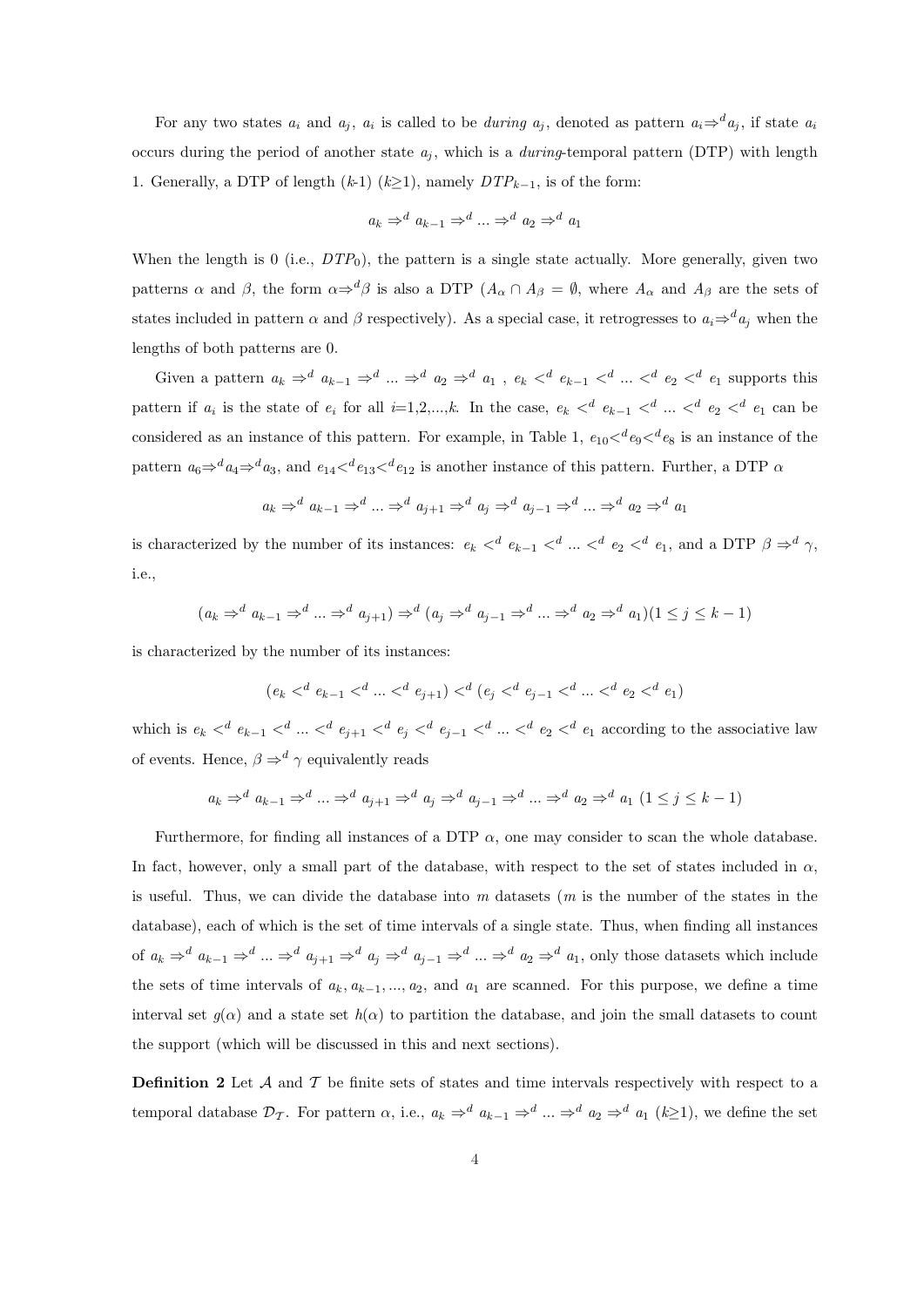of time intervals  $q(\alpha)$  as the set of finest time intervals of all the instances of  $\alpha$ . Formally,  $q(\alpha)$  is the function mapping the set of patterns to the set of time intervals,

 $g(\alpha) = \{t | (a_i, t) \in \mathcal{D}_{\mathcal{T}}\},\$  if the length of  $\alpha$  is 0, i.e.,  $\alpha$  is a single state  $a_i$ .

 $g(\alpha) = \{t_k \in g(a_k) | \text{for all } i = 1, 2, ..., k-1, a_i \in A_\alpha, \exists t_i \in g(a_i), \text{such that } t_{i+1} \cap t_i = t_{i+1}\}, (2-1)$ if the length of  $\alpha$  is larger than 0. In the definition,  $t_l \cap t_k = (max{st_l, st_k}, min{et_l, et_k}).$ Equivalently, we have

$$
g(\alpha) = \{ t_k | \text{for each instance of } \alpha : e_k(a_k, t_k) <^d e_{k-1}(a_{k-1}, t_{k-1}) <^d \dots <^d e_1(a_1, t_1) \} \tag{2-2}
$$

 $g(a_i)$  includes all the intervals in which  $a_i$  occurred, so all instances of  $\alpha$  can be found using  $g(a_1)$ ,  $g(a_2),...,g(a_k)$ . And  $t_{i+1} \cap t_i = t_i$  means  $e_{i+1} <^d e_i$ , for  $i=1,2,...,k-1$ . That is,  $t_{i+1} \cap t_i = t_i$  for  $i=1,2,...,k-1$  means that  $e_k(a_k, t_k) <^d e_{k-1}(a_{k-1}, t_{k-1}) <^d ... <^d e_2(a_2, t_2) <^d e_1(a_1, t_1)$ . Hence, both  $(2-1)$  and  $(2-2)$  get the set of finest time intervals of all the instances of  $\alpha$ .

| Support             | $g(a_1)$                       | $h(a_1)$                     |              |                   |                              | Support                               | $g(a_3)$                                  | $h(a_3)$   |
|---------------------|--------------------------------|------------------------------|--------------|-------------------|------------------------------|---------------------------------------|-------------------------------------------|------------|
| 1<br>$\,2$<br>$\,3$ | (1,20)<br>(22, 28)<br>(30, 40) | $a_2, a_3, a_4, a_6$         | Support<br>1 | $g(a_2)$<br>(2,8) | $h(a_2)$<br>$\mathfrak{a}_4$ | $\overline{2}$<br>3<br>$\overline{4}$ | (1,4)<br>(10, 13)<br>(23, 28)<br>(30, 38) | $a_4, a_6$ |
|                     | (a)                            |                              |              | (b)               |                              |                                       | (c)                                       |            |
| Support             | $g(a_4)$                       | $h(a_4)$                     | Support      | $g(a_5)$          | $h(a_5)$                     | Support                               | $g(a_6)$                                  | $h(a_6)$   |
| 1                   | (5,7)                          |                              | 1            | (25, 35)          | $a_4, a_6$                   | T                                     | (25, 26)                                  | Ø          |
| $\,2$<br>3          | (25, 27)<br>(34, 38)           | a <sub>6</sub>               |              |                   |                              | $\overline{2}$                        | (37, 37)                                  |            |
|                     | (d)                            |                              |              | (e)               |                              |                                       | (f)                                       |            |
|                     | Support                        | $g(a_3 \Rightarrow^d a_1)$   | $h(\alpha)$  |                   | Support                      | $g(a_4 \Rightarrow^d a_1)$            | $h(\alpha)$                               |            |
|                     | $\mathbf{1}$<br>$\overline{2}$ | (1,4)<br>(10,13)<br>(23, 28) | $a_4, a_6$   |                   | 1<br>$\overline{2}$          | (5,7)<br>(25, 27)                     | $a_3, a_6$                                |            |
|                     | $\,3$                          | (30,38)                      |              |                   | $\,3$                        | (34, 38)                              |                                           |            |
|                     |                                | (g)                          |              |                   |                              | (h)                                   |                                           |            |

Figure 1: The examples of the sets  $g$  and  $h$ 

For example, given a temporal database  $\mathcal{D}_{\mathcal{T}}$  as shown in Table 1.  $g(a_1) = \{(1,20), (22,28), (30,40)\}\$ and  $g(a_3) = \{(1,4), (10,13), (23,28), (30,38)\}.$  According to  $t_{i+1} \cap t_i = t_{i+1}$  in  $(2-1)$ , we have  $(1,4) \cap (1,20)$  $=(1,4), (10,13) ∩ (1,20) = (10,13), (23,28) ∩ (22,28) = (23,28), \text{ and } (30,38) ∩ (30,40) = (30,38), \text{ so } g(a_3 \Rightarrow a_3 \Rightarrow a_3 \Rightarrow a_1 \Rightarrow a_2 \Rightarrow a_3 \Rightarrow a_1 \Rightarrow a_2 \Rightarrow a_3 \Rightarrow a_3 \Rightarrow a_1 \Rightarrow a_2 \Rightarrow a_3 \Rightarrow a_1 \Rightarrow a_2 \Rightarrow a_3 \Rightarrow a_3 \Rightarrow a_1 \Rightarrow a_2 \Rightarrow a_3 \Rightarrow a_3 \Rightarrow a_3 \Rightarrow a_3 \Rightarrow a_3 \Rightarrow a_3 \Rightarrow a_3 \Rightarrow a_$  $a_1$  = { $(1,4)$ ,  $(10,13)$ ,  $(23,28)$ ,  $(30,38)$ }. According to  $(2-2)$ , we need to find these intervals from original temporal database. The instances of  $a_3 \Rightarrow^d a_1$  include  $e_2 <^d e_1$ ,  $e_6 <^d e_1$ ,  $e_8 <^d e_4$  and  $e_{12} <^d e_{11}$ , which result in time intervals (1,4), (10,13), (23,28), and (30,38) respectively. That is,  $g(a_3 \Rightarrow^d$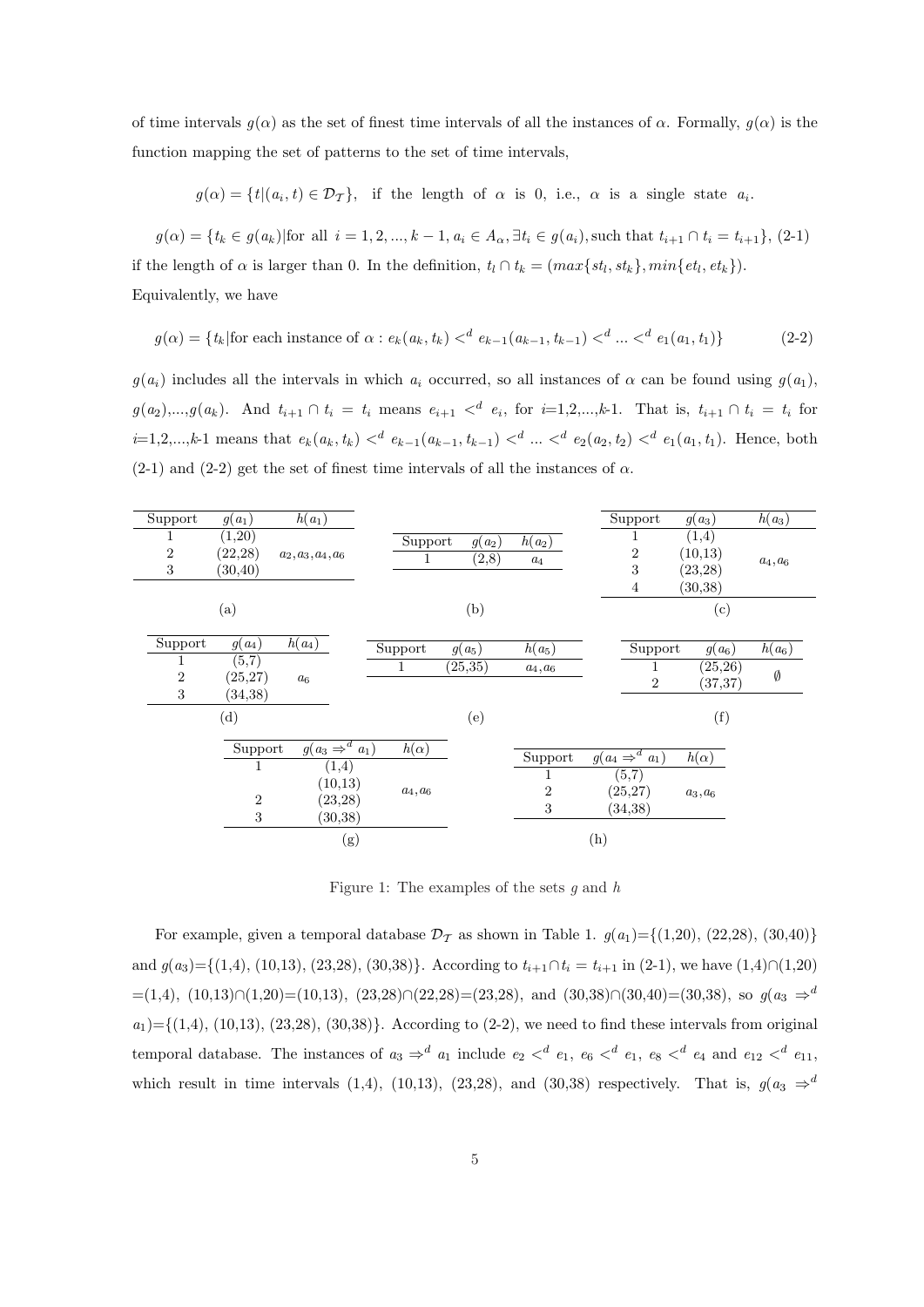$a_1$  = {(1,4), (10,13), (23,28), (30,38)}. More examples can be found in Figure 1. Next, we will define the support degree of a DTP pattern (Definition 3).

**Definition 3** The support degree of a DTP  $\alpha$  is the fraction of the support count of the pattern. That is,

$$
support(\alpha) = \frac{|g(\alpha)|}{|g_0|}
$$

where  $|g(\alpha)|$  is the number of time intervals in  $g(\alpha)$  without double-counting those intervals of the instances in that an event contains several events with the same state, and  $|g_0| = max\{|g(a_i)|,$  for  $i=1,2,...,m$ . Actually,  $|g(\alpha)|$  is the number of instances supporting  $\alpha$  without double-counting.  $\alpha$  is said to be frequent if the support degree is not less than the given threshold (i.e., minsupport).

The support degree of pattern  $\alpha$  in Definition 3 is the ratio of the number of time intervals included in all instances of  $\alpha$  (without double-counting) over the maximum number of time intervals among  $|g(a_i)|$  for all i. In other words, support( $\alpha$ ) reflects the relative frequency of time intervals for  $\alpha$  with respect to the number of time intervals for a most frequent state. In the first place, by 'without doublecounting' we mean that the instances with an event containing several events having the same state will only be counted once, as they all support the same single pattern. In the second place, alternatively  $g_0$  may be defined as  $N=\sum_{i=1}^m |g(a_i)|$ , for the same purpose. However, since  $N=\sum_{i=1}^m |g(a_i)|$  is usually much larger than  $|g(\alpha)|$ , it will result in too small values for support degrees. Therefore, a scaledown measure is often considered desirable. As a matter of fact, other forms of  $g_0$  could be possible, depending on the context and convenience. Notably, since  $g_0$  is a fixed number, the choice of it is a technical treatment and does not affect the properties of DTPs. Take Table 1 as an example again. For a DTP pattern  $\alpha$ :  $a_3 \Rightarrow^d a_1$ , we have  $|g(\alpha)| = |\{(1,4), (10,13), (23,28), (30,38)\}| = 3$ , and  $|g_0| = 4$ . Thus,  $support(\alpha)=3/4=0.75$ . Here, we have an event that contains several events with the same state. That is,  $e_1=(a_1,(1,20))$ ,  $e_2=(a_3,(1,4))$ , and  $e_6=(a_3,(10,13))$ , we have  $e_2<sup>d</sup>e_1$  and  $e_6<sup>d</sup>e_1$ , which contribute to the same DTP  $a_3 \Rightarrow a_1$ . This counting is also similar to that described in [2].



Figure 2: A counterexample for pattern transitivity

Note that the transitivity for *during* relationships between events exists. That is, if  $e <^d e$ and  $e' <^d e''$ , then we have  $e <^d e''$ . For instance, we have  $e_{10} <^d e_9$  and  $e_9 <^d e_8$  in Table 1, and  $e_{10}$   $\lt^d e_9$   $\lt^d e_8$ . However, it is worth mentioning that the during relationship are not transitive between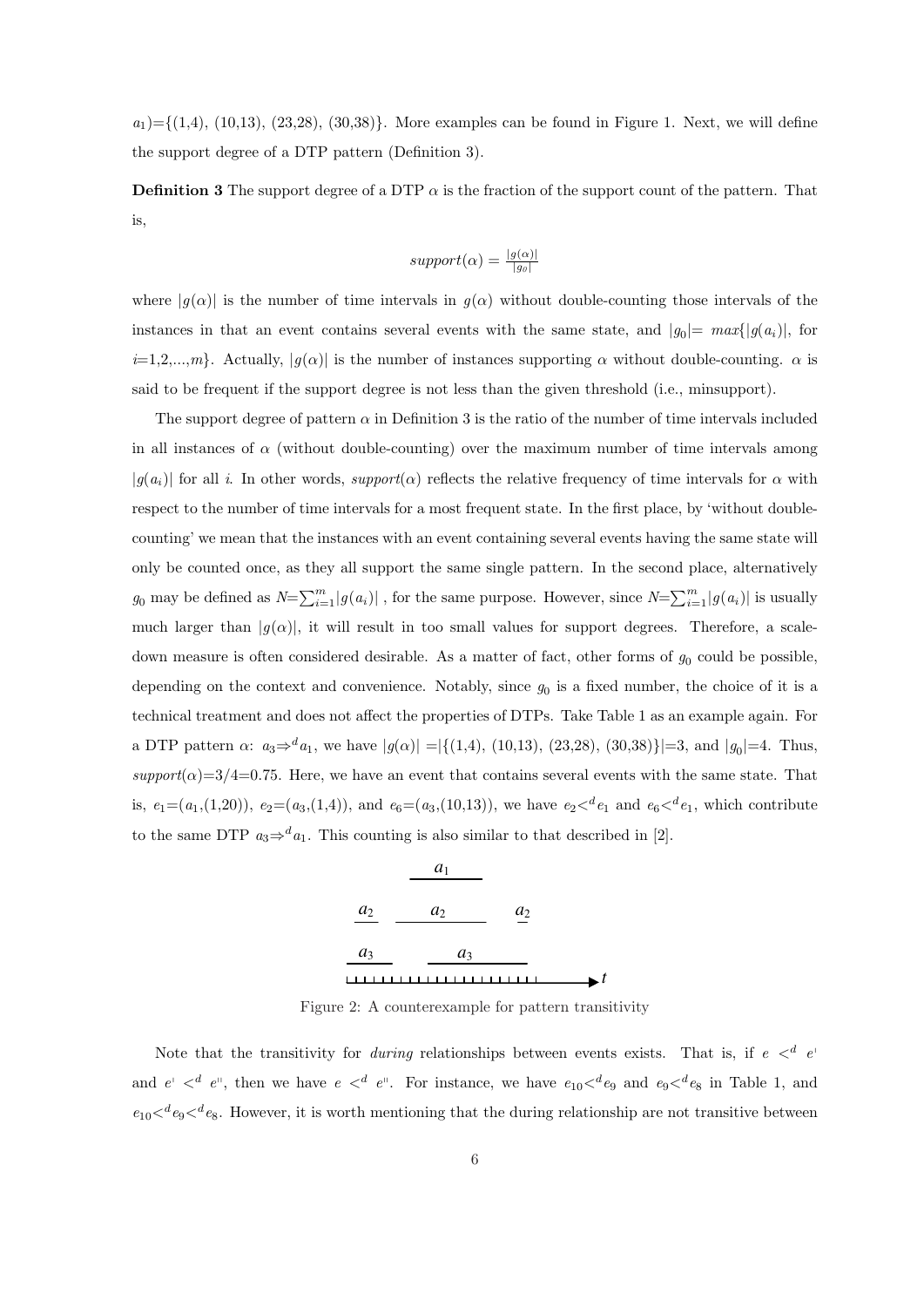patterns in terms of support degree. Let us consider an example as follows. Given a temporal database  $\mathcal{D}_{\mathcal{T}} = \{(a_3,(1,5)), (a_2,(2,4), (a_2,(6,15)), (a_1,(8,15)), (a_3,(10,20)), (a_2,(20,20))\}$  and minimal support count=1, with time intervals for the events being illustrated in Figure 2, we have  $|g(a_1 \Rightarrow^d a_2)|=1$ ,  $|g(a_2 \Rightarrow^d a_3)|=2$ , but  $|g(a_1 \Rightarrow^d a_3)|=0$ . Thus, we cannot obtain longer patterns from short ones using transitivity. This gives rise to the effort to find other ways of generating longer patters. First, in examining whether DTPs are frequent, we may need to consider sub-patterns. Definition 4 introduces the notion.

**Definition 4** For a DTP  $\alpha$  with length l, we say that  $\alpha$  is a sub-DTP of another DTP  $\beta$  with length k, denoted as  $\alpha \preceq \beta$  if l≤k and there exists an order-preserving mapping  $\varphi$ : {1,2,...,l}→{1,2,...,k} such that

$$
\alpha(1) \Rightarrow^d \alpha(2) \Rightarrow^d \ldots \Rightarrow^d \alpha(l)
$$
 is the same to  $\beta(\varphi(1)) \Rightarrow^d \beta(\varphi(2)) \Rightarrow^d \ldots \Rightarrow^d \beta(\varphi(l))$ 

where  $\alpha(i)$  is the *i*th state in the pattern  $\alpha$ .

For instance,  $a_6 \Rightarrow^d a_4 \Rightarrow^d a_1$  is one of sub-DTPs of the pattern  $a_6 \Rightarrow^d a_4 \Rightarrow^d a_3 \Rightarrow^d a_1$ . Moreover, we say  $g(\alpha) \supseteq g(\beta)$  if for every  $t_k \in g(\beta)$  there exists a time interval  $t_l \in g(\alpha)$  such that  $t_l \cap t_k = t_k$ . In terms of events,  $g(\alpha) \supseteq g(\beta)$  means that for every event  $e_k$  with  $t_k$  in  $g(\beta)$ , there exists an event  $e_l$  with  $t_l$  in  $g(\alpha)$  such that  $e_k <^d e_l$ .

Note that  $g(\alpha) \supseteq g(\beta)$  does not necessarily mean  $|g(\alpha)| \geq |g(\beta)|$ . For example, as shown in Figure 1,  $g(a_1)\supseteq g(a_3)$  but  $|g(a_1)| < |g(a_3)|$ . Importantly, for two DTPs  $\alpha$  and  $\beta$  with  $\alpha \preceq \beta$ , one could expect that a longer DTP in length will have a less chance of being supported than its sub-DTPs since the longer the length, the fewer its supporting instances in the database. Accordingly, the fewer the supporting instances for a longer DTP, the finer the set that contains the time intervals of the longer DTP. These statements are proved in Property 1.

## **Property 1** if  $\alpha \leq \beta$ , then  $g(\alpha) \supseteq g(\beta)$  and  $|g(\alpha)| \geq |g(\beta)|$ .

*Proof:* Suppose that  $g(\alpha) \supseteq g(\beta)$  does not hold. Therefore, there exists at least a time interval  $t_k \in g(\beta)$ , such that  $t_l \cap t_k \neq t_k$  for all  $t_l \in g(\alpha)$ . According to the definition about the set g, every state in  $A_\beta$  is active in  $t_k$ . However, not all the states in  $A_\alpha$  are active in  $t_k$  since  $t_k$  cannot be totally contained by any interval in  $g(\alpha)$ . That is, some states in  $A_\beta$  are not active in  $t_k$  since  $\alpha \preceq \beta$  and  $A_\alpha \subseteq A_\beta$ . This is a contradiction with  $t_k \in g(A_\beta)$ . That is, there must be  $g(\alpha) \supseteq g(\beta)$  if  $\alpha \preceq \beta$ .

Furthermore, each time interval  $t_k \in g(\beta)$  is contained by the corresponding interval  $t_l \in g(\alpha)$  since  $g(\alpha)\supseteq g(\beta)$ . Some  $t_l$  could contain several  $t_k$ , and some could not contain any  $t_k$ . Let  $|g(\alpha)|=x$ ,  $\{T_1, T_2,...,T_x\}$  be the set of time interval sets, in which  $T_i(i=1,2,...,x)$  represents the set of time intervals contributing only once for the support count. Let the variable  $y_i$  be the flag which represents whether a new instance without double-counting is found in  $T_i$ . If a new instance without double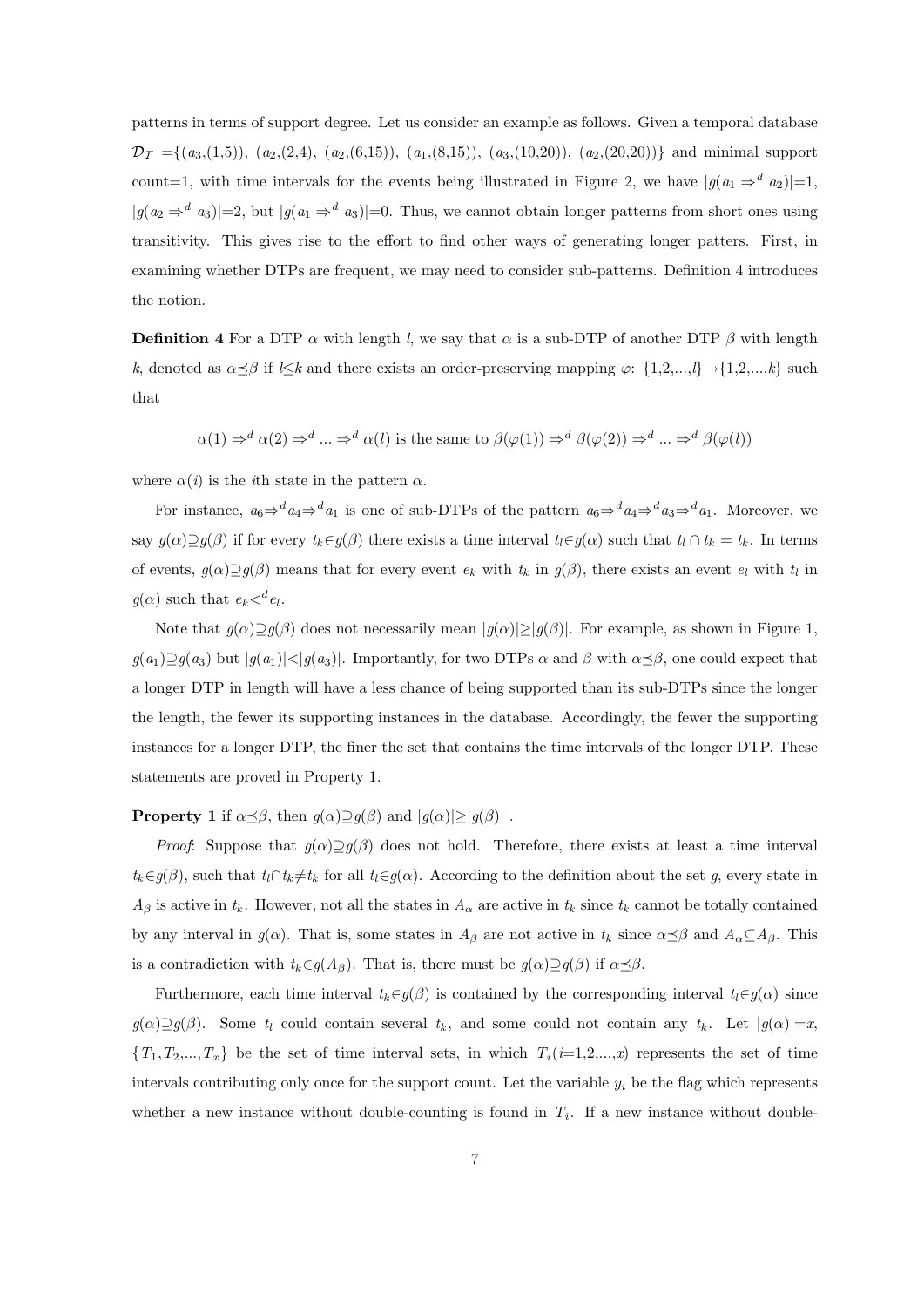counting has been found, then  $y_i=1$ . Otherwise,  $y_i=0$ . Thus,

$$
|g(\beta)| = \sum_{i=1}^{x} y_i \leq x \times 1 = x = |g(\alpha)|
$$

Property 2 All subsets of a frequent pattern are frequent.

*Proof:* Let  $\beta$  be a frequent pattern, and  $\alpha$  is a sub-DTP of  $\beta$ . Thus, we have support( $\beta$ ) > minsupport according to Definition 3, and

$$
|g(\alpha)| \ge |g(\beta)|
$$

according to Property 1. That is,  $support(\alpha) \ge support(\beta) \ge minsupport$ , which means that  $\alpha$  is frequent.

¥

The above two properties are very important in the process of finding frequent patterns. Effort in scanning the database and examining longer DTPs could then be largely saved by only concentrating on those frequent (sub-)patterns. This is because any DTP containing a non-frequent sub-DTP will not be frequent.

A frequent pattern means that it occurs in forms of events in a sufficient level of frequency. Usually, one also needs to know how likely a pattern occurs given that the other pattern has already occurred. In other words, we are considering the notion of confidence. Concretely, given two DTPs  $\beta$  and  $\gamma$ , where  $\beta = a_k \Rightarrow^d a_{k-1} \Rightarrow^d ... \Rightarrow^d a_{j+1}$  of length  $(k-j-1)$  and  $\gamma = a_j \Rightarrow^d a_{j-1} \Rightarrow^d ... \Rightarrow^d a_2 \Rightarrow^d a_1$  of length (j-1)for j={1,2,,k-1}. Then  $\beta$  during  $\gamma$  is a composition of these two DTPs as  $\beta \Rightarrow^d \gamma$  which forms a DTP  $\alpha$  as follows:

$$
\alpha: (a_k \Rightarrow^d a_{k-1} \Rightarrow^d \dots \Rightarrow^d a_{j+1}) \Rightarrow^d (a_j \Rightarrow^d a_{j-1} \Rightarrow^d \dots \Rightarrow^d a_2 \Rightarrow^d a_1)
$$

$$
= a_k \Rightarrow^d a_{k-1} \Rightarrow^d \dots \Rightarrow^d a_{j+1} \Rightarrow^d a_j \Rightarrow^d a_{j-1} \Rightarrow^d \dots \Rightarrow^d a_2 \Rightarrow^d a_1
$$

**Definition 5** The confidence degree of a DTP  $\alpha$ :  $\beta \Rightarrow^d \gamma$  is defined as the fraction of the support of pattern  $\alpha$  over the support of the consequent pattern  $\gamma$ .

$$
confidence(\alpha) = \frac{support(\alpha)}{support(\gamma)} = \frac{|g(\alpha)|}{|g(\gamma)|}
$$

The DTP  $\beta \Rightarrow^d \gamma$  is a valid DTP if the support and confidence degrees exceed the corresponding thresholds (minsupport and minconfidence).

Consider Figure 1 again as an example with  $\beta$  and  $\gamma$  being of length 0, i.e.,  $\beta = a_3$  and  $\gamma = a_1$ .

$$
confidence(a_3 \Rightarrow^d a_1) = support(a_3 \Rightarrow^d a_1)/support(\{a_1\})=3/3=1.
$$

Finally, given a DTP  $\alpha$  (i.e.,  $a_k \Rightarrow^d a_{k-1} \Rightarrow^d ... \Rightarrow^d a_2 \Rightarrow^d a_1(k \ge 1)$ ), let us consider a set of states occurring during the period  $a_1$  excluding those states already contained by  $A_\alpha$ . The state in the set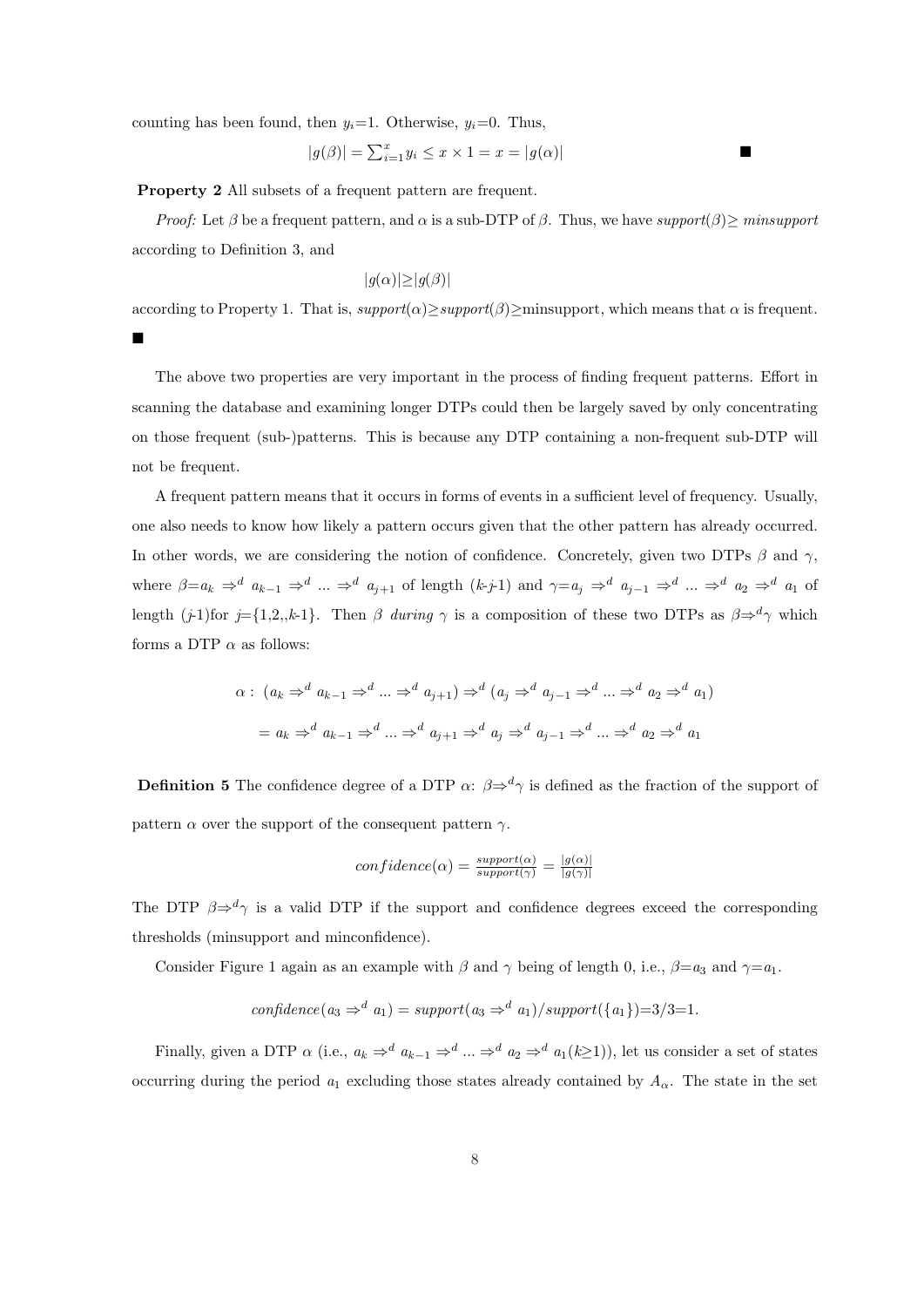shall be during  $a_1$  in a frequent manner. Concretely, such a set,  $h(\alpha)$ , is defined as:

$$
h(\alpha) = \{a_j | a_j \notin A_\alpha, j = 1, 2, ..., k, \text{ and if } \alpha \text{ is of a length } \ge 1 \text{ then}
$$
  

$$
a_j \Rightarrow^d a_1, support(a_j \Rightarrow^d a_1) \ge minsupport\}
$$

The set  $h(\alpha)$  will be used conveniently in the process of generating candidate DTPs, which will be discussed in detail in the following sections. Merely for illustrative purposes, in Figure 1, we have, for example,  $h(a_1) = \{a_2, a_3, a_4, a_6\}$ . In comparison, we have  $h(a_3 \Rightarrow^d a_1) = \{a_4, a_6\}$  where  $a_2$  is not included since  $a_2 \Rightarrow^d a_1$  is not frequent, and  $a_3$  is not included either since  $a_3$  is already in  $A_\alpha$ .

## 3 The algorithm

Straightforwardly, the problem of mining DTPs can be solved by traversing the relationship trees through the paths representing all possible *during* relationships. First, by scanning the temporal database, all frequent DTPs of length  $1(DTP_1^s)$  can be discovered. Each tree represents all the during relationships that have a public parent-state. Figure 3 shows an example, in which  $\rightarrow$  represent contain.



Figure 3: trees of frequent  $DTP_1$ 

Next, we can traverse each tree using the following strategy:

(1) Let  $T_l$  be a tree of frequent  $DTP_1$ 's. The root of the tree is  $R(T_l)$ . The set of leaf nodes of  $T_l$ is  $L(T_l) = \{L_1, L_2, ..., L_n\}.$ 

(2) Using the depth-first search, we completely solve one  $T_l$  ( $l = 1,2,...,m$ ) along one path before moving on to the next path. Search path  $P_j$  which represents the pattern  $\alpha$ . The leaf node of  $P_j$  is  $L_j$ . Calculate the support degree support $(\alpha)$ , and

**If**  $L_j \in \{R(T_i)|i=1,2,..,m, \text{ and } i\neq l\},\$ 

If  $support(\alpha) <$  minsupp,

move on to the next path and repeat this step.

Else calculate the confidence degree and get the valid DTPs, and then turn to (3).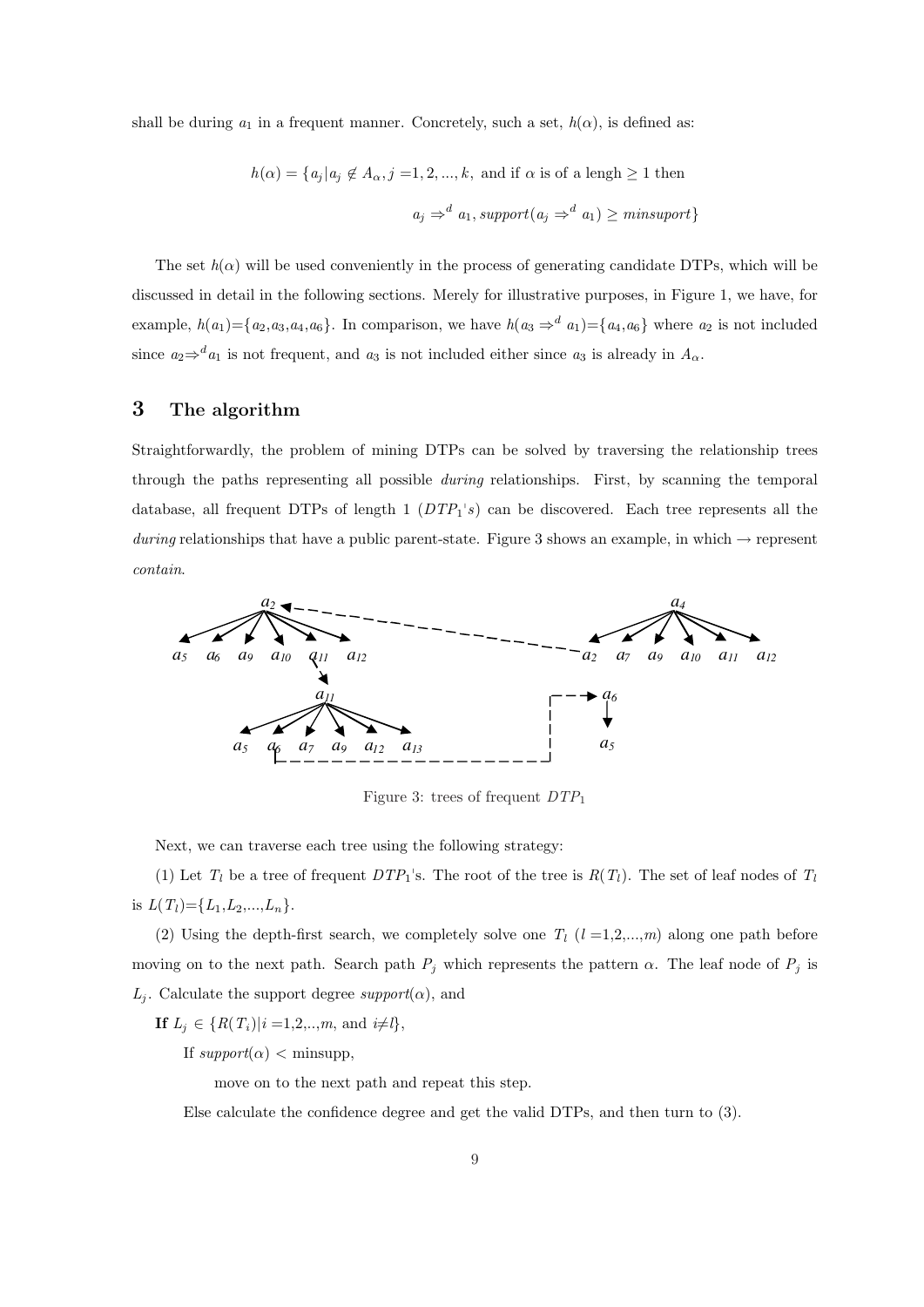Else move on to the next path and turn to (2).

(3) Consider the leaf nodes of  $T_i$  which are child nodes of  $L_j$  in  $T_i$ , i.e.,  $L(T_i(L_j)) = \{L(T_i)\}$ , the new tree  $T'_l$  is generated,  $T'_l = T_l \oplus L(T_l(L_j))$ , where  $\oplus$  is an operation that treats all leaf nodes of  $T_i$ as the child nodes of  $L_j$  in and forms the new tree  $T'_l$ . Thus, path  $P_j$  is extended as a sub-tree, which represents several DTPs. Turn to (2). Stop it until no new tree is generated.

Take Figure 3 as an example. For the tree with the root being  $a_4$ , and  $P_j$ :  $a_4 \rightarrow a_2$ , we process the tree in the following order  $a_4 \rightarrow a_2$ ,  $a_4 \rightarrow a_2 \rightarrow a_5$ ,  $a_4 \rightarrow a_2 \rightarrow a_6$ ,  $a_4 \rightarrow a_2 \rightarrow a_6 \rightarrow a_5$ ...,  $a_4 \rightarrow a_2 \rightarrow a_{11}$ ,  $a_4 \rightarrow a_2 \rightarrow a_{11} \rightarrow a_5$ ,  $a_4 \rightarrow a_2 \rightarrow a_{11} \rightarrow a_6$ ,  $a_4 \rightarrow a_2 \rightarrow a_{11} \rightarrow a_6 \rightarrow a_5$ , and so on.

Note that this algorithm firstly finds the DTPs by traversing the trees in the way of depth-first search such that Property 1 can be applied. However, it needs to enumerate all possible candidate DTPs from DTP1 and will consume much time. The method is referred to as Tree algorithm for distinguishing and comparing with the optimized approach that is to propose in the next subsections.

#### 3.1 DTP Algorithm

To tackle the above problem, we propose a new algorithm, namely the DTP algorithm, which works in an iterative manner by alternating between the joining and pruning phases, after finding frequent  $DTP_0$ 's. As the first step, support levels of all single states  $DTP_0$ 's are calculated and frequent single state patterns are found. Meanwhile, the whole database  $\mathcal{D}_{\mathcal{T}}$  is divided into  $m^+(m \leq m)$  parts  $(m^+ \leq m)$ frequent single states). Secondly, in the join phase of an iteration  $k$ , a collection  $CDTP_k$  of new candidate patterns with length k is generated from the set of frequent  $DTP_{k-1}$ 's( $FDTP_{k-1}$ ). Thirdly, the collection  $FDTP_k$  of new frequent  $DTP_{k-1}$ 's are generated by computing the support degrees. Lastly, the patterns satisfying the confidence threshold are output after all iterations are terminated. More concretely, the algorithmic details are described as follows.

#### (1). Finding frequent  $DTP_0$

By scanning the whole database  $\mathcal{D}_{\mathcal{T}}$  only once and applying the function  $g(a_i)$  to each event,  $\mathcal{D}_{\mathcal{T}}$  is divided into m parts and the support of each single state can be computed easily. Let  $m=|FDTP_0|$  be the number of frequent single states. So, the number of valid datasets is  $m<sup>1</sup>$ . In the second scanning,  $h(a_i)$  can be calculated for every frequent single state  $a_i$ . The procedure is shown in Figure 4.

```
FDTP_0.Gen()
```

```
2. for all a_i \in \mathcal{A} do
```

```
3. if |g(a_i)| \ge minsupport then
4. FDTP_0= FDTP_0\cup\{a_i\};
```

```
5. end if
```

```
6. end for
```
1.  $FDTP<sub>0</sub>=\emptyset;$ 

Figure 4: The procedure used for  $FDTP_0$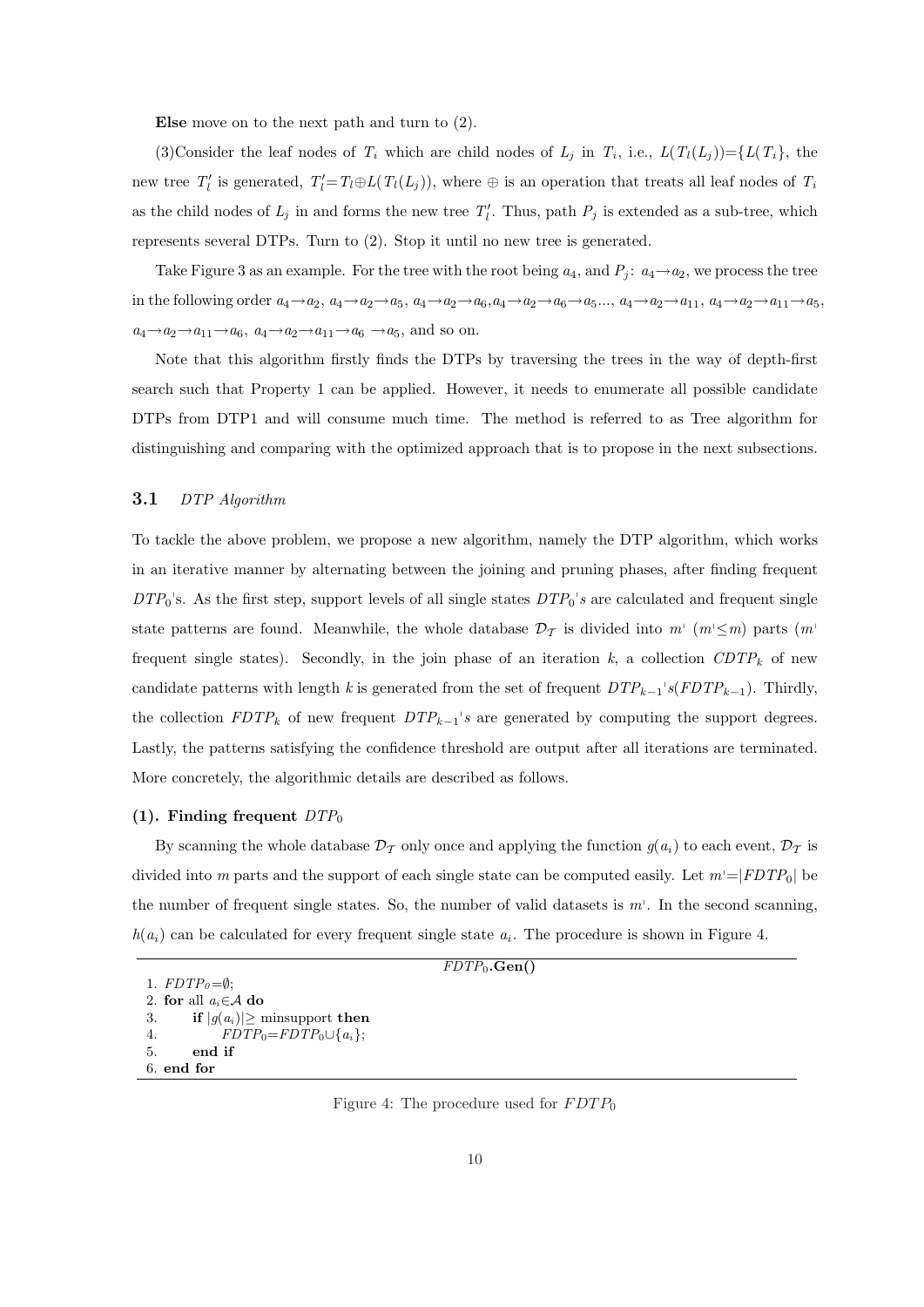#### (2). Join phase

The algorithm employs an iterative approach known as a level-wise search, where  $FDTP_{k-1}$  is used to explore  $FDTP_k$  ( $k\geq 1$ ). First, the set of frequent  $DTP_0$ (namely  $FDTP_0$ ) is found.  $FDTP_0$  is used to find  $FDTP_1$ , which is used to find  $FDTP_2$ , and so forth, until no more frequent pattern can be found. The generation of each frequent pattern carries a search cost. To improve the efficiency of generating frequent patterns, two properties are presented as follows.

Let  $p(\alpha, l)$  be a sub-pattern with the length (*l*-1) of the pattern  $\alpha$  intercepted from left to right, and  $p(\alpha,-l)$  be a sub-pattern with the length (l-1) of the pattern  $\alpha$  from right to left. When l is 1,  $p(\alpha,\pm 1)$ is a single state essentially; when l is 0,  $p(\alpha,0)$  returns an empty set. For example, given the pattern  $\alpha$ , i.e.,  $a_3 \Rightarrow^d a_2 \Rightarrow^d a_1$ , we can get  $p(\alpha, 2) = a_3 \Rightarrow^d a_2$ ,  $p(\alpha, -1) = a_1$ , and  $p(\alpha, 0) = \emptyset$ .

**Property 3** Let  $\beta$  be a frequent pattern, i.e.,  $a_k \Rightarrow^d a_{k-1} \Rightarrow^d ... \Rightarrow^d a_2 \Rightarrow^d a_1$ . The pattern  $\gamma$ :  $a_k \Rightarrow^d a_{k-1} \Rightarrow^d ... \Rightarrow^d a_2 \Rightarrow^d a_p \Rightarrow^d a_1$  is not frequent if  $a_p \notin h(\beta)$ .

*Proof:* According to the notion of set h,  $a_p \Rightarrow a_1$  is not frequent if  $a_p \notin h(\beta)$ . As we know, all sub-DTPs of a frequent DTP are frequent, and  $a_p \Rightarrow^d a_1$  is one sub-DTP of  $\gamma$ . So, the pattern  $\gamma$  must not be frequent.  $\blacksquare$ 

Thus, to find  $FDTP_k$ , a set of candidate DTPs with length k is generated by adding  $a_p \in h(\beta)$  into the frequent pattern  $\beta$ . This set of candidates is denoted  $CDTP_k$ , which is a superset of  $FDTP_k$ . That is, its members may or may not be frequent, but all of the frequent  $DTP_k$  are included in  $CDTP_k$ . In order to obtain a minimal candidate set, we introduce the following property to check whether more sub-DTPs are frequent.

**Property 4** Given a pattern  $\beta$  ∈FDTP<sub>k−1</sub>(k=1,2,...), for any  $a_p \in h(\beta)$ , if the two following conditions are satisfied:

- (i) pattern  $\alpha$ :  $p(\beta, k) \Rightarrow^d a_p, \alpha \in FDTP_{k-1}$ .
- $(ii)p(\alpha,-k) \Rightarrow^d p(\beta,-1) \in FDTP_{k-1}.$

we can join  $\alpha$  and  $\beta$ , and add a new candidate pattern,  $\alpha \Rightarrow^d p(\beta, -1)$ , into  $CDTP_k$ .

*Proof:* Let  $\gamma$  be  $p(\alpha, -k) \Rightarrow^d p(\beta, -1)$ . All of the three patterns  $\alpha$ ,  $\beta$  and  $\gamma$  are the sub-DTPs of the pattern  $\alpha \Rightarrow^d p(\beta, -1)$ . Once any of them is not frequent, the pattern  $\alpha \Rightarrow^d p(\beta, -1)$  must not be frequent (Property 2). That is, we add the pattern  $\alpha \Rightarrow^d p(\beta, -1)$  into the candidate set only when both  $\alpha$  and  $\gamma$  are frequent.  $\blacksquare$ 

That is, in the kth iteration, for each  $a_p \in h(\beta)$ , check if both patterns  $\alpha$  and  $\gamma$ , i.e.,  $p(\beta, k) \Rightarrow^d a_p$ and  $p(\alpha,-k) \Rightarrow^d p(\beta,-1)$  respectively, are frequent. Let us consider all the DTPs as a lattice as shown in Figure 5. And one sublattice is the set of the patterns with the same top element(e.g.,  $a_1, a_3, a_4$ , and  $a_6$ ).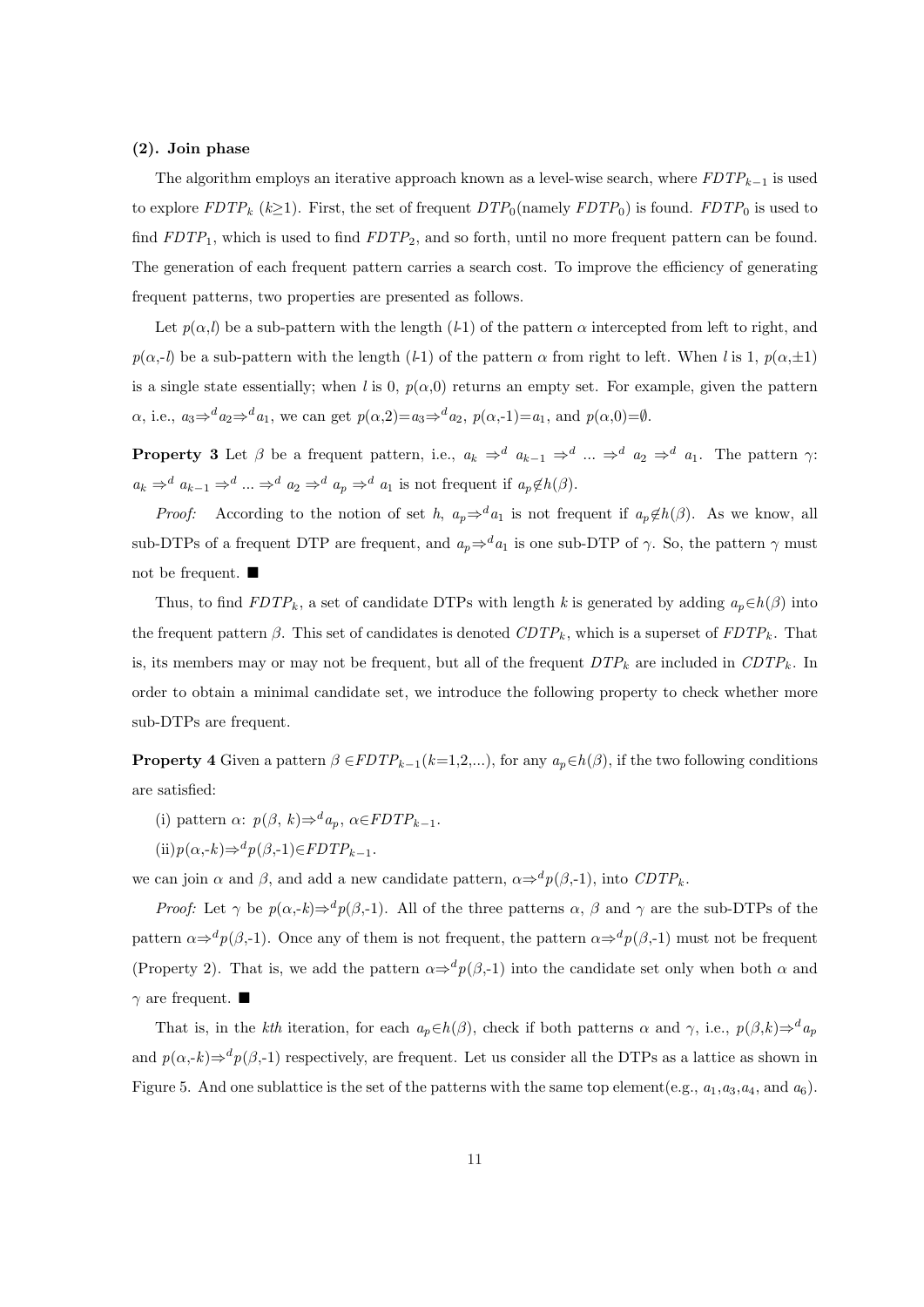For example, let  $\beta$  be  $a_6 \Rightarrow^d a_4 \Rightarrow^d a_1$  in the sublattice  $a_1$ . For  $a_3 \in h(\beta)$ , we can search the sublattices  $a_3$ and  $a_1$  to find the patterns satisfying Property 4, i.e.,  $\alpha a_6 \Rightarrow^d a_4 \Rightarrow^d a_3$  and  $\gamma a_4 \Rightarrow^d a_3 \Rightarrow^d a_1$ . Hence, the new candidate pattern  $a_6 \Rightarrow^d a_4 \Rightarrow^d a_3 \Rightarrow^d a_1$  is obtained, which is added into sublattice  $a_1$ . The lattice of frequent patterns is shown in Figure 5.



Figure 5: The lattice of frequent patterns

Next, the set  $g(\alpha \Rightarrow^d p(\beta, -1))$  for new candidate pattern  $\alpha \Rightarrow^d p(\beta, -1)$  is calculated and the corresponding  $h(\alpha \Rightarrow^d p(\beta, -1))$  are obtained. We define the operation  $\bigcap^d$  of the sets  $g(\alpha)$  and  $g(\beta)$  as follows:

$$
g(\alpha) \cap^d g(\beta) = \{t_l \in g(\alpha) | \exists t_k \in g(\beta), \text{ such that } t_l = t_l \cap t_k\}
$$

That is, if time interval  $t_l \in g(\alpha)$  is totally contained by a time interval  $t_k \in g(\beta)$ , then  $t_l$  is an element of the set  $g(\alpha) \cap^d g(\beta)$ .

**Proposition 1** Let  $\beta$  be  $a_k \Rightarrow^d a_{k-1} \Rightarrow^d ... \Rightarrow^d a_2 \Rightarrow^d a_1$ ,  $\alpha$  be  $a_k \Rightarrow^d a_{k-1} \Rightarrow^d ... \Rightarrow^d a_2 \Rightarrow^d a_p$ and  $\gamma$  be  $a_{k-1} \Rightarrow^d \dots \Rightarrow^d a_2 \Rightarrow^d a_p \Rightarrow^d a_1$ . The three patterns can generate a longer pattern  $\sigma$ :  $a_k \Rightarrow^d a_{k-1} \Rightarrow^d ... \Rightarrow^d a_2 \Rightarrow^d a_p \Rightarrow^d a_1$ . The set g for the longer pattern  $\sigma$  is  $g(\sigma) = g(\alpha) \cap^d g(\gamma) =$  $g(\beta) \cap^d g(\gamma).$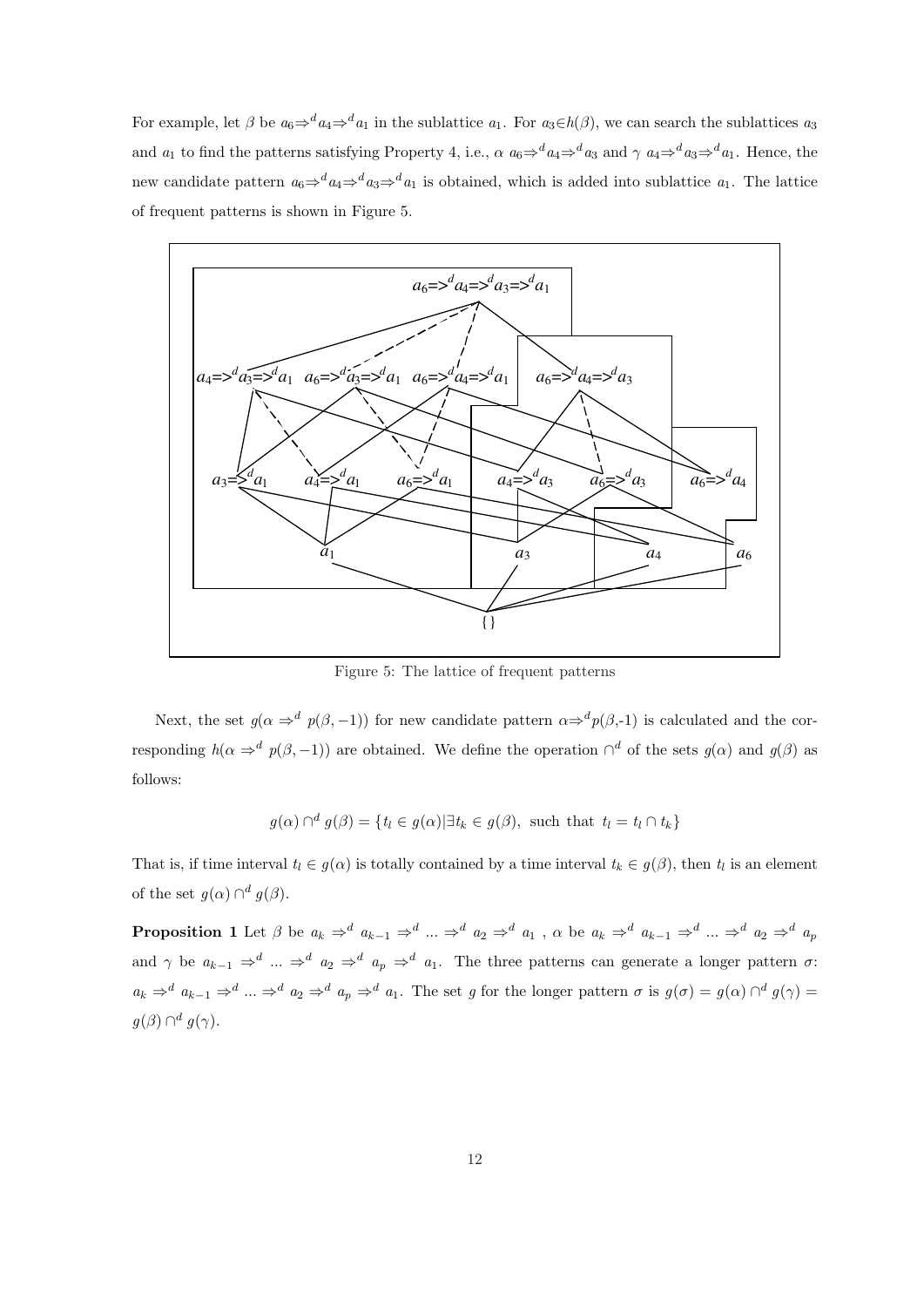*Proof*: According to the definition of  $q(\alpha)$ , we have

$$
g(\alpha) = g(a_k \Rightarrow^d a_{k-1} \Rightarrow^d \dots \Rightarrow^d a_2 \Rightarrow^d a_p)
$$
  
=  $\{t_k \in g(a_k) | \exists t_p \in g(a_p), t_k \in g(a_k), t_i \in g(a_i), \text{such that}$   
 $t_{i+1} \cap t_i = t_{i+1}, t_2 \cap t_p = t_2, \text{for all } i = 2, 3, ..., k - 1\}$ 

$$
g(\gamma) = g(a_{k-1} \Rightarrow^{d} \dots \Rightarrow^{d} a_{2} \Rightarrow^{d} a_{p} \Rightarrow^{d} a_{1})
$$
  
\n
$$
= \{t_{k-1}^{i} \in g(a_{k-1}) | \exists t_{p}^{i} \in g(a_{p}), t_{k-1}^{i} \in g(a_{k-1}), t_{1}^{i} \in g(a_{1}), t_{i}^{i} \in g(a_{i}), \text{such that}
$$
  
\n
$$
t_{i+1}^{i} \cap t_{i}^{i} = t_{i+1}^{i}, t_{2}^{i} \cap t_{p}^{i} = t_{2}^{i}, t_{p}^{i} \cap t_{1}^{i} = t_{p}^{i}, \text{ for all } i = 2, 3, ..., k-2\}
$$
  
\n
$$
g(\sigma) = g(a_{k} \Rightarrow^{d} a_{k-1} \Rightarrow^{d} \dots \Rightarrow^{d} a_{2} \Rightarrow^{d} a_{p} \Rightarrow^{d} a_{1})
$$
  
\n
$$
= \{t_{k}^{i} \in g(a_{k}) | \exists t_{p}^{i} \in g(a_{p}), t_{k}^{i} \in g(a_{k}), t_{1}^{i} \in g(a_{1}), t_{i}^{i} \in g(a_{i}), \text{such that}
$$
  
\n
$$
t_{i+1}^{i} \cap t_{i}^{i} = t_{i+1}^{i}, t_{2}^{i} \cap t_{p}^{i} = t_{2}^{i}, t_{p}^{i} \cap t_{1}^{i} = t_{p}^{i}, \text{ for all } i = 2, 3, ..., k-1\}
$$

Firstly, we prove  $g(\sigma) \subseteq g(\alpha) \cap^d g(\gamma)$ .  $\forall t_k^{\text{ii}} \in g(\sigma)$ , from  $g(\sigma)$  we have  $t_{i+1}^{\text{ii}} \cap t_i^{\text{ii}} = t_{i+1}^{\text{ii}}$  and  $t_2^{\text{ii}} \cap t_p^{\text{ii}} = t_2^{\text{ii}}$ for  $t_i^{\text{in}} \in g(a_i)$ ,  $i=2,3,\ldots,k-1$ . Let  $t_k = t_k^{\text{in}}$ ,  $t_k^{\text{in}}$  meets the conditions in  $g(\alpha)$ . So  $g(\sigma) \subseteq g(\alpha)$ . And then, we need to prove for any  $t_k^{\text{II}} \in g(\sigma)$ , there exists  $t_{k-1}^{\text{I}} \in g(\gamma)$ , such that  $t_k^{\text{II}} \cap t_{k-1}^{\text{II}} = t_k^{\text{II}}$ .  $\forall t_k^{\text{II}} \in g(\sigma)$ , there is a group of time intervals  $t_{k-1}^{\text{II}}, t_{k-2}^{\text{II}}, \ldots, t_2^{\text{II}}, t_1^{\text{II}}, t_p^{\text{II}}$  satisfying the conditions in the form of  $g(\sigma)$ . This group of time intervals can also meet the conditions in the form of  $g(\gamma)$ , so  $t_{k-1}^{\shortparallel} \in g(\gamma)$ . Take  $t_{k-1}^{\dagger} = t_{k-1}^{\dagger}$ , we have  $t_k^{\dagger} \cap t_{k-1}^{\dagger} = t_k^{\dagger}$  since  $t_k^{\dagger} \cap t_{k-1}^{\dagger} = t_k^{\dagger}$  according to the conditions in  $g(\sigma)$ . Hence, we get  $g(\sigma) \subseteq g(\alpha) \cap^d g(\gamma)$ .

Secondly, we prove  $g(\alpha) \cap^d g(\gamma) \subseteq g(\sigma)$ .  $\forall t_k \in g(\alpha) \cap^d g(\gamma)$  means  $\exists t_k \in g(\alpha)$ ,  $t_{k-1} \in g(\gamma)$ , such that  $t_k \cap t_{k-1}^{\perp} = t_k$ .  $t_{k-1}^{\perp} \in g(\gamma)$  means that there exist corresponding  $t_{k-2}^{\perp},...,t_2^{\perp}, t_1^{\perp}$  satisfying  $t_{i+1}^{\perp} \cap t_i^{\perp} = t_{i+1}^{\perp}, t_2^{\perp} \cap t_p^{\perp} = t_2^{\perp}, \text{ and } t_p^{\perp} \cap t_1^{\perp} = t_p^{\perp} \text{ for all } i=2,3,...,k\text{-}2. \text{ Take } t_k^{\perp} = t_k, t_p^{\perp} = t_p^{\perp}, \text{ and } t_i^{\perp} = t_i^{\perp} \text{ for all } i=2,3,...,k\text{-}2.$ all  $i=1,2,...,k-1$ , and then we have

$$
t_k^{\shortparallel} \cap t_{k-1}^{\shortparallel} = t_k \cap t_k^{\shortparallel} = t_k; \qquad t_{i+1}^{\shortparallel} \cap t_i^{\shortparallel} = t_{i+1}^{\shortparallel} \cap t_i^{\shortparallel} = t_i^{\shortparallel} = t_{i+1}^{\shortparallel} \ (i=2,3,...,k\text{-}2);
$$
  

$$
t_2^{\shortparallel} \cap t_p^{\shortparallel} = t_2^{\shortparallel} \cap t_2^{\shortparallel} = t_2^{\shortparallel}; \qquad t_p^{\shortparallel} \cap t_1^{\shortparallel} = t_p^{\shortparallel} \cap t_1^{\shortparallel} = t_p^{\shortparallel} = t_p^{\shortparallel}
$$

which means that  $t_k \in g(\sigma)$ .

Thus, for any  $t_k \in g(\alpha) \cap^d g(\gamma)$ ,  $t_k \in g(\sigma)$ . That is,  $g(\alpha) \cap^d g(\gamma) \subseteq g(\sigma)$ .

In the same way, we can get  $g(\sigma) = g(\beta) \cap^d g(\gamma)$ .

The proposition indicates that the set  $g$  for a new candidate can be computed by the frequent patterns  $g(\alpha)$  and  $g(\gamma)$ , or  $g(\beta)$  and  $g(\gamma)$ , while the set h for a new candidate pattern can only be obtained from  $h(\gamma)$ ,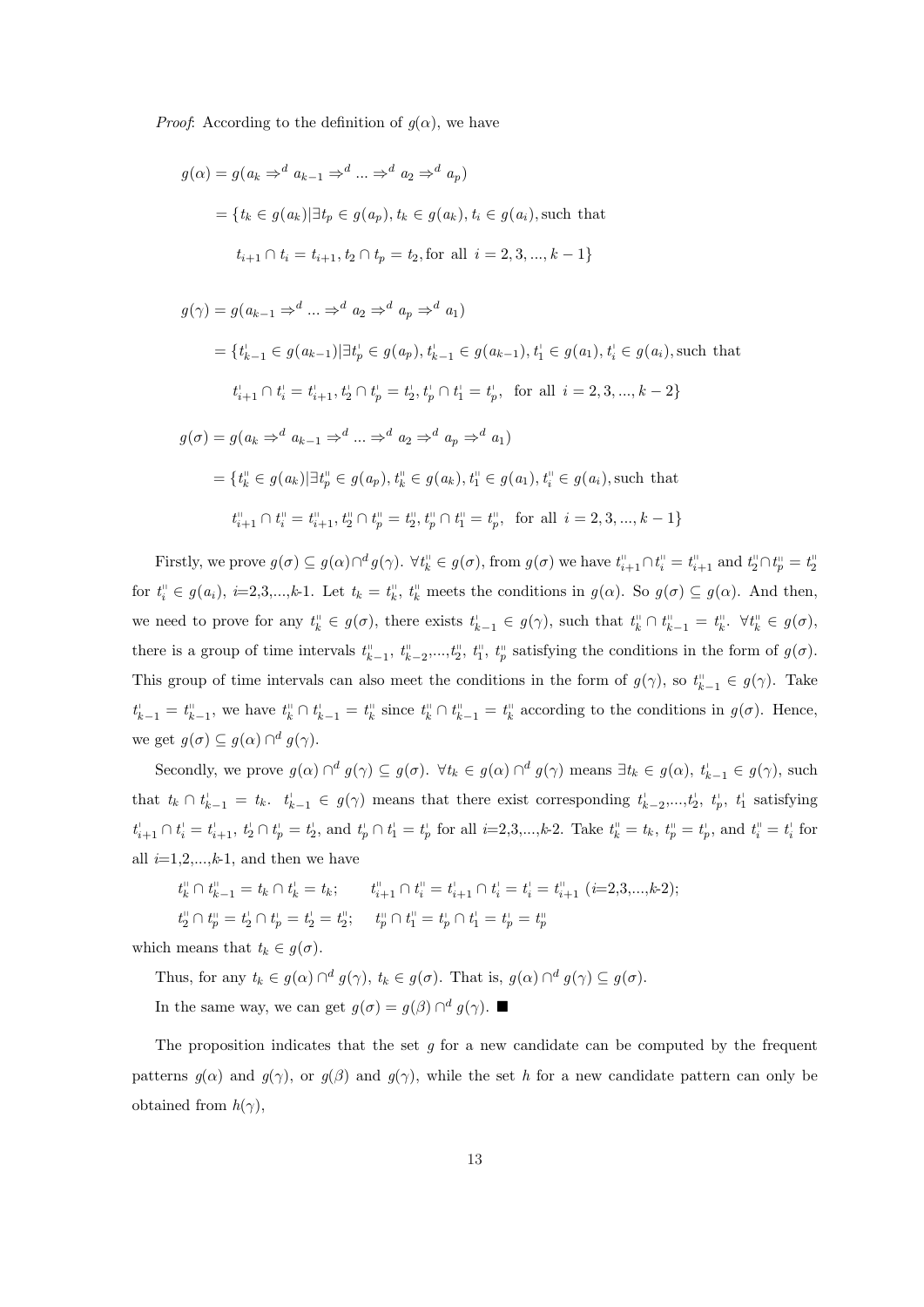$$
h(\alpha \Rightarrow^d p(\beta, -1)) = h(\alpha \Rightarrow^d p(\gamma, -1)) = h(\gamma) - \{a_k\}
$$

Thus, we get the sets q and h for a new candidate pattern without scanning the original database and the sets  $g$  for the single states. The procedure of join phase is shown in Figure 6.

 $CDTP_k$ **.Gen()** 1. for all pattern  $\beta \in FDTP_{k-1}$  do 2. for all  $a_j \in h(\beta)$  do 3. for  $\alpha \in FDTP_{k-1}, p(\alpha, -1)=a_j$  do 4. **if** Property 4 is satisfied **then** 5.  $CDTP_k = CDTP_k \cup {\alpha \Rightarrow^d p(\beta, -1)}$ 6. end if 7. end for 8. end for 9. end for

Figure 6: The procedure used for  $CDTP_k$ 

#### (3). Pruning phase

In this phase, if the support degree of a candidate pattern in  $CDTP_k$  is smaller than the userspecified threshold, then prune it from  $CDTP_k$ . At last,  $FDTP_k$  is obtained. Intercross Step 2 and Step 3 until Property 2 cannot be satisfied any longer. The procedure of pruning phase is shown in Figure 7.

 $FDTP_k$ **.Gen()** 1.  $FDTP_0$  known,  $FDTP_k=\emptyset$   $(k=1,2,...)$ 2. for  $(k=1; FDTP_{k-1}\neq\emptyset; k++)$  do 3.  $CDTP_k = CDTP_k$ . Gen( $FDTP_{k-1}$ ); 4. for all candidate patterns  $\beta \in CDTP_k$  do 5.  $FDTP_k = \{ \beta \in CDTP_k | |g(\beta)| \ge \text{minsupport} \}$ 6. end for 7.end for 8.  $FDTP=\bigcup_k FDTP_k$ 

Figure 7: The procedure used for  $FDTP_k$ 

#### (4). Generating valid DTPs

Given a pattern  $\alpha: a_k \Rightarrow^d a_{k-1} \Rightarrow^d ... \Rightarrow^d a_2 \Rightarrow^d a_1$ , it is necessary to know how frequent  $\alpha$  is when  $a_1$  has occurred, when  $a_2 \Rightarrow^d a_1$  has occurred, when  $a_3 \Rightarrow^d a_2 \Rightarrow^d a_1$  has occurred, and so on. Thus, we can get the pattern  $\beta \Rightarrow^d \gamma$  as mentioned in Section 3,

$$
(a_k \Rightarrow^d a_{k-1} \Rightarrow^d \dots \Rightarrow^d a_{j+1}) \Rightarrow^d (a_j \Rightarrow^d a_{j-1} \Rightarrow^d \dots \Rightarrow^d a_2 \Rightarrow^d a_1) (1 \leq j \leq k-1)
$$

That is, a frequent pattern can generate  $(k-1)$  valid DTPs at most. Calculating the confidence degree starting from the longest consequent pattern, i.e., from the pattern with  $j=k-1$ , the patterns meeting the confidence threshold will be valid DTPs. The pattern  $\alpha$  will be stopped to compute if confidence( $\beta \Rightarrow^d \gamma$ )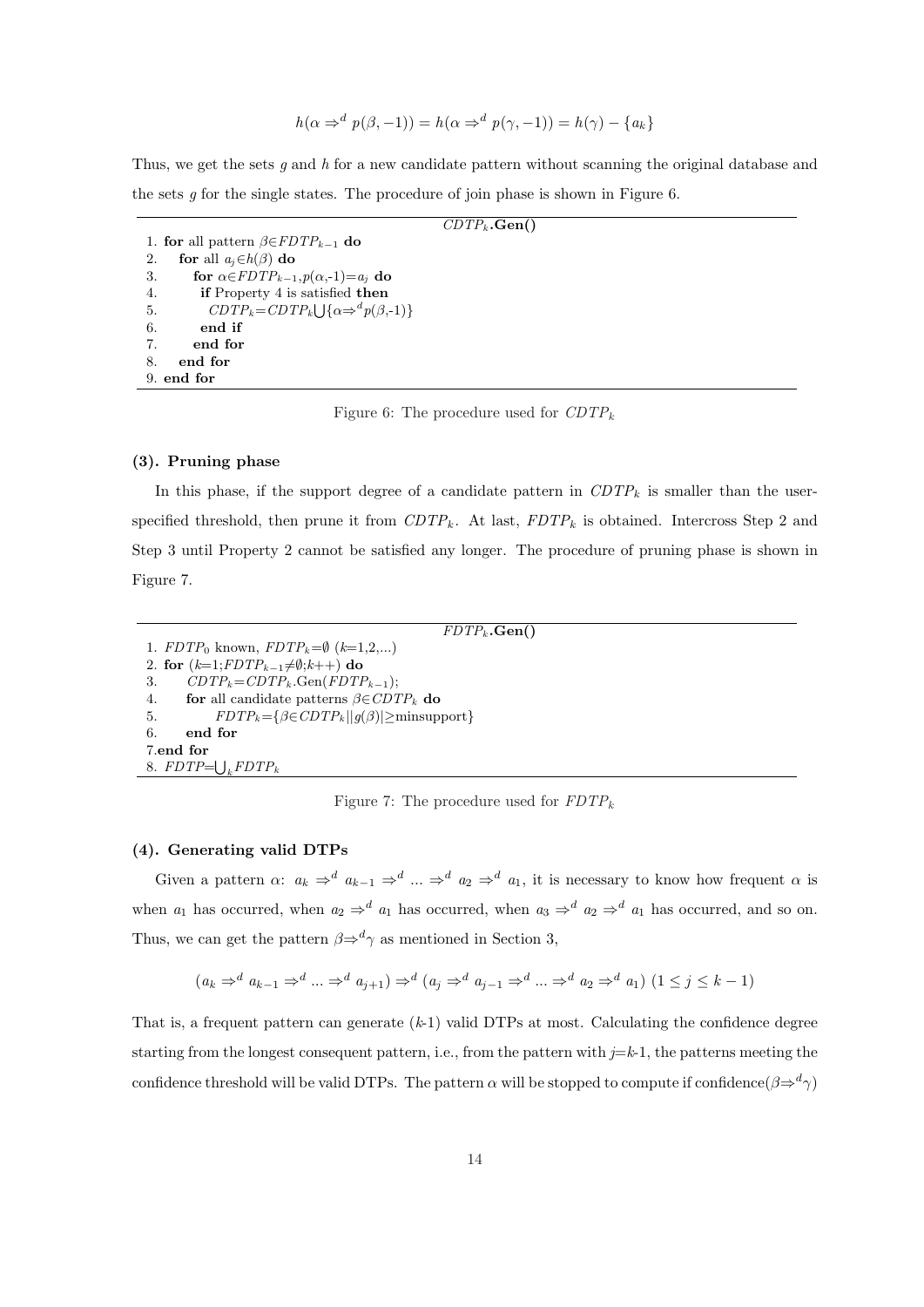is less than the threshold. Otherwise, the confidence degree of a shorter consequent pattern, i.e.,  $j = j-1$ , is computed next.

In discovering DTPs, a temporal database as shown in Tabel 1 is usually needed, which could be obtained either directly or by converting conventional databases. Since a DTP is acturally an event sequence in terms of time inclusion (i.e., during relationship), the records of a conventional database needs to be sorted by ascending start time primarily and descending end time secondarily. Consider the database in Table 1:  $\mathcal{D}_T = \{e_1, e_2, e_5, e_3, e_6, e_4, e_8, e_7, e_9, e_{10}, e_{11}, e_{12}, e_{13}, e_{14}\}$ , and in a sorted form as  $\mathcal{D}_{\mathcal{T}} = \{e_1^{\dagger}, e_2^{\dagger}, e_3^{\dagger}, \ldots, e_{12}^{\dagger}, e_{13}^{\dagger}, e_{14}^{\dagger}\}$ . Subsequently, the set of the resultant events  $\{e_i^{\dagger}, e_{i+1}^{\dagger}, \ldots, e_{i+k}\}$  ( $k=1,2,\ldots$ ) is called a *during*-sequence if  $e_{i+j}^{\perp} <^d e_{i+j-1}^{\perp}$  for all  $j=1,2,..,k$  and  $e_{i+k+1}^{\perp} <^d e_{i+k}^{\perp}$ . For example, in the sorted  $\mathcal{D}_{\mathcal{T}}$ ,  $\{e_1,e_2,e_5,e_3,e_6\}$  is a *during*-sequence since  $e_6\lt^d e_3\lt^d e_5\lt^d e_2\lt^d e_1$  and  $e_6$  is not during the next event  $e_4$ .  $\{e_4, e_7, e_8, e_9, e_{10}\}$  is the next one in the example.

With data sorted in this way, the search space and the comparison of start time and end time can be reduced when the temporal database is scanned. Let  $e_l(a_i,t_l), e_k(a_j,t_k)$ , in which  $t_l = (st_l, et_l)$  and  $t_k = (st_k, et_k)$ , be the *lth* and *kth* event about state  $a_i$  and  $a_j$   $(i \neq j)$  in the sorted  $\mathcal{D}_{\mathcal{T}}$ , respectively, and k is larger than l,  $e_l$  will not occur during the valid period of  $e_k$  unless  $S(e_l)=S(e_k)$  and  $E(e_l)=E(e_k)$ .

**Property 5** Assume that k is larger than l, and  $e_k(a_j, t_k) \nless^d e_l(a_i, t_l)$ . If there is another event  $e_w(a_j, t_w) (k \lt w \leq N)$  with  $a_j$ ,  $e_w$  must not occur during the period of  $e_l$ , i.e.,  $e_w \not\lt^d e_l$ .

*Proof :* since  $w > k$  and both  $e_k$  and  $e_w$  are the events with the same state  $a_j$ , we have  $E(e_k) < S(e_w)$ . And,  $k>l$  and  $e_k$  is not during the period of  $e_l$ , so we have  $E(e_k) > E(e_l)$ .

Thus, we have  $S(e_w) > E(e_l)$ . That is,  $e_w$  must not occur during the period of  $e_l$ .

#### $3.2$  An example

Let us take an example to explain the DTP algorithm. We will execute the algorithm on the temporal database in Table 1 for minimal support count=2. From Figure 1 we know  $FDTP_0=\{a_1, a_3, a_4, a_6\}.$ Next, for each  $a_j \in h(a_i)$ , add  $a_j \Rightarrow^d a_i$  into  $CDTP_1$ . Thus, we get  $CDTP_1 = \{a_3 \Rightarrow^d a_1, a_4 \Rightarrow^d a_1, a_6 \Rightarrow^d a_1, a_7 \Rightarrow^d a_2, a_8 \Rightarrow^d a_1, a_9 \Rightarrow^d a_1, a_1 \Rightarrow^d a_2, a_1 \Rightarrow^d a_2, a_2 \Rightarrow^d a_1, a_3 \Rightarrow^d a_2, a_4 \Rightarrow^d a_1, a_4 \Rightarrow^d a_2, a_5 \Rightarrow^d a_2, a_$  $a_4 \Rightarrow^d a_3$ ,  $a_6 \Rightarrow^d a_3$ ,  $a_6 \Rightarrow^d a_4$ , which corresponds to the sets shown in Figure 8.

Subsequently, Step 2 and Step 3 of the DTP algorithm are carried out iteratively. For each  $a_i \in h(\beta)$ , search the corresponding  $\alpha$  and  $\gamma$  mentioned in Property 4. For example,  $a_3 \in h(a_4 \Rightarrow^d a_1)$  and the support degree of  $a_3 \Rightarrow^d a_1$  is not less than the support threshold, so we can join  $a_3 \Rightarrow^d a_1$  and  $a_4 \Rightarrow^d a_3$  if both patterns are frequent, and obtain the new candidata pattern  $a_4 \Rightarrow^d a_3 \Rightarrow^d a_1$  with the related sets  $g(a_4 \Rightarrow^d a_3 \Rightarrow^d a_1)$  and  $h(a_4 \Rightarrow^d a_3 \Rightarrow^d a_1)$  (as shown in Figure 9 (m)). Similarly, the sets  $g(a_6 \Rightarrow^d a_4 \Rightarrow^d a_3 \Rightarrow^d a_1)$  and  $h(a_6 \Rightarrow^d a_4 \Rightarrow^d a_3 \Rightarrow^d a_1)$  are obtained in Figure 10.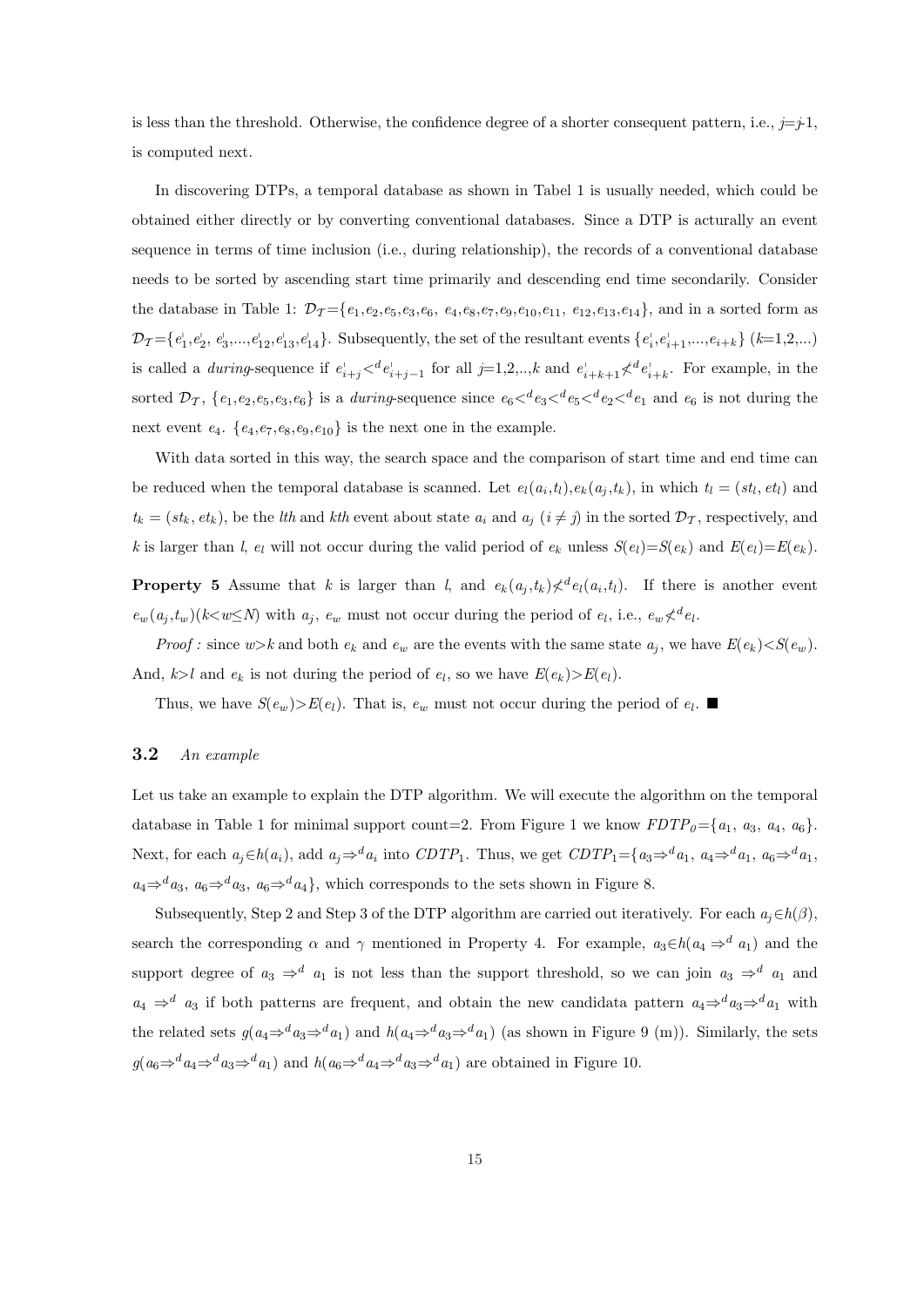| Support        | $g(a_6 \Rightarrow^d a_1)$     | $h(\alpha)$ | Support        | $g(a_4 \Rightarrow^d a_3)$       | $h(\alpha)$ |
|----------------|--------------------------------|-------------|----------------|----------------------------------|-------------|
|                | (25, 26)                       | $a_3, a_4$  |                | (25, 27)                         | $a_{6}$     |
| $\overline{2}$ | (37, 37)                       |             | $\mathfrak{D}$ | (34,38)                          |             |
|                | (i) generated by (a) and $(f)$ |             |                | (i) generated by $(c)$ and $(d)$ |             |
| Support        | $g(a_6 \Rightarrow^d a_3)$     | $h(\alpha)$ | Support        | $g(a_6 \Rightarrow^d a_4)$       | $h(\alpha)$ |
|                | (25,26)                        | $a_4$       |                | (25, 26)                         | Ø           |
| 2              | (37, 37)                       |             | $\overline{2}$ | (37, 37)                         |             |
|                |                                |             |                |                                  |             |

Figure 8: The sets of  $CDTP_1$ 

| Support | $g(a_4 \Rightarrow^d a_3 \Rightarrow^d a_1)$ | $h(\alpha)$ | Support       | $g(a_6 \Rightarrow^d a_3 \Rightarrow^d a_1)$ | $h(\alpha)$ |
|---------|----------------------------------------------|-------------|---------------|----------------------------------------------|-------------|
|         | (25, 27)                                     | $a_6$       |               | (25,26)                                      | $a_4$       |
| 2       | (34,38)                                      |             | 2             | (37, 37)                                     |             |
|         | $(m)$ generated by $(g)$ and $(i)$           |             |               | $(n)$ generated by $(g)$ and $(k)$           |             |
| Support | $g(a_6 \Rightarrow^a a_4 \Rightarrow^a a_1)$ | $h(\alpha)$ | Support       | $g(a_6 \Rightarrow^a a_4 \Rightarrow^a a_3)$ | $h(\alpha)$ |
|         | (25, 26)                                     | $a_3$       |               | (25, 26)                                     | Ø           |
| 2       | (37, 37)                                     |             | $\mathcal{D}$ | (37, 37)                                     |             |
|         | $(0)$ generated by $(h)$ and $(l)$           |             |               | (p) generated by (j) and $(k)$               |             |

Figure 9: The sets of  $CDTP_2$ 

| Support | $g(a_6 \Rightarrow^d a_4 \Rightarrow^d a_3 \Rightarrow^d a_1)$ | $h(\alpha)$ |
|---------|----------------------------------------------------------------|-------------|
|         | (25, 26)                                                       |             |
|         | (37, 37)                                                       |             |
|         | (q) generated by $(m)$ and $(p)$                               |             |

Figure 10: The sets of  $CDTP<sub>3</sub>$ 

Lastly, we calculate the confidence degree of the patterns from the bottom of every sublattice. In Figure 5, there are three sublittices.

## 4 Experiments

To assess the relative performance of these two algorithms and study their scale-up properties, we performed several experiments on a computer with 512 RAM and Pentium4 2.6GHz for some synthetic datasets and a real data set with weather information, which was stored on a local 20G disk.

## 4.1 Generation of synthetic data

To evaluate the performance of the algorithms over a large volume of data, we generated synthetic temporal events which mimic the events in the real word. We will show the experimental results from synthetic data so that the work relevant to data cleaning, which is in fact application dependent and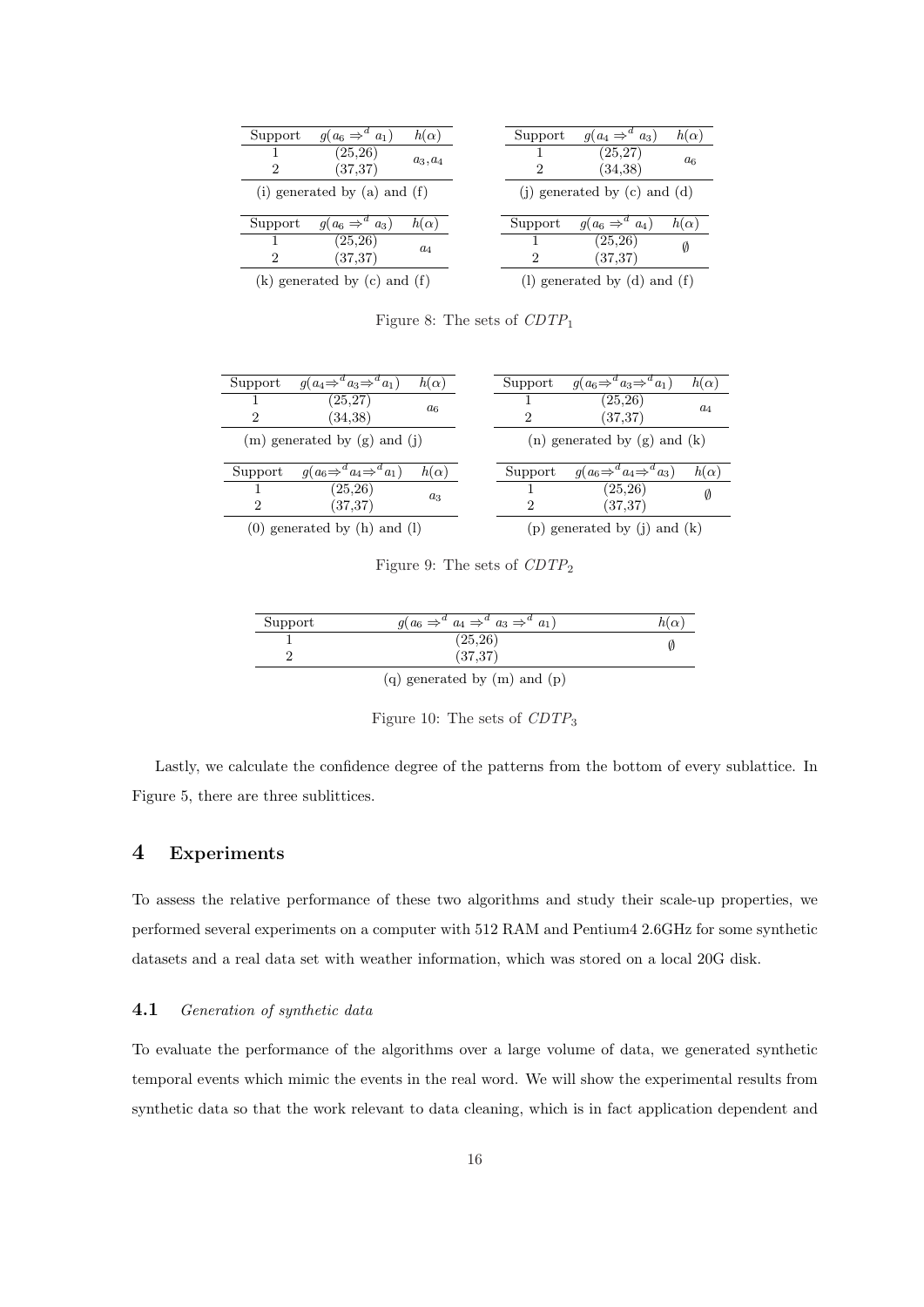also orthogonal to the incremental technique proposed, is hence omitted for simplicity. For obtaining reliable experimental results, the method to generate synthetic data we employed in this study is similar to the ones used in [12].

Table 2 summarizes the meaning of the parameters used in the experiments. The number of input-events in the temporal database relies on  $|Q|$  and  $|T|$ . That is, the average number of events is  $|D_T| = |Q^*|T|$ . The starting time and ending time of each event in a *during*-sequence are generated randomly based on the *during* relationship. We generated datasets by setting  $|L|=5$ ,  $N=50$  and  $P=25$ . Table 3 summarizes the dataset parameter settings.

|   | Table 2: Parameters                                   |
|---|-------------------------------------------------------|
| Q | Number of <i>during</i> -sequences                    |
| Т | Average number of events per <i>during</i> -sequences |
| L | Average length of maximal potentially large patterns  |
| N | Number of states                                      |
|   | Number of maximal potentially large patterns          |

|                   |       | Lable 5. Lafameters settings (Synthetic datasets) |         |          |
|-------------------|-------|---------------------------------------------------|---------|----------|
| Name              | Q     | Т                                                 | D       | size(MB) |
| $Data1-O10-T5$    | 10000 | 5                                                 | 50,000  | 0.83     |
| $Data2-Q10-T10$   | 10000 | 10                                                | 100,000 | 1.79     |
| $Data3-Q20-T5$    | 20000 | 5                                                 | 100,000 | 1.82     |
| $Data4-Q20-T10$   | 20000 | 10                                                | 200,000 | 3.72     |
| $Data5-Q30-T10$   | 30000 | 10                                                | 300,000 | 5.65     |
| Data6- $Q40$ -T10 | 40000 | 10                                                | 400,000 | 7.58     |
| $Data7-Q50-T10$   | 50000 | 10                                                | 500,000 | 9.51     |

Table 3: Parameters settings (Synthetic datasets)

#### **4.2** The relative performance with synthetic datasets

Figure 11 shows the execution times for the first four synthetic datasets given in Table 3 for decreasing values of minimum support. We did not plot the execution times of the Tree algorithm for some lower support values since they are too large compared to the execution times of DTP algorithm. As the support threshold decreases, the execution times of both the algorithms increase because of the increase in the total number of candidate and large patterns. When the support threshold is higher, there are only a limited number of frequent patterns with length 2 produced. So both algorithms consume less time. However, as the support threshold decreases, the performance difference becomes prominent in that DTP algorithm significantly outperforms the Tree algorithm.

#### **4.3** The reduction of candidate patterns

As explained previously, the DTP algorithm substantially reduces the number of candidate patterns generated. The experimental results in Table 4 and Table 5 show the number of candidate patterns of both algorithms for different supports on the two datasets. As shown in Table 5, the DTP algorithm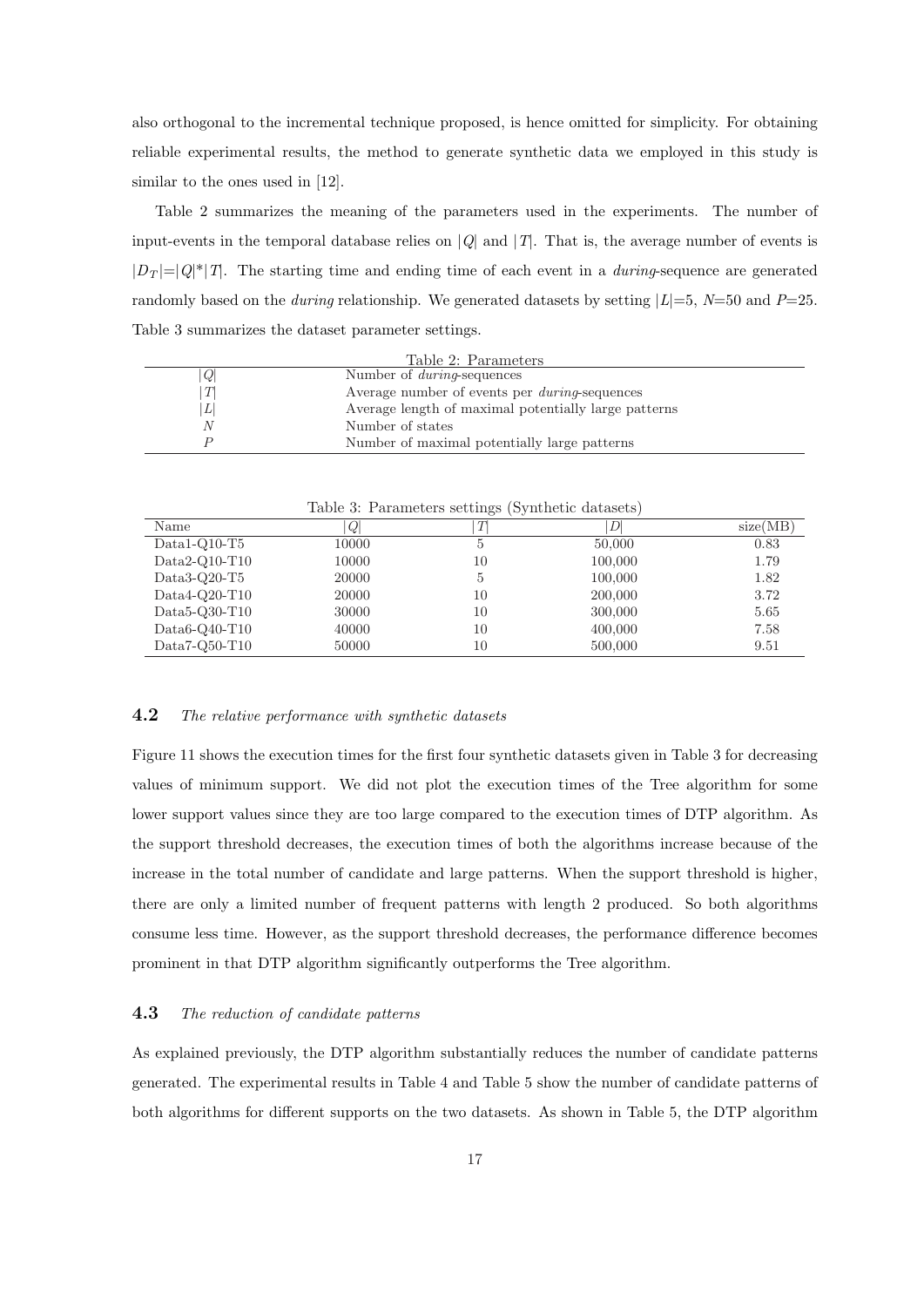

Figure 11: Execution times

leads to a 55%-75% candidate reduction rate compared to the Tree algorithm when Data3-Q20-T5 is used. In another dataset Data4-Q20-T10, the DTP algorithm can achieve higher reduction rate in generating candidate DTPs, such as 200%, as shown in Table 4. Similar phenomena were observed when other datasets were used. This feature of the DTP algorithm could help efficiently reduce the execution time (as mentioned in Section 5.1).

|            |            | $\overline{\phantom{a}}$ |                   |
|------------|------------|--------------------------|-------------------|
| minsupport |            | candidate patterns       | frequent patterns |
|            | <b>DTP</b> | Tree                     |                   |
| 40\%       | 34         | 112                      | 27                |
| 30\%       | 167        | 364                      | 133               |
| 20%        | 552        | 1202                     | 460               |
| 10%        | 2483       | 7074                     | 1920              |
| $5\%$      | 10105      | 34046                    | 8160              |
| 2.50%      | 35281      | 142009                   | 29712             |

Table 4: Reduction on candidate patterns with Data4-Q20-T10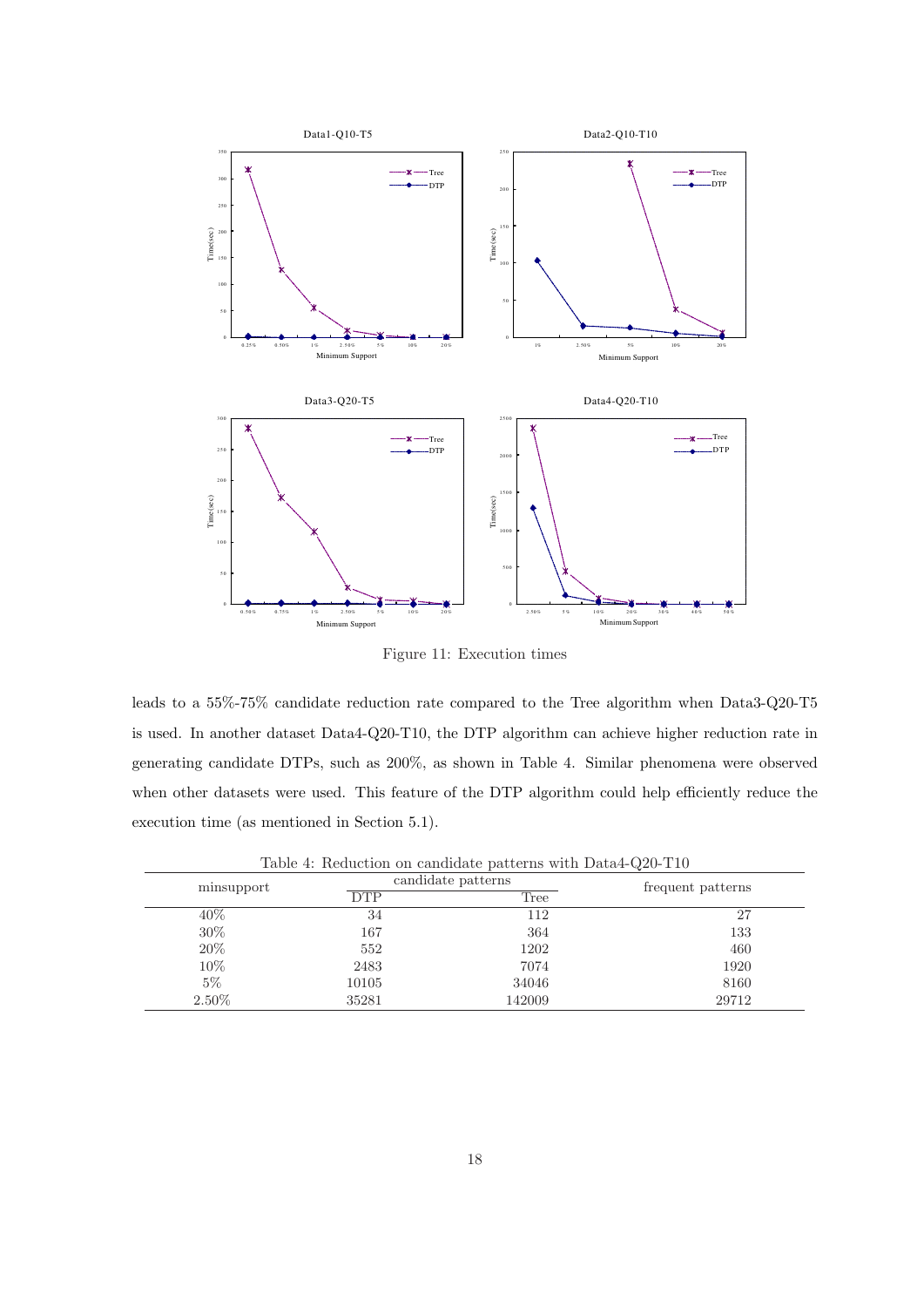| minsupport |            | candidate patterns | frequent patterns |
|------------|------------|--------------------|-------------------|
|            | <b>DTP</b> | Tree               |                   |
| 20%        | 16         | 53                 | 11                |
| 10%        | 118        | 351                | 68                |
| $5\%$      | 454        | 1029               | 251               |
| 2.50%      | 1223       | 2827               | 699               |
| $1\%$      | 3166       | 9334               | 2237              |
| $0.75\%$   | 4901       | 12845              | 3022              |
| $0.50\%$   | 7202       | 19090              | 4482              |
| $0.25\%$   | 13662      | 39555              | 8691              |
| $0.10\%$   | 30964      | 113144             | 21500             |

Table 5: Reduction on candidate patterns with Data3-Q20-T5

#### 4.4 Scale-up

Figure 12 shows how DTP algorithm scales up as the number of input-events is increased from 100,000 to 500,000 when the datasets Data2, Data4, Data5, Data6 and Data7 in Table 3 are used. The minimum support level was set to 5%. As shown in Figure 12, the algorithm is approximately linear scalable over the number of input events.



#### 4.5 Experimtents with weather dataset

The DTP algorithm has been applied to a weather dataset. The data set was obtained from a weather station in The Netherlands in 2002, which contains weather records with 17 attributes for each hour of the year. The attributes include wind direction, average wind speed, maximum wind gust, average hourly temperature, percentage relative humidity, global hourly radiation, hourly sunshine duration, hourly precipitation duration, hourly precipitation amount,horizontal visibility, fog, snow, etc. Most of the values are continuous. We discretized the data and then converted the database into a temporal one, in a form similar to Table 1.

Figure 13 compares the execution time of the two algorithms on the real dataset, with different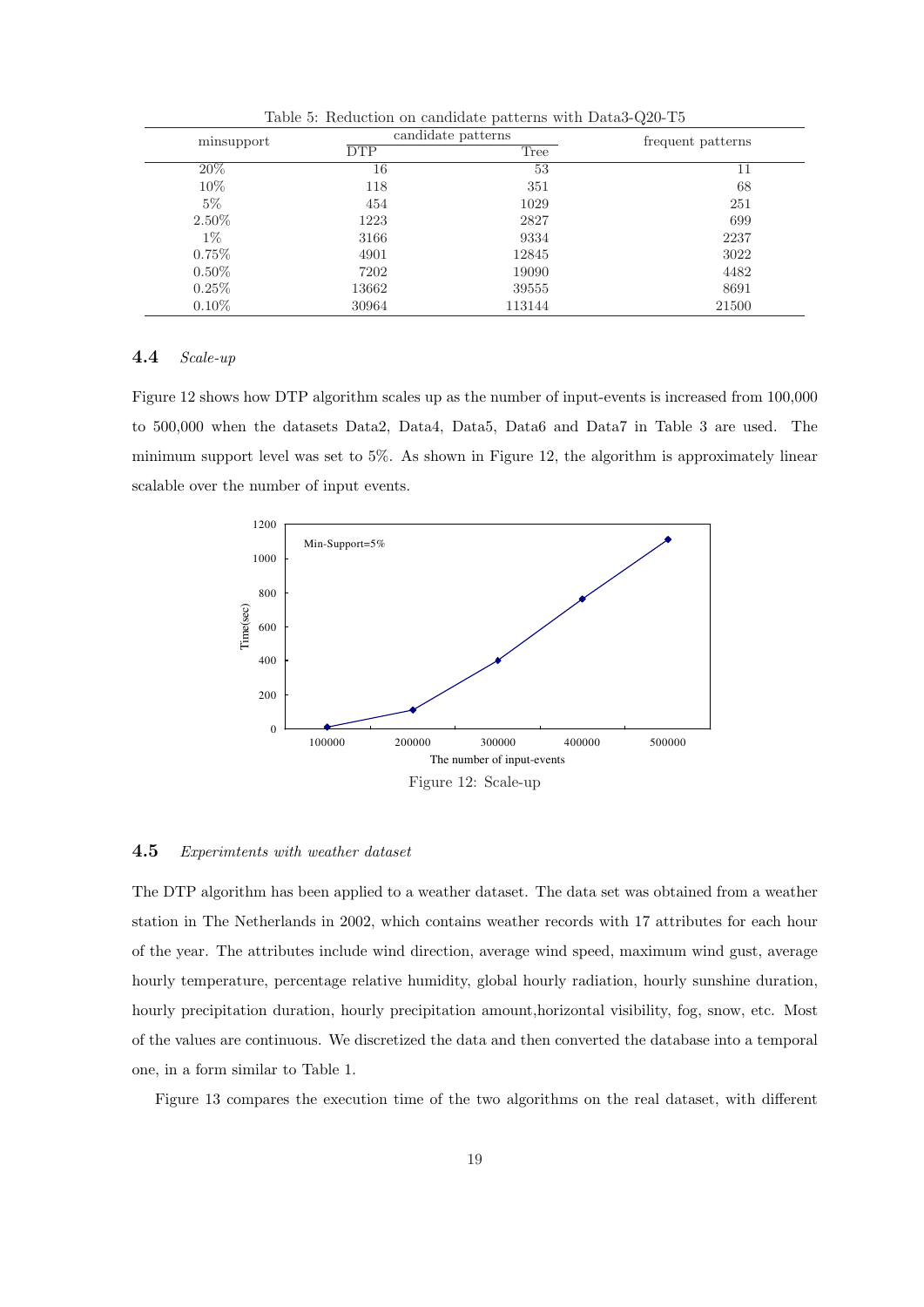minimum support degrees. From this figure, we can see that DTP algorithm is more efficient than Tree algorithm, especially at the lower support level.



Figure 13: Execution times on the weather dataset



Figure 14 shows the number of valid DTPs with various support degrees. Some interesting results were generated by applying the algorithm. Firstly, we discovered that there were significant temporal relationships between wind and rain, humidity and radiation, and temperature, radiation and sunshine duration. For example, in terms of wind and rain, strong wind often came prior to rain and lasted until or beyond the end of the rain (rain during strong wind). Another example is that the horizontal visibility was usually weak during the time that fog was heavy or it snowed (weak horizontal visibility during heavy fog or snowing). Secondly, some more complex rules were also discovered. For instance, when the sunshine duration was shortened, the global hourly radiation would decrease and the horizontal visibility would become worse. In fact, before sunshine duration reached zero and the night fell, the temperature would have begun to decrease. This rule can be expressed as *worse horizontal sight*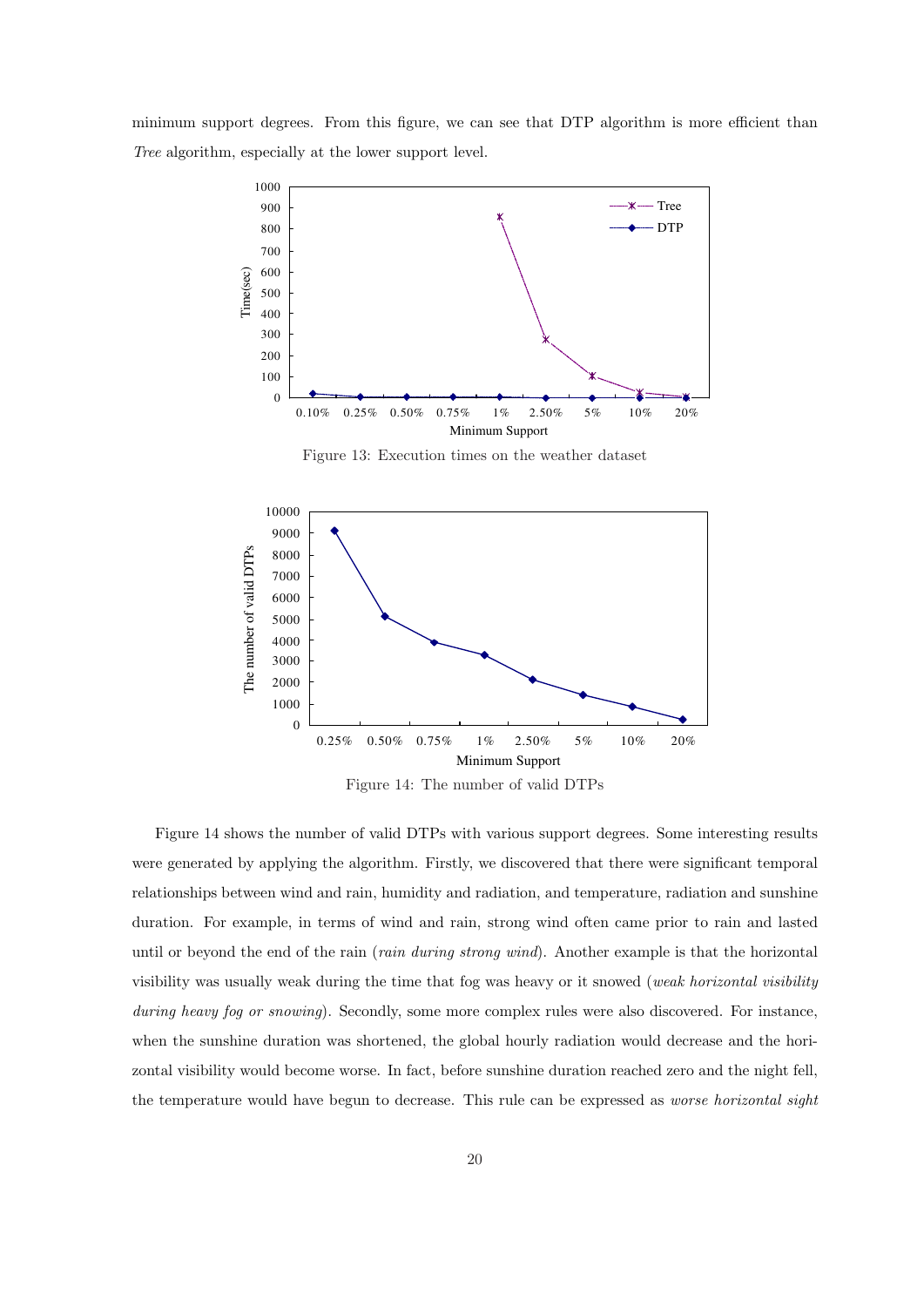during no global hourly radiation during no sunshine during very lower temperature.

## 5 Conclusions and future work

In this paper, we have studied the problem of discovering *during*-temporal patterns between events and proposed the DTP algorithm. By analyzing the properties of the *during* relationship, we have developed an optimization technique with pruning strategies that enabled us to retrieve the patterns with minimal database scan. The experimental results have illustrated the effectiveness and efficiency of the algorithm. An ongoing effort centers on extending this algorithm to discovering the dynamic temporal database, since in the light of the fact that the content of a TDB always keeps growing and the discovered patterns need to be maintained periodically over time. While there are some studies on mining of dynamic database and maintenance of association rules [1,2,4,5,15], our focus is on the maintenance of temporal patterns, so as to reduce the overhead of rediscovering patterns in the presence of data updates.

## References

- [1] A. Veloso, W. Meira Jr., M.B.De Carvalho, S.Parthasarathy, and M.Zaki. (2003). Parallel, Incremental and Interactive Mining for Frequent Itemsets in Evolving Databases. In Proceedings of the Sixth SIAM Workshop on High Performance Data Mining, May 2003.
- [2] C. Jin, W. Qian, C. Sha, J. Yu, and A. Zhou. (2003). Dynamically Maintaining Frequent Items over A Data Stream. In Proceedings of the 12th ACM CIKM International Conference on Information and Knowledge Management, pages 287–294, 2003.
- [3] Chris P.Rainsford, and John F.Roddic. (1999). Adding Temporal Semantics to Association Rules. In Proc. of the 3rd European conf. on principles and practice of knowledge discovery in databases, pages 504-509, 1999.
- [4] D.W.Cheung, J.Han, V.T.Ng, and C.Y.Wong. (1996). Maintenance of Discovered Association Rules in Large Databases: An Incremental Updating Technique. Proc, Int'l Conf. Data Eng., (ICDE'96)S.Y.W.Su,ed., pp.106-114,1996.
- [5] D.W.Cheung, S.D.Lee, and B.Kao. (1997). A General Incremental Technique for Maintaining Discovered Association Rules. In Proc. Fifth Int'l Conf. Database Systems for Advanced Applications, 1997.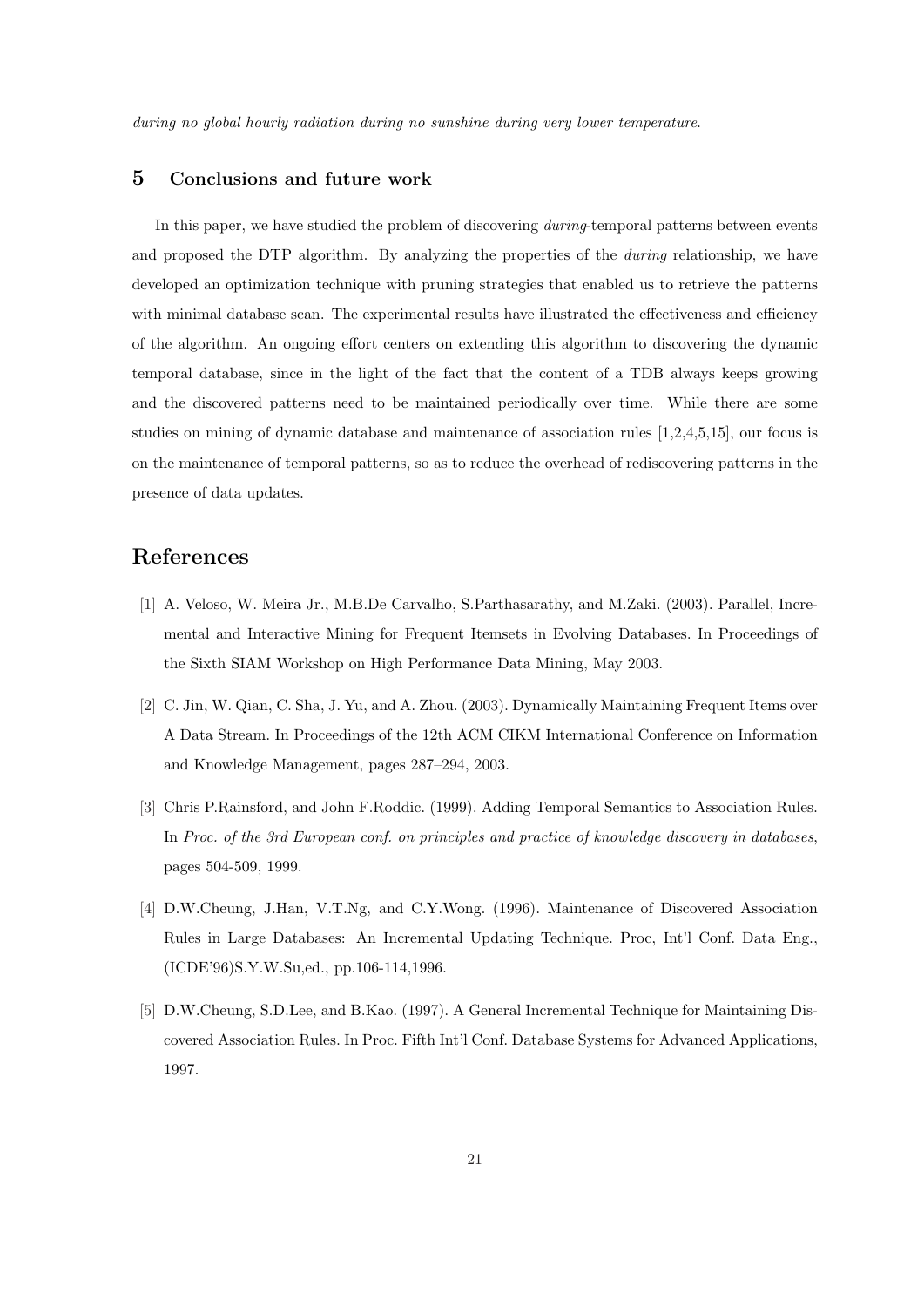- [6] F.Hoppner. (2001). Discovery of Temporal Patterns—Learning Rules about the Qualitative Behaviour of Time Series. In *PKDD'01*, number 2168 of LNAI, Freiburg, Germany, pages 192-203, 2001.
- [7] Guoqing Chen, Jiang Ai, Wei Yu. (2002) Discovering Temporal Association Rules for Time-Lag Data. Proceedings of International Conference on E-Business (ICEB2002), Beijing, May 2002.
- [8] G.Das, K.I.Lin, H. Mannila. (1998). Rule discovery from time series. In Proceedings of the international conference on KDD and Data Mining, 1998.
- [9] J. Chang and W. Lee. (2003). Finding Recent Frequent Itemsets Adaptively over Online Data Streams. In Proceedings of the 9th ACM SIGKDD International Conference on Knowledge Discovery and Data Mining, pages 487–492, 2003.
- [10] James F.Allen. (1983). Maintaining Knowledge about Temporal Intervals. Communication of the ACM, Volume 26, Number 11, P832-843, November 1983.
- [11] Mohammed.J.ZAKI. (2000). SPADE: An Efficient Algorithm for Mining Frequent Sequences. Machine Learning, 0, 1-31, 2000.
- [12] R.Agrawal, and R.Srikant. (1994). Fast algorithm for mining association rules. In Proc. of the 20th Int'l Conference on Very Large Databases, Santiago, Chile, September, 1994.
- [13] R.Agrawal, and R.Srikant. (1995). Mining Sequential Patterns. International Conference on Data Engineering(ICDE), March, Taiwan, 1995.
- [14] R.Agrawal, T.Imielinski, and A.Swami. (1993). Mining association rules between sets of items in large databases. In Proceedings of the 1993 ACM SIGMOD International Conference on Management of Data, pages 207-216, Washington DC, May 26-28, 1993. 10.
- [15] Y.Chi, H.J.Wang, Philip S.Yu, and Richard R. Muntz. (2004). Catch the Moment Maintaining Closed Frequent Itemsets. http://citeseer.ist.psu.edu.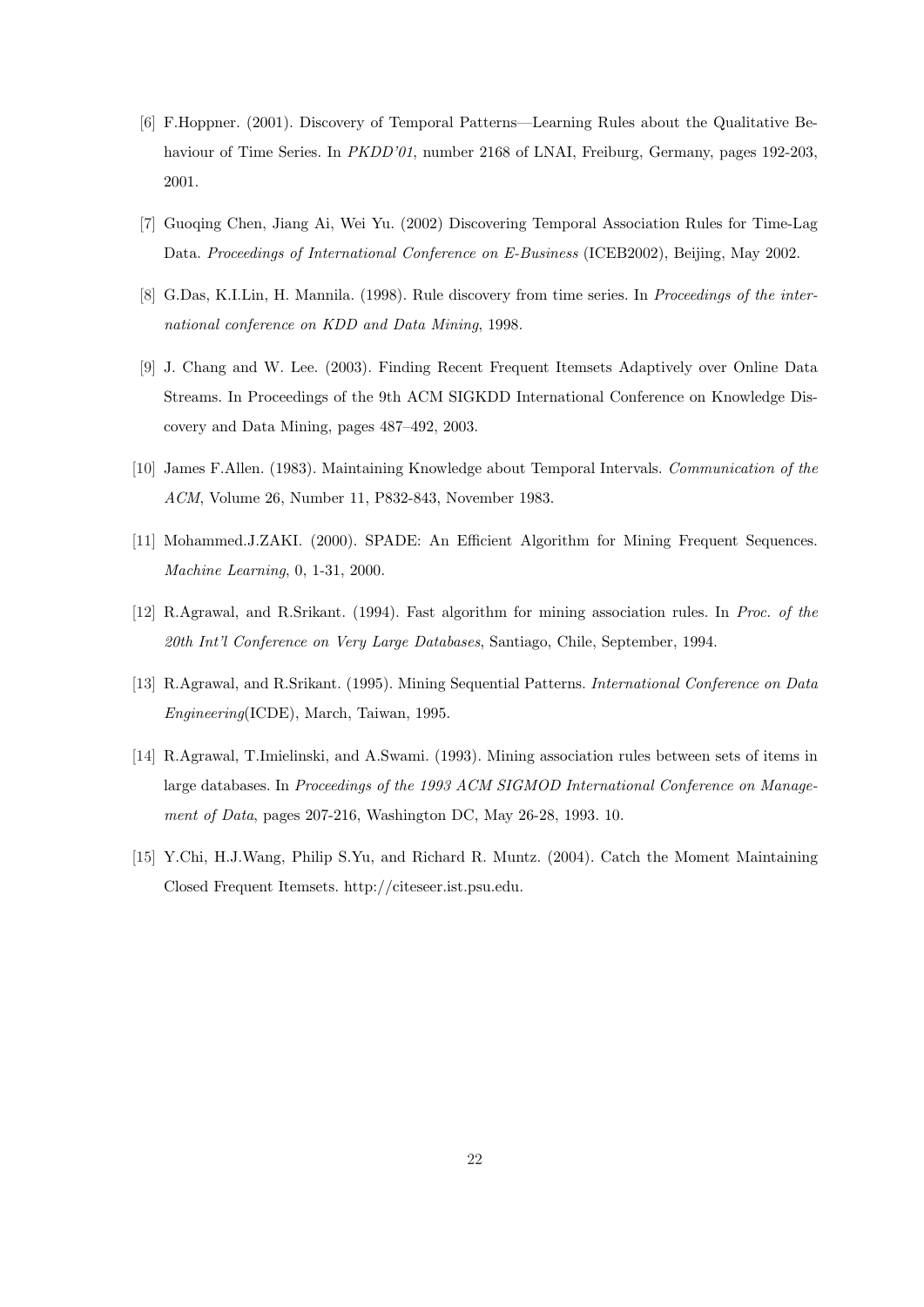| Event               | <b>State</b>     | <b>Starting Time</b> | <b>Ending Time</b> |
|---------------------|------------------|----------------------|--------------------|
| $e_1$               | $\mathfrak{a}_1$ |                      | 20                 |
| $\mathfrak{e}_2$    | $a_3$            |                      | $\overline{4}$     |
| $e_3$               | $a_4$            | 5                    | 7                  |
| $e_4$               | $a_1$            | 22                   | 28                 |
| $e_5$               | $a_2$            | $\overline{2}$       | 8                  |
| $\mathfrak{e}_6$    | $a_3$            | 10                   | 13                 |
| $e_7$               | $a_5$            | 25                   | $35\,$             |
| $\mathfrak{e}_8$    | $a_3$            | 23                   | 28                 |
| $\mathfrak{e}_9$    | $a_4$            | $25\,$               | 27                 |
| $e_{10}$            | $a_6$            | 25                   | 26                 |
| $e_{11}$            | $a_1$            | 30                   | 40                 |
| $e_{12}$            | $a_3$            | 30                   | 38                 |
| $\mathfrak{e}_{13}$ | $a_4$            | 34                   | 38                 |
| $e_{14}$            | $a_6$            | 37                   | 37                 |

Table 1: A Temporal Database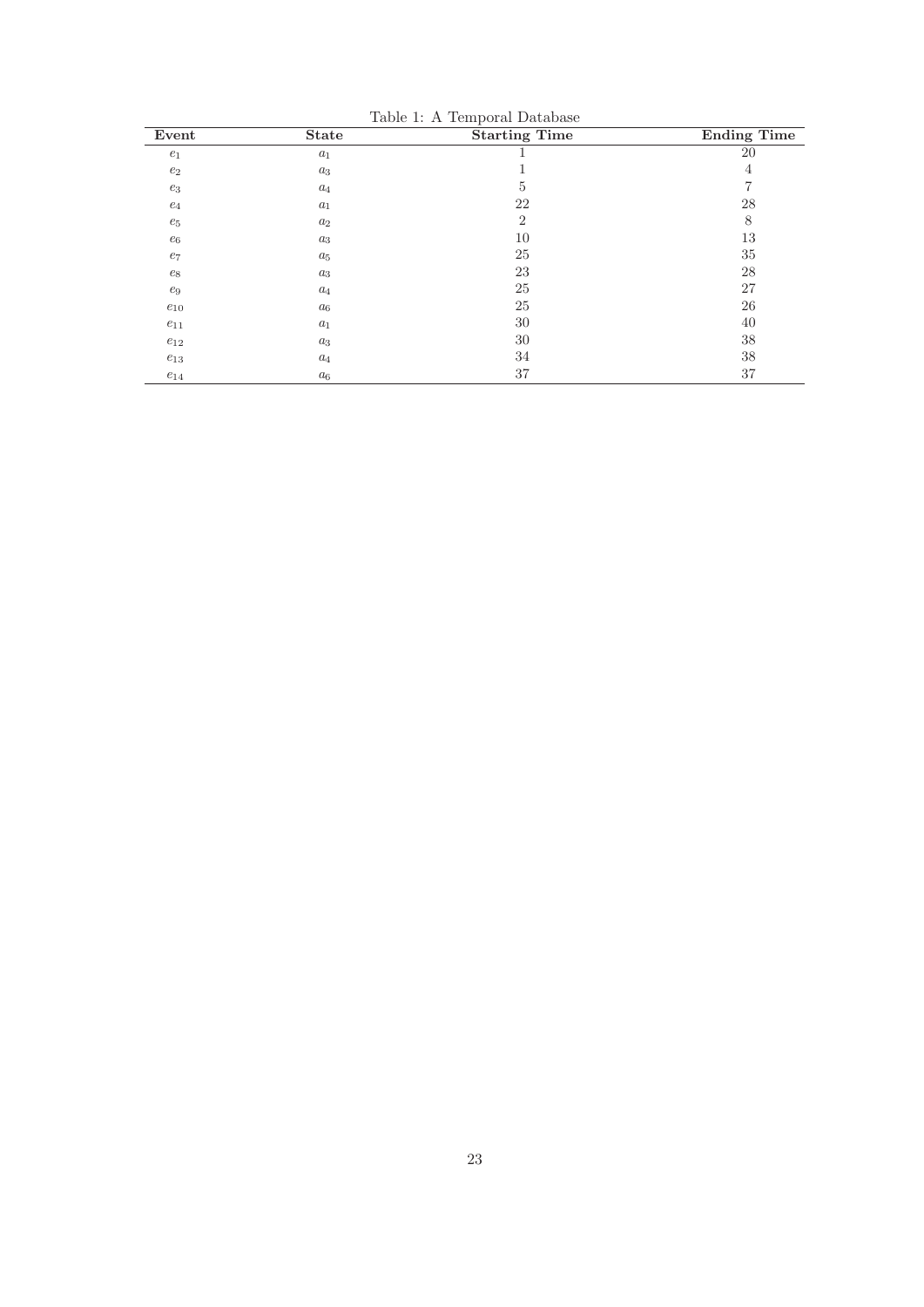|   | Table 2: Parameters                                  |  |
|---|------------------------------------------------------|--|
| Q | Number of <i>during</i> -sequences                   |  |
| T | Average number of events per <i>during-sequences</i> |  |
| L | Average length of maximal potentially large patterns |  |
| N | Number of states                                     |  |
|   | Number of maximal potentially large patterns         |  |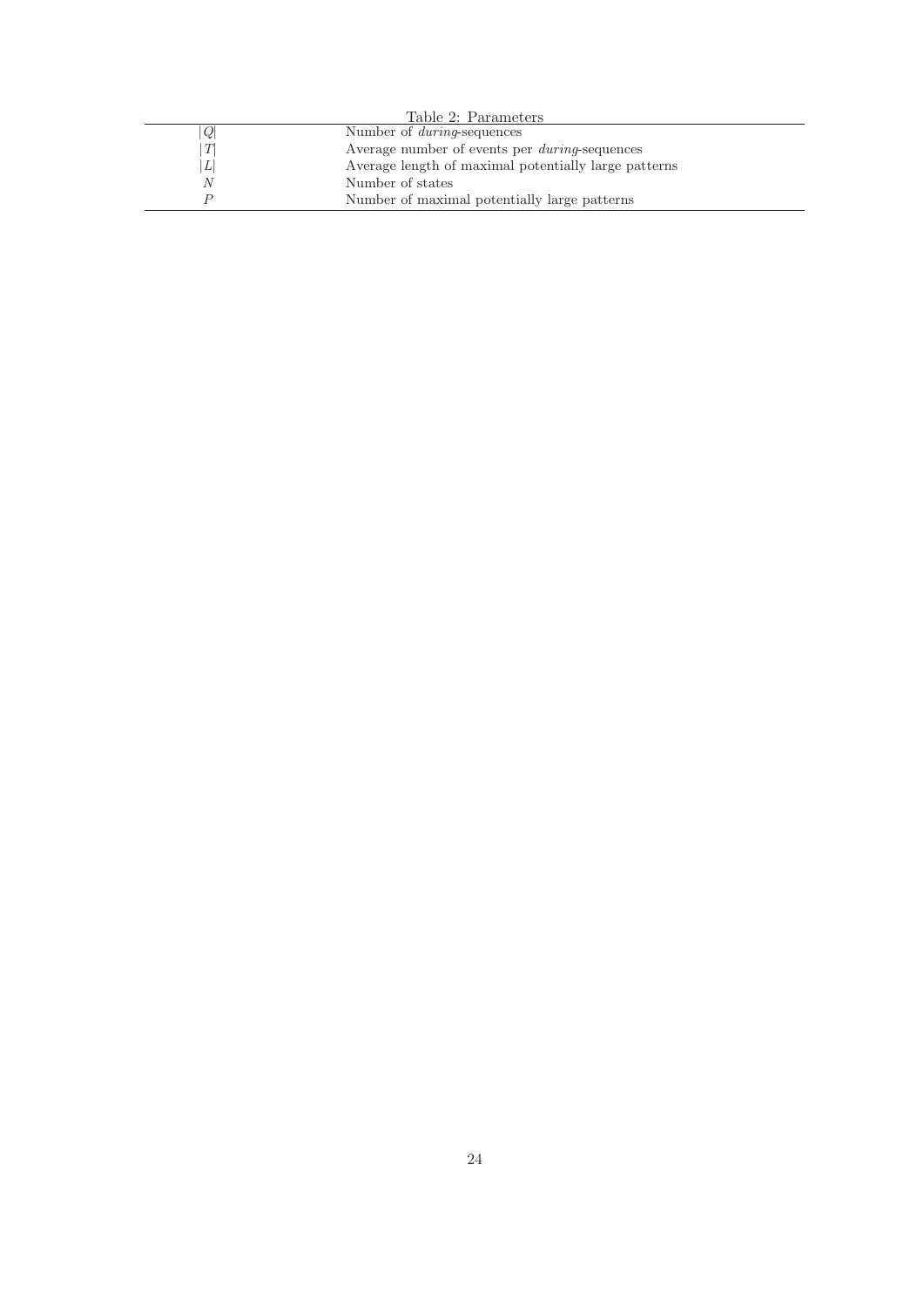Table 3: Parameters settings (Synthetic datasets)

| Name             | Q     | T  | DI      | size(MB) |
|------------------|-------|----|---------|----------|
| $Data1-O10-T5$   | 10000 | ð  | 50,000  | 0.83     |
| $Data2-Q10-T10$  | 10000 | 10 | 100,000 | 1.79     |
| Data3-Q20-T5     | 20000 | 5  | 100,000 | 1.82     |
| $Data4-O20-T10$  | 20000 | 10 | 200,000 | 3.72     |
| Data5- $Q30-T10$ | 30000 | 10 | 300,000 | 5.65     |
| $Data6-Q40-T10$  | 40000 | 10 | 400,000 | 7.58     |
| $Data7-Q50-T10$  | 50000 | 10 | 500,000 | 9.51     |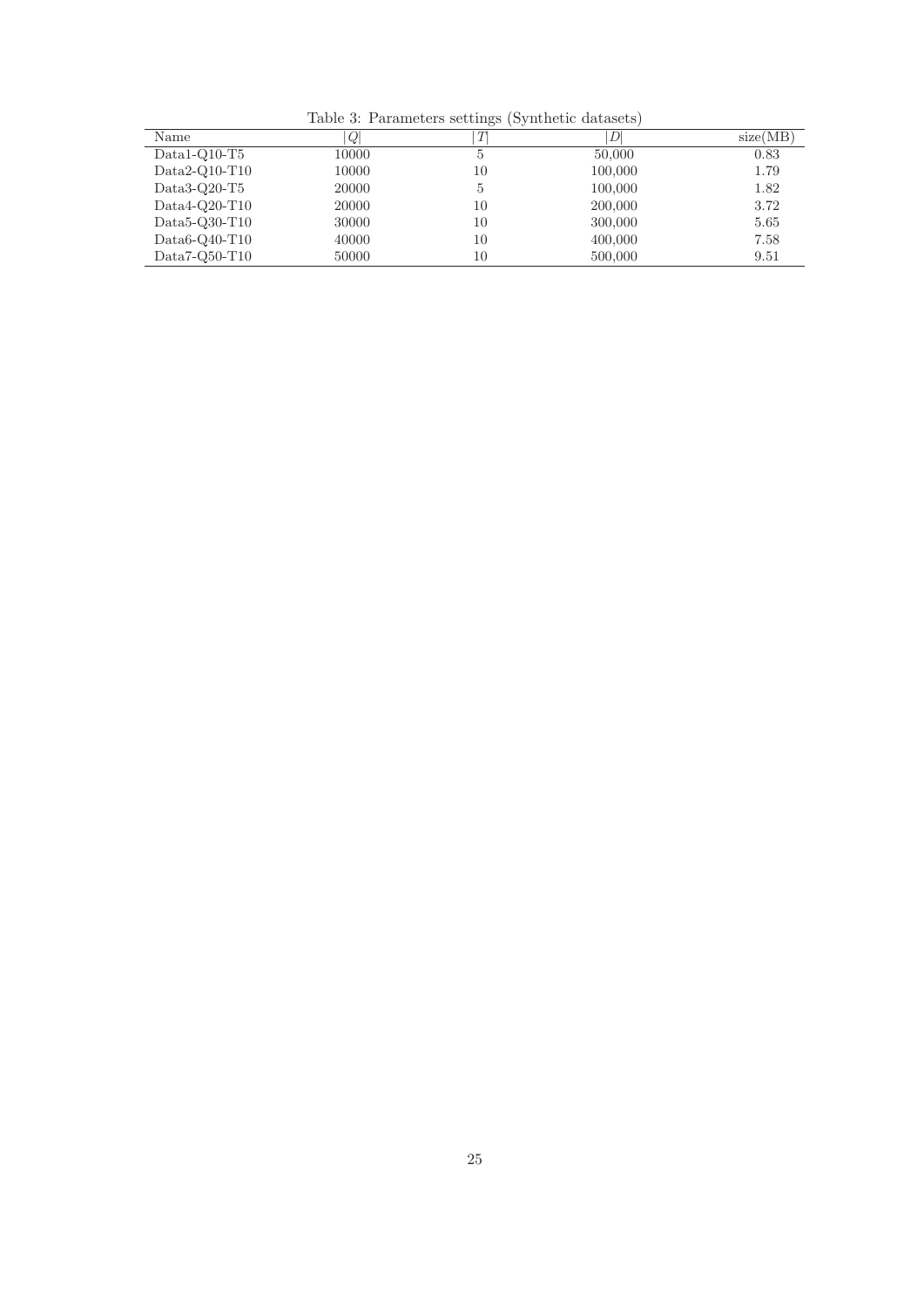| minsupport | candidate patterns | frequent patterns |       |
|------------|--------------------|-------------------|-------|
|            | <b>DTP</b>         | Tree              |       |
| $40\%$     | 34                 | 112               | 27    |
| $30\%$     | 167                | 364               | 133   |
| 20%        | 552                | 1202              | 460   |
| 10%        | 2483               | 7074              | 1920  |
| $5\%$      | 10105              | 34046             | 8160  |
| 2.50\%     | 35281              | 142009            | 29712 |

Table 4: Reduction on candidate patterns with Data4-Q20-T10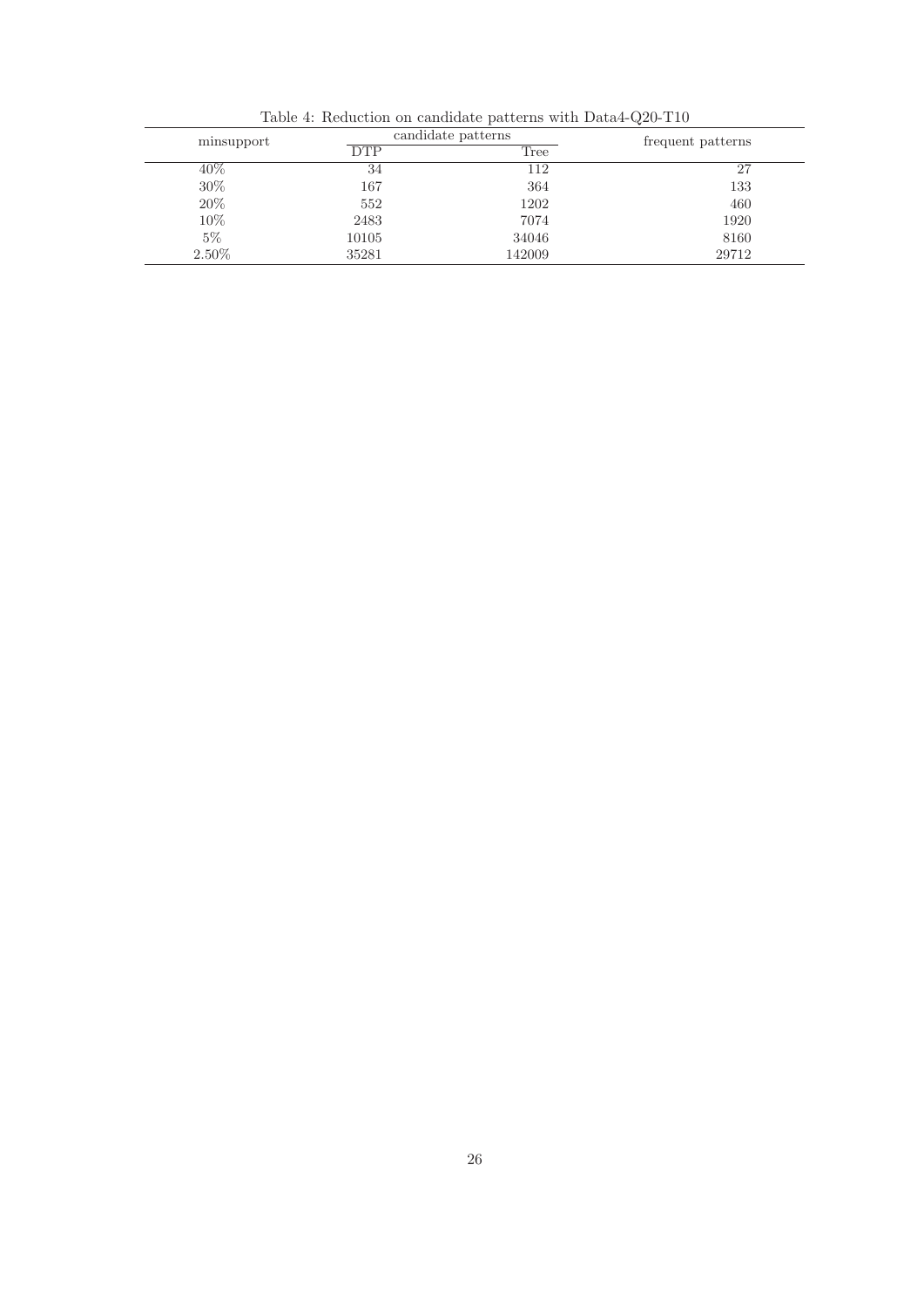| minsupport | candidate patterns | frequent patterns |       |
|------------|--------------------|-------------------|-------|
|            | <b>DTP</b>         | Tree              |       |
| 20%        | 16                 | 53                | 11    |
| $10\%$     | 118                | 351               | 68    |
| $5\%$      | 454                | 1029              | 251   |
| $2.50\%$   | 1223               | 2827              | 699   |
| $1\%$      | 3166               | 9334              | 2237  |
| $0.75\%$   | 4901               | 12845             | 3022  |
| $0.50\%$   | 7202               | 19090             | 4482  |
| $0.25\%$   | 13662              | 39555             | 8691  |
| $0.10\%$   | 30964              | 113144            | 21500 |

Table 5: Reduction on candidate patterns with Data3-Q20-T5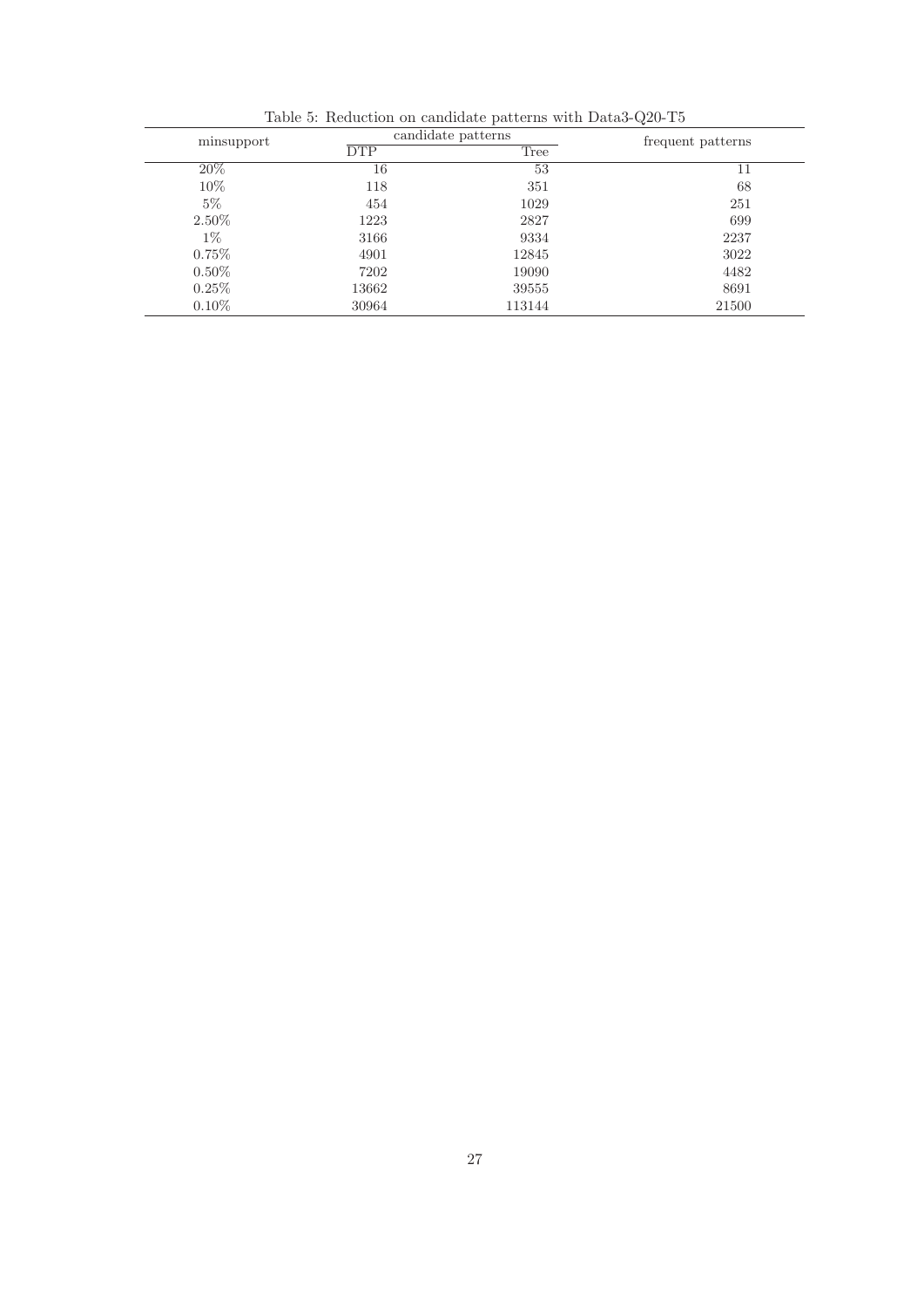| Support          | $g(a_1)$                 | $h(a_1)$                   |             |          |                  | Support                    | $g(a_3)$    | $h(a_3)$    |
|------------------|--------------------------|----------------------------|-------------|----------|------------------|----------------------------|-------------|-------------|
| 1                | (1,20)                   |                            | Support     | $g(a_2)$ | $h(a_2)$         |                            | (1,4)       |             |
| $\,2$            | (22, 28)                 | $a_2, a_3, a_4, a_6$       | 1           | (2,8)    |                  | $\,2$                      | (10, 13)    |             |
| $\sqrt{3}$       | (30, 40)                 |                            |             |          | $a_4$            | 3                          | (23, 28)    | $a_4, a_6$  |
|                  |                          |                            |             |          |                  | 4                          | (30, 38)    |             |
|                  | $\left( \text{a}\right)$ |                            |             | (b)      |                  |                            | (c)         |             |
|                  |                          |                            |             |          |                  |                            |             |             |
| Support          | $g(a_4)$                 | $h(a_4)$                   | Support     | $g(a_5)$ | $h(a_5)$         | Support                    | $g(a_6)$    | $h(a_6)$    |
| 1                | (5,7)                    |                            | 1           | (25, 35) | $a_4, a_6$       | 1                          | (25, 26)    |             |
| $\boldsymbol{2}$ | (25, 27)                 | $a_6$                      |             |          |                  | $\overline{2}$             | (37, 37)    | $\emptyset$ |
| 3                | (34, 38)                 |                            |             |          |                  |                            |             |             |
|                  | (d)                      |                            |             | (e)      |                  |                            | (f)         |             |
|                  |                          |                            |             |          |                  |                            |             |             |
|                  | Support                  | $g(a_3 \Rightarrow^d a_1)$ | $h(\alpha)$ |          | Support          | $g(a_4 \Rightarrow^d a_1)$ | $h(\alpha)$ |             |
|                  | 1                        | (1,4)                      |             |          | 1                | (5,7)                      |             |             |
|                  |                          | (10, 13)                   | $a_4, a_6$  |          | $\boldsymbol{2}$ | (25, 27)                   | $a_3, a_6$  |             |
|                  | $\overline{2}$           | (23, 28)                   |             |          | 3                | (34, 38)                   |             |             |
|                  | 3                        | (30,38)                    |             |          |                  |                            |             |             |
|                  |                          | (g)                        |             |          |                  | (h)                        |             |             |
|                  |                          |                            |             |          |                  |                            |             |             |

Figure 1: The examples of the sets  $g$  and  $h$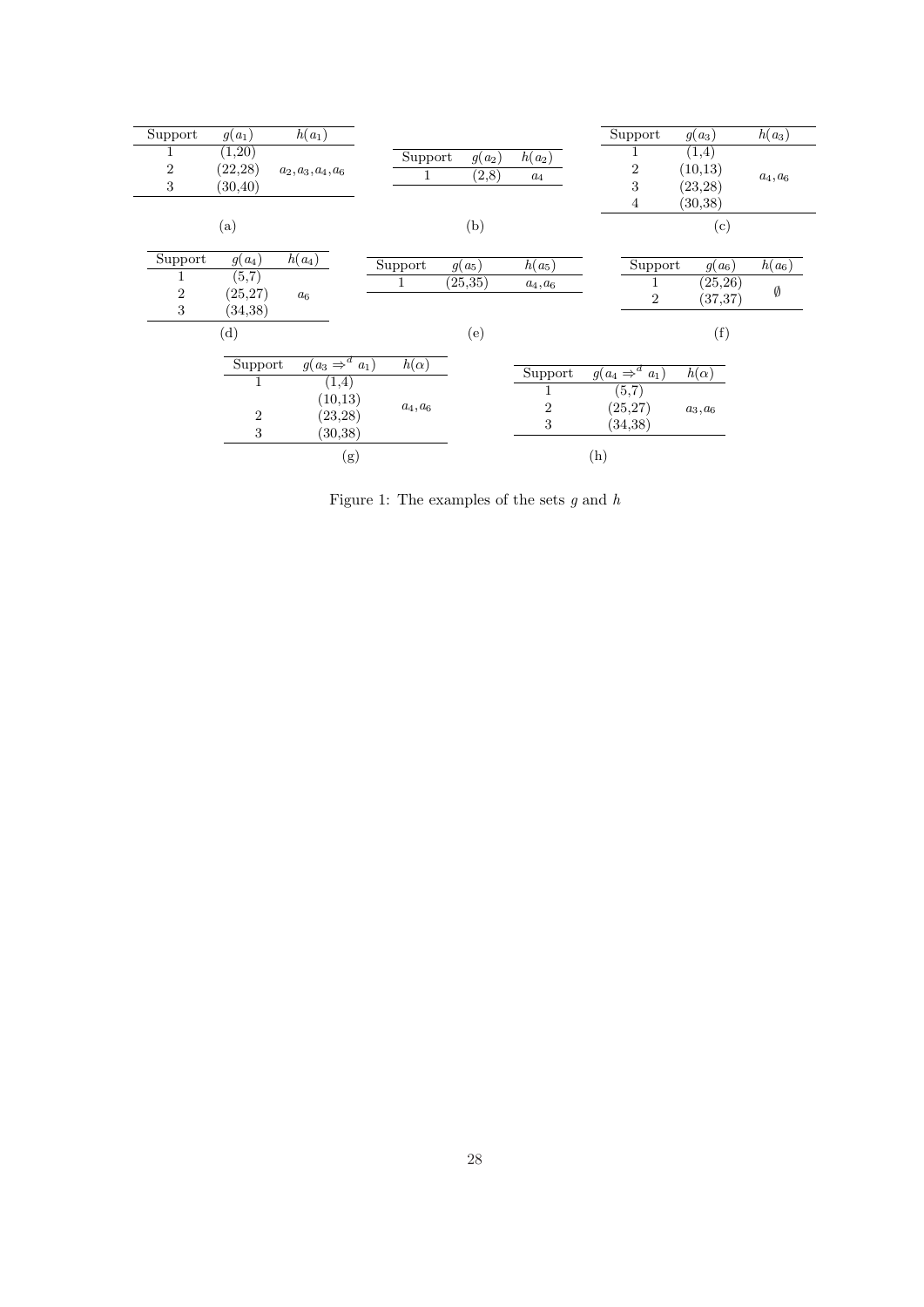

Figure 2: A counterexample for pattern transitivity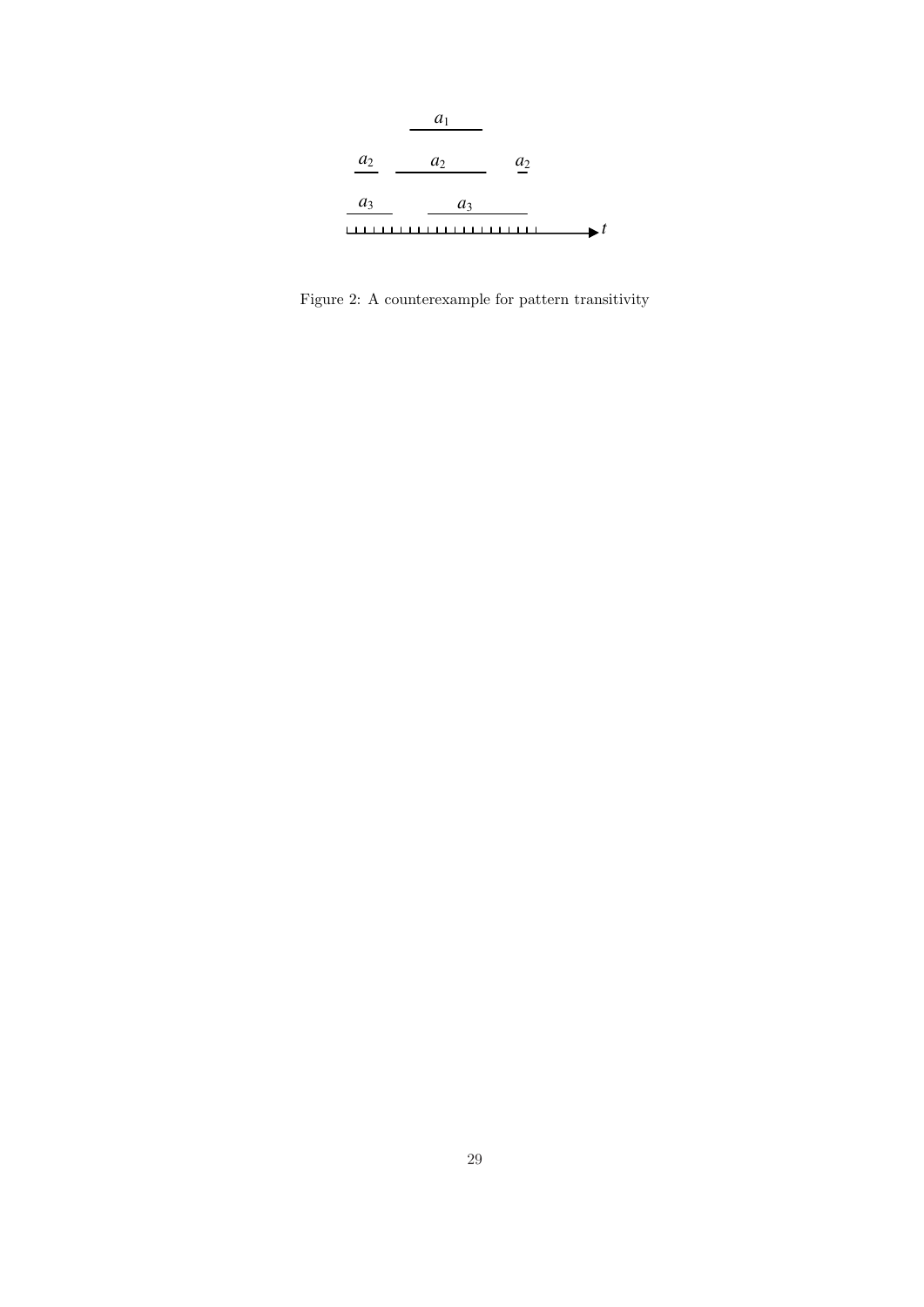

Figure 3: trees of frequent  $DTP_1$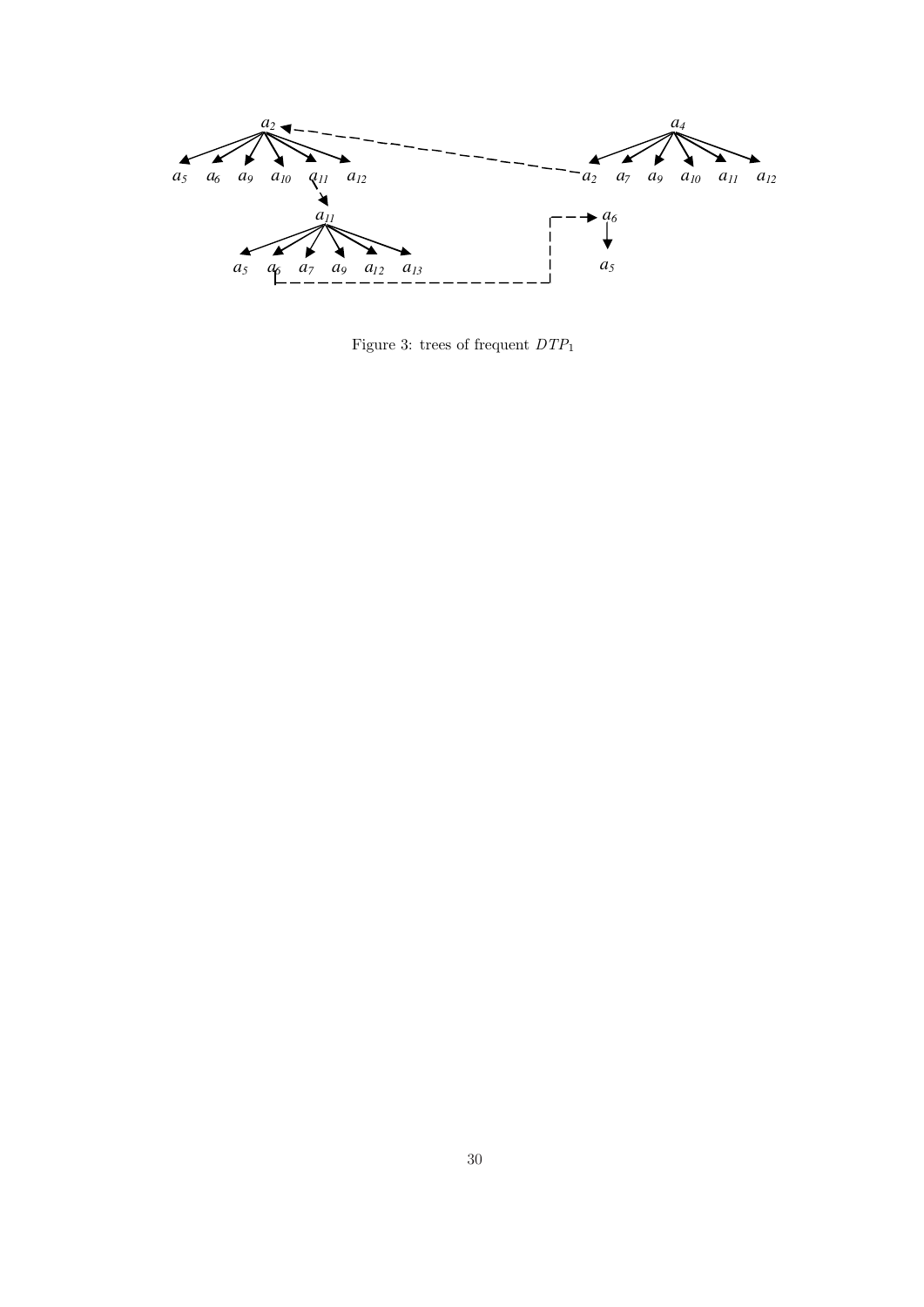```
FDTP_0.Gen()
```

```
1. FDTP<sub>0</sub>=\emptyset;2. for all a_i \in \mathcal{A} do<br>3. if |g(a_i)| \geq n3. if |g(a_i)| \ge minsupport then
 4. FDTP_0=FDTP_0\cup\{a_i\};5. end if
6. end for
```
Figure 4: The procedure used for  $\emph{FDTP}_0$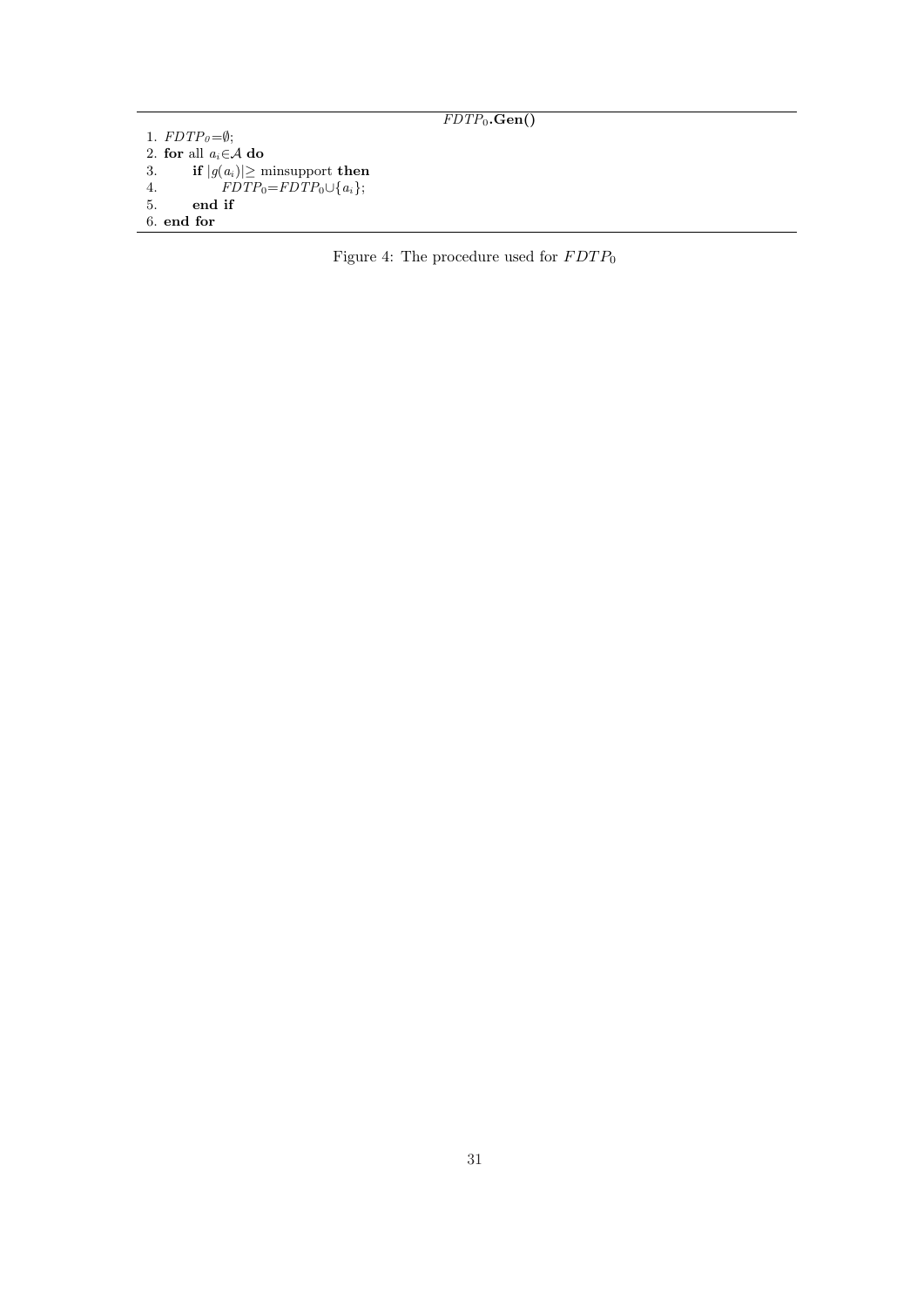

Figure 5: The lattice of frequent patterns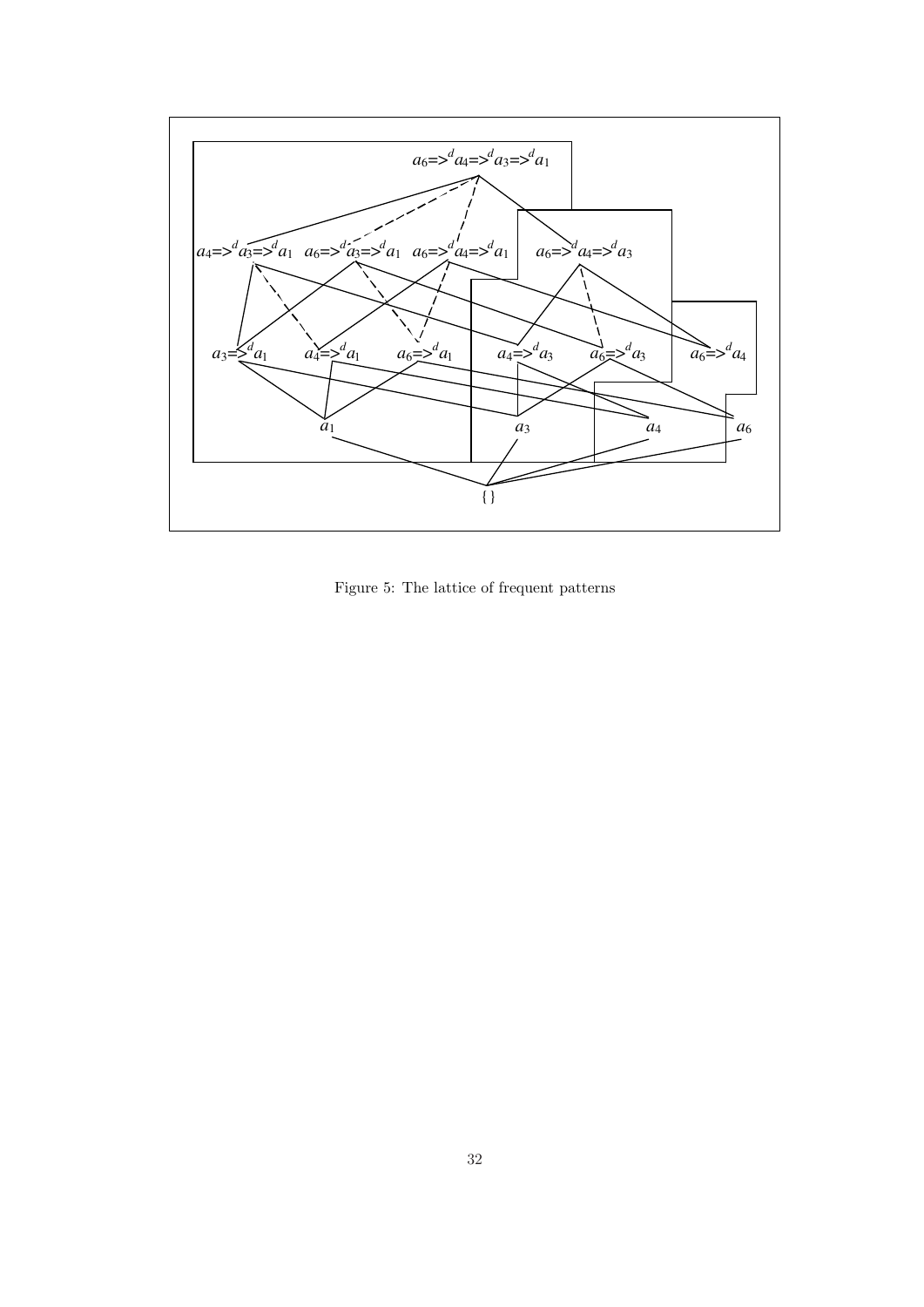## $CDTP_k$ .Gen()

```
1. for all pattern \beta \in FDTP_{k-1} do<br>2. for all a_j \in h(\beta) do
2. for all a_j \in h(\beta) do<br>3. for \alpha \in FDTP_{k-1}for \alpha \in FDTP_{k-1}, p(\alpha,-1)=a_j do
4. if Property 4 is satisfied then
5. CDTP_k = CDTP_k \cup {\alpha \Rightarrow^d p(\beta, -1)}6. end if
7. end for
8. end for
```
9. end for

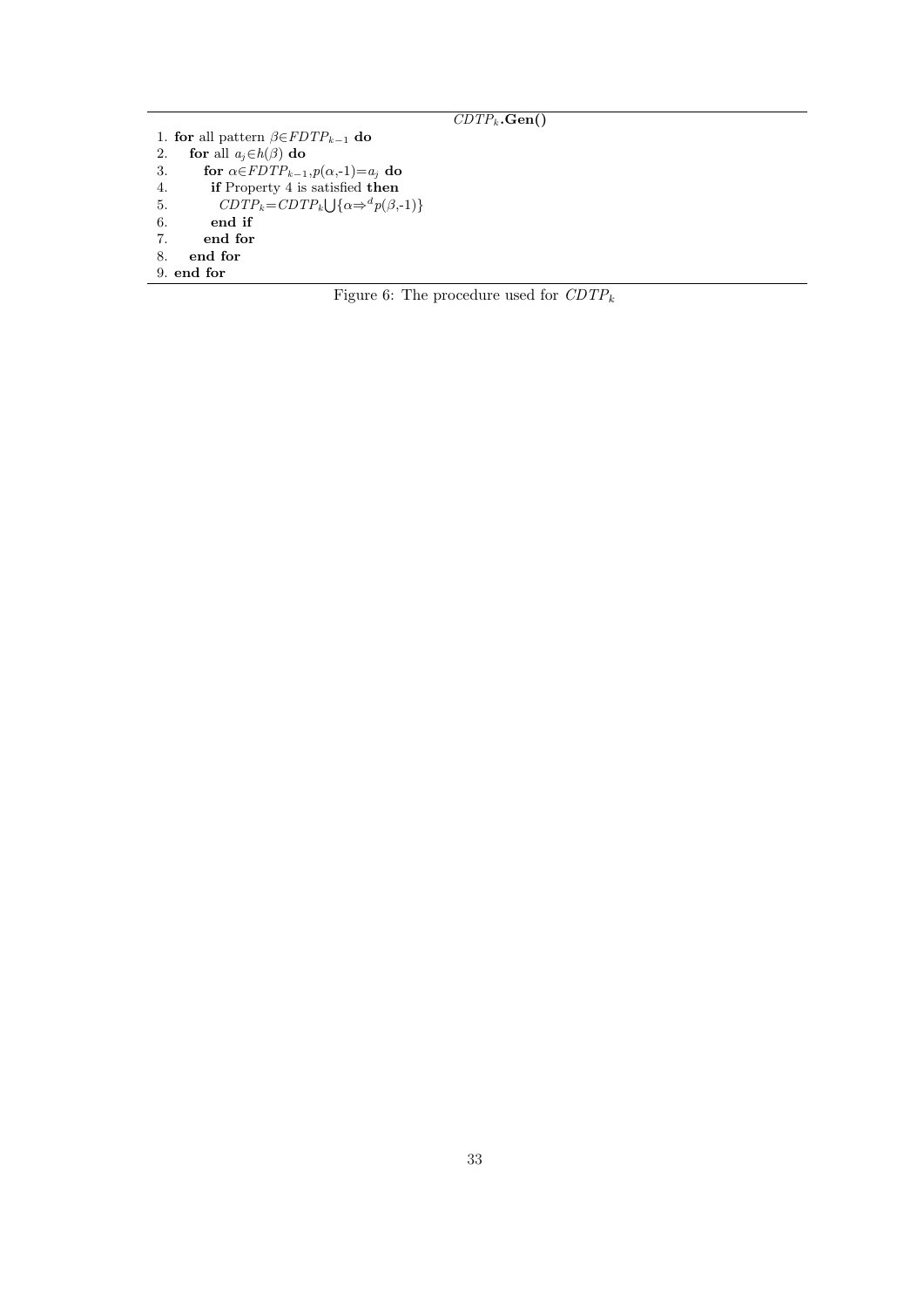$\overline{FDTP_k\textbf{.Gen()}}$ 1.  $FDTP_0$  known,  $FDTP_k=\emptyset$  ( $k=1,2,...$ ) 2. for  $(k=1; FDTP_{k-1}\neq\emptyset; k++)$  do 3.  $CDTP_k = CDTP_k$ .Gen( $FDTP_{k-1}$ ); 4. for all candidate patterns  $\beta \in CDTP_k$  do 5.  $FDTP_k = {\beta \in CDTP_k || g(\beta) | \ge \text{minsupport}}$ <br>6. end for end for 7.end for 7.end for<br>8.  $FDTP = \bigcup_k FDTP_k$ 

Figure 7: The procedure used for  $FDTP_k$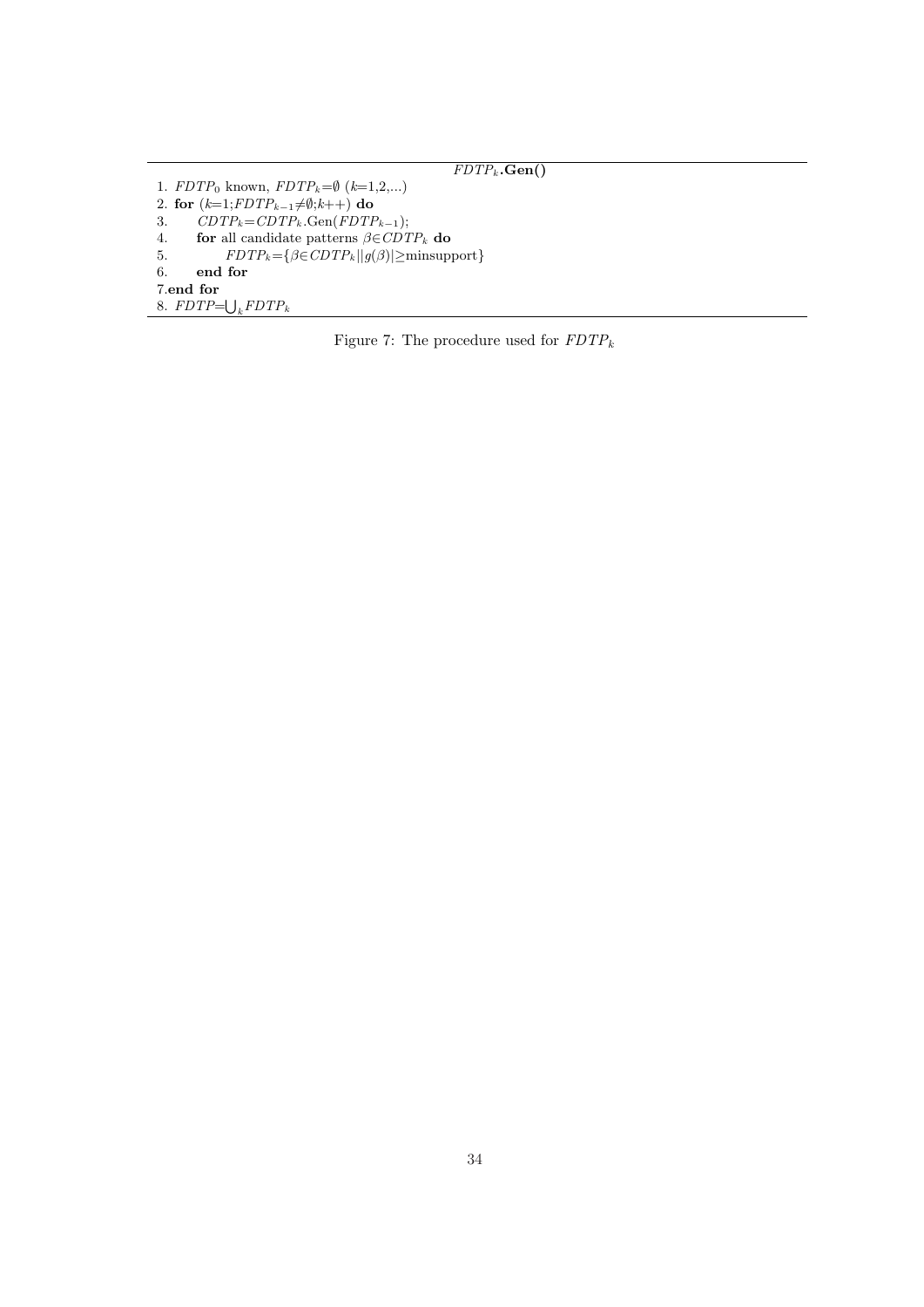| Support        | $g(a_6 \Rightarrow^d a_1)$     | $h(\alpha)$ | Support | $q(a_4 \Rightarrow^a a_3)$       | $h(\alpha)$ |
|----------------|--------------------------------|-------------|---------|----------------------------------|-------------|
| 2              | (25, 26)<br>(37, 37)           | $a_3, a_4$  | 2       | (25,27)<br>(34,38)               | $a_{6}$     |
|                | (i) generated by (a) and $(f)$ |             |         | (i) generated by $(c)$ and $(d)$ |             |
| Support        | $g(a_6 \Rightarrow^d a_3)$     | $h(\alpha)$ | Support | $q(a_6 \Rightarrow^d a_4)$       | $h(\alpha)$ |
|                | (25, 26)                       |             |         | (25, 26)                         |             |
|                |                                | $a_4$       |         |                                  | 0           |
| $\overline{2}$ | (37, 37)                       |             | 2       | (37, 37)                         |             |

Figure 8: The sets of  $CDTP_1$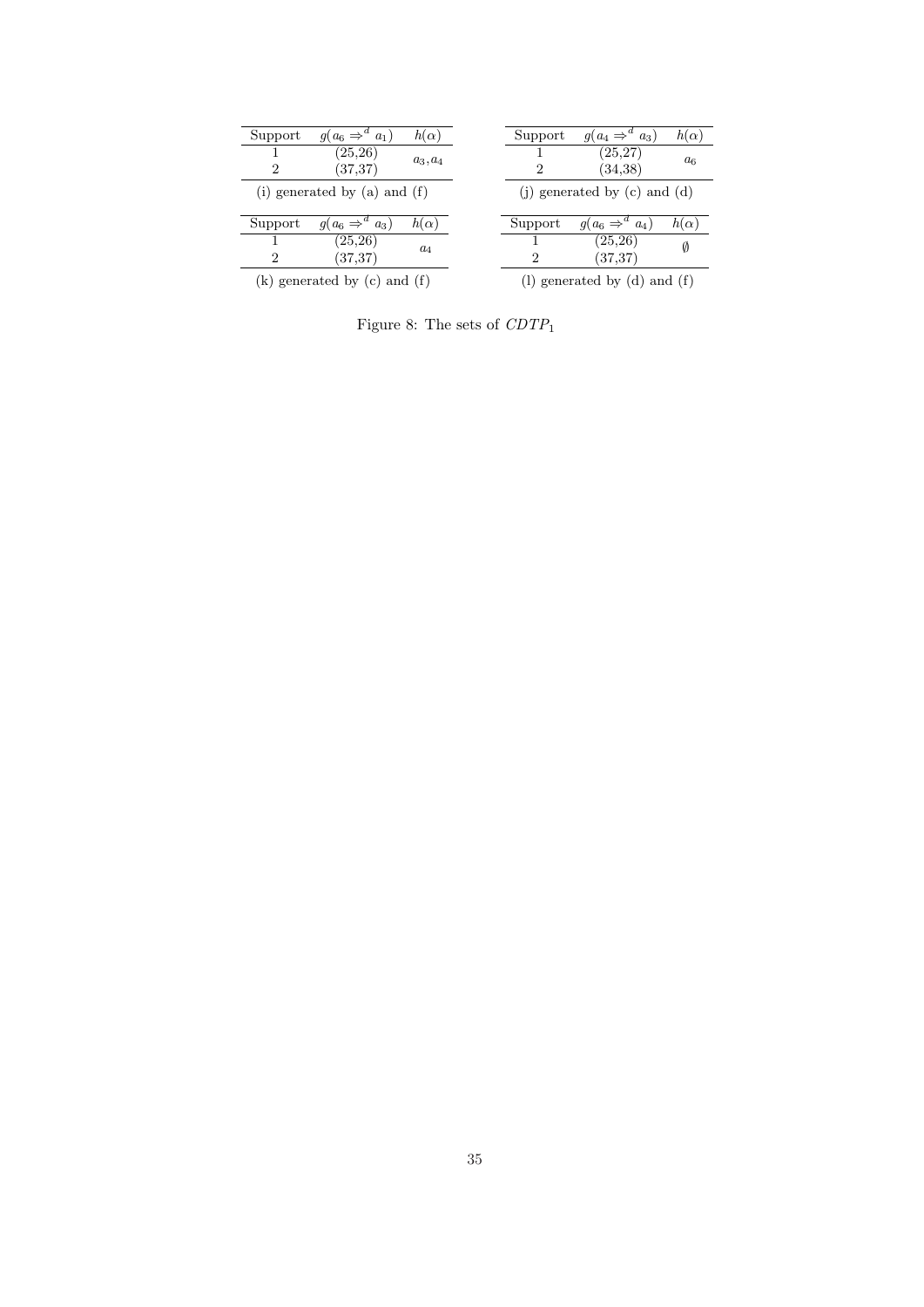| Support        | $g(a_4 \Rightarrow^d a_3 \Rightarrow^d a_1)$ | $h(\alpha)$ | Support | $g(a_6 \Rightarrow^d a_3 \Rightarrow^d a_1)$ | $h(\alpha)$ |
|----------------|----------------------------------------------|-------------|---------|----------------------------------------------|-------------|
| $\overline{2}$ | (25, 27)<br>(34,38)                          | $a_6$       | 2       | (25, 26)<br>(37, 37)                         | $a_4$       |
|                | $(m)$ generated by $(g)$ and $(i)$           |             |         | $(n)$ generated by $(g)$ and $(k)$           |             |
| Support        | $q(a_6 \Rightarrow^d a_4 \Rightarrow^d a_1)$ | $h(\alpha)$ | Support | $g(a_6 \Rightarrow^d a_4 \Rightarrow^d a_3)$ | $h(\alpha)$ |
|                | (25, 26)                                     | $a_3$       |         | (25, 26)                                     | Ø           |
|                | (37, 37)                                     |             | 2       | (37, 37)                                     |             |
| 2              |                                              |             |         |                                              |             |

Figure 9: The sets of  $CDTP_2$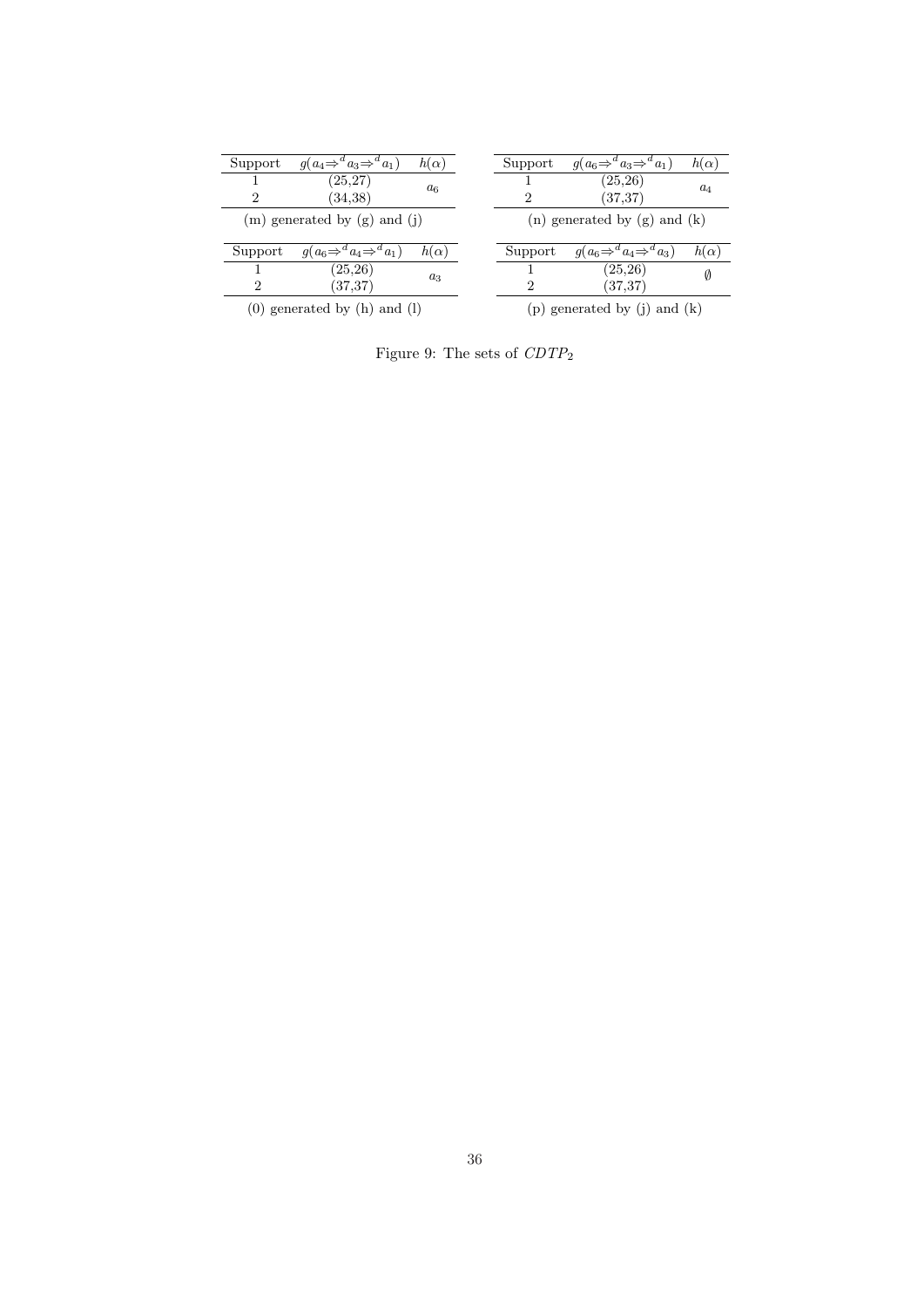| Support | $q(a_6 \Rightarrow^a a_4 \Rightarrow^a a_3 \Rightarrow^a$<br>$a_1$ | 1U |
|---------|--------------------------------------------------------------------|----|
|         | $\left( 25,26\right)$                                              |    |
|         | 97.97<br>0.01                                                      |    |

(q) generated by (m) and (p)

Figure 10: The sets of  $\it{CDTP}_3$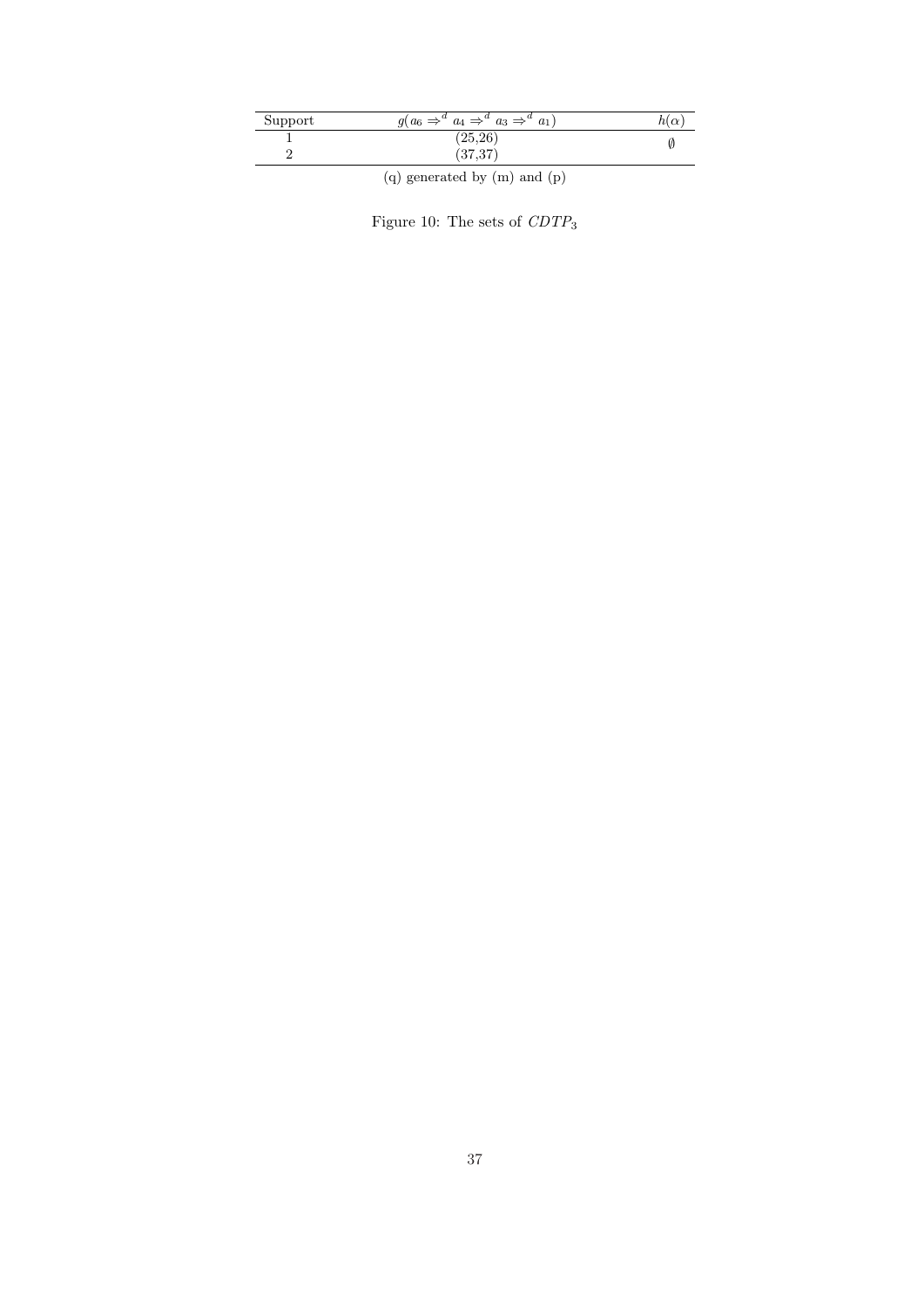

Figure 11: Execution times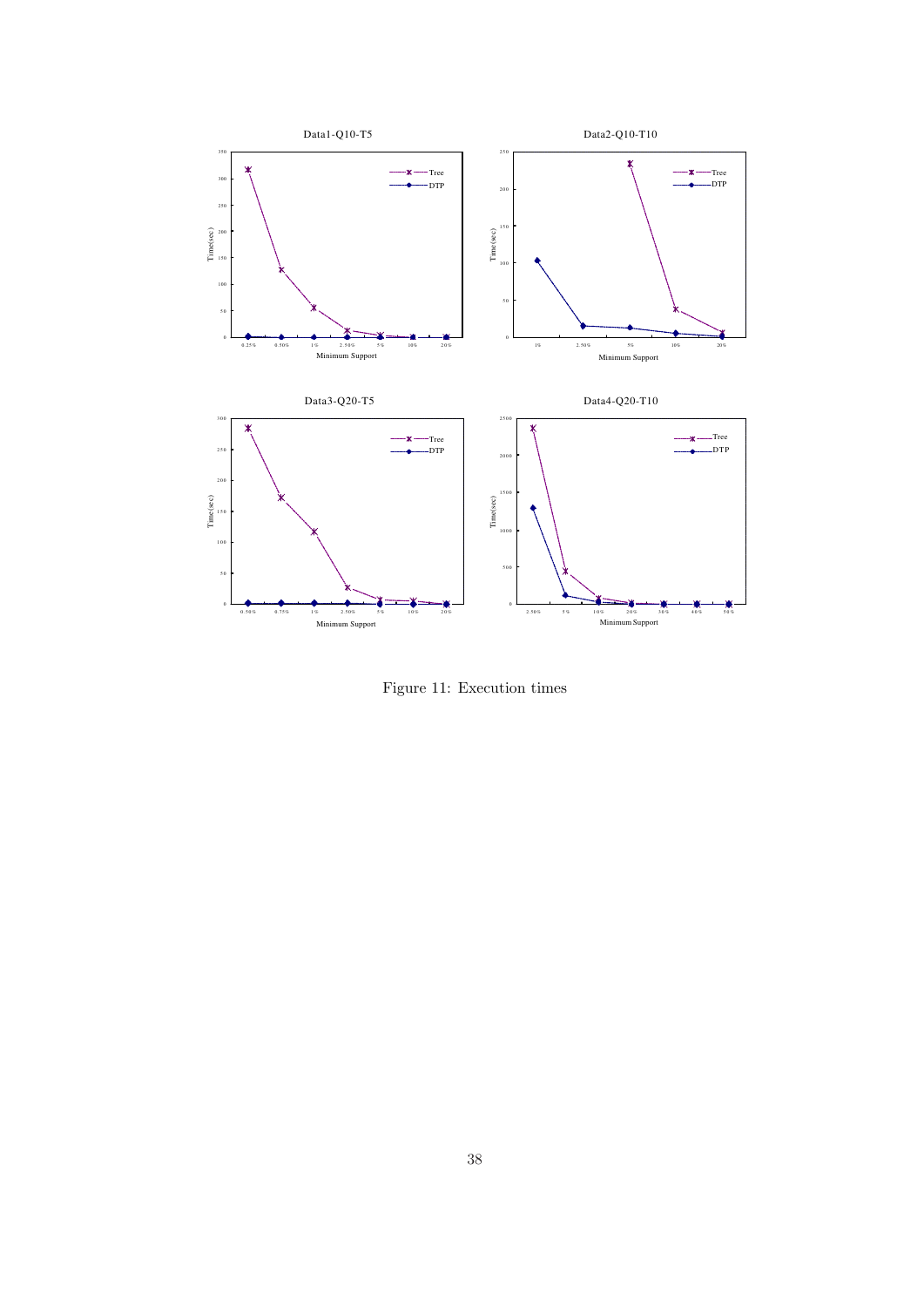

Figure 12: Scale-up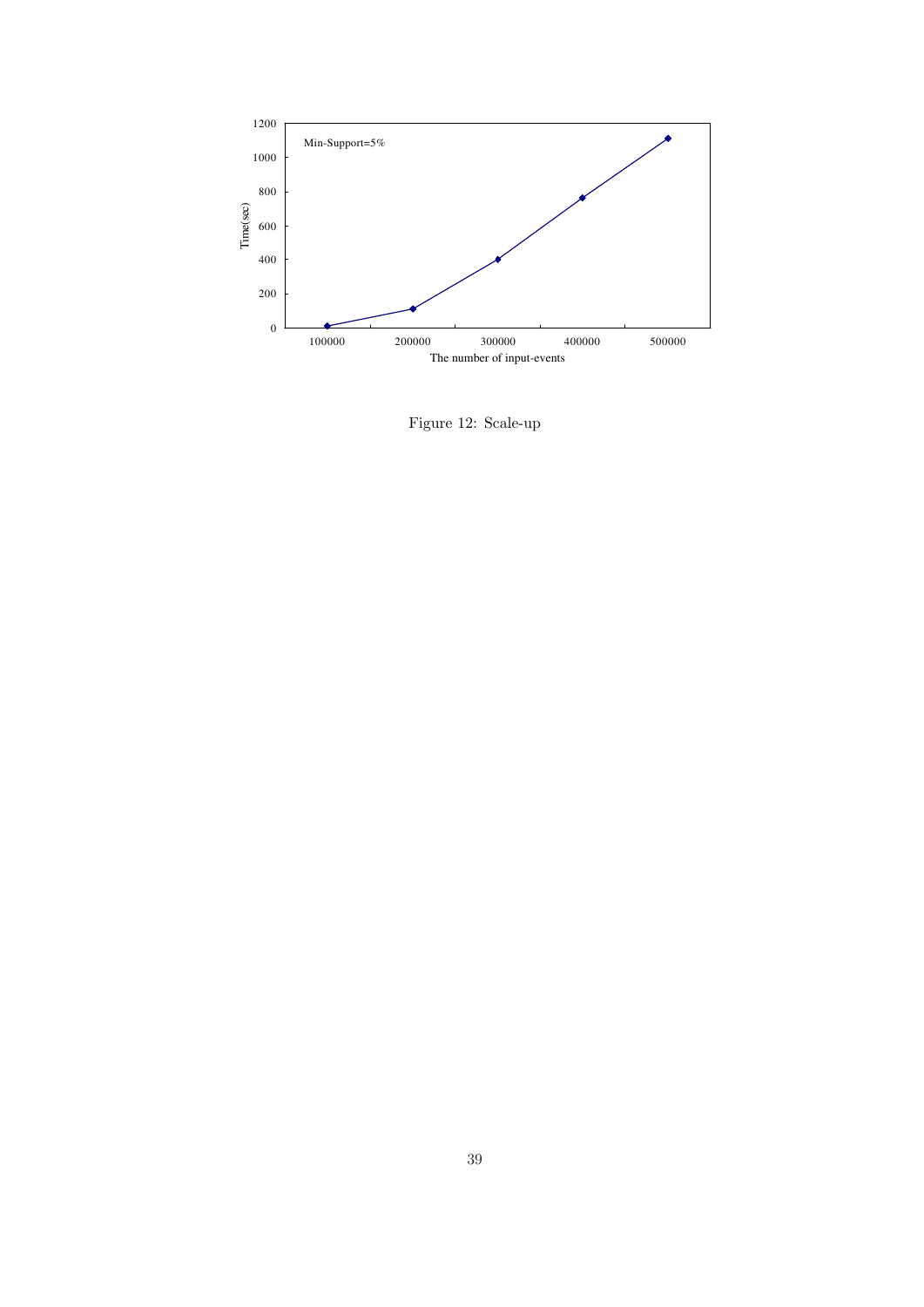

Figure 13: Execution times on the weather dataset